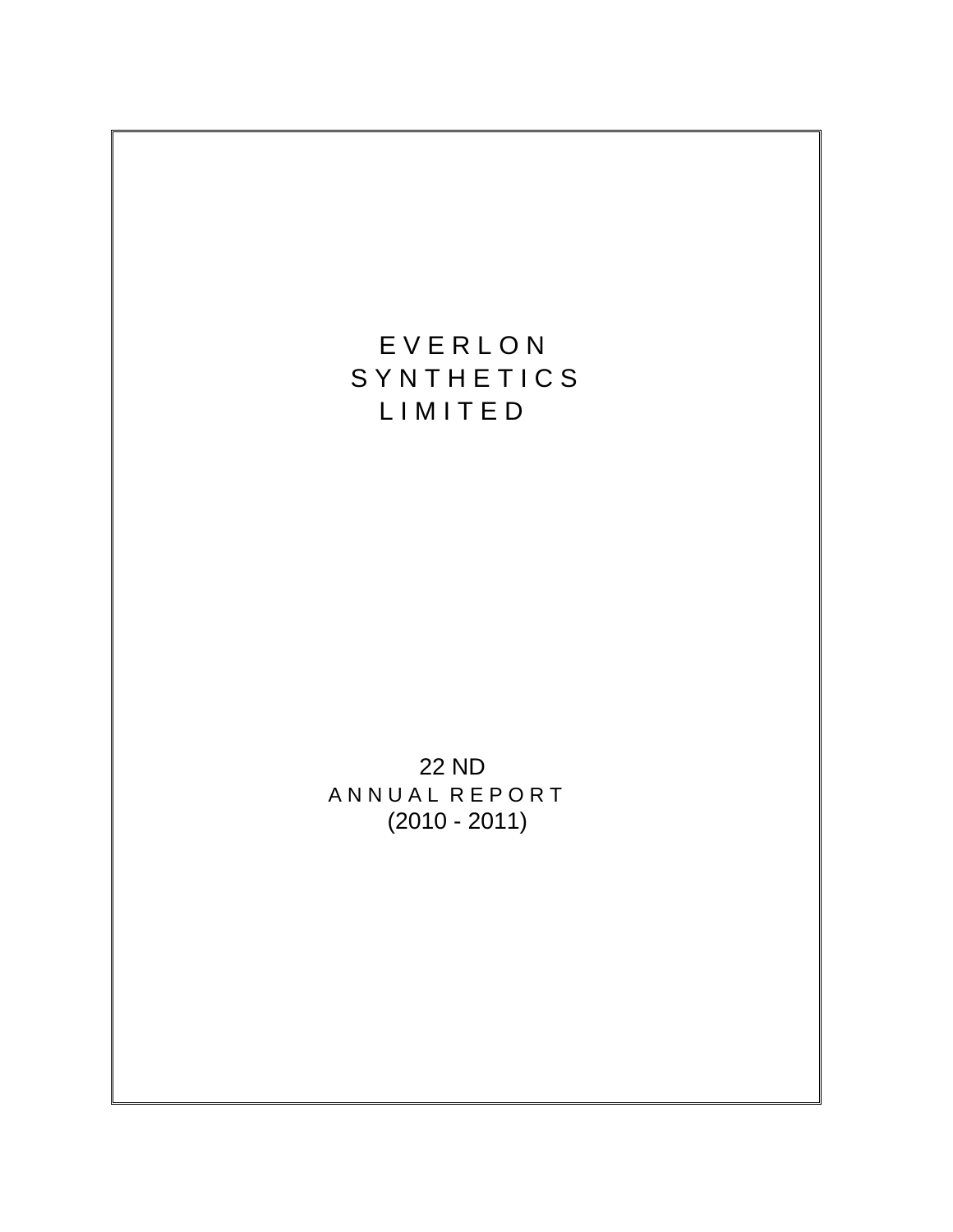ACCOUNTING YEAR ENDED 31st MARCH 2011

# **C O N T E N T S**

| Sr. No. | Particulars                                                     | =================<br>Page No. |
|---------|-----------------------------------------------------------------|-------------------------------|
| 1       | Board of Directors                                              | 1                             |
| 2       | Notice                                                          | $\overline{2}$                |
| 3       | Corporate Governance Report                                     | 6                             |
| 4       | Director's Report, Management Discussion<br>and Analysis Report | 12                            |
| 5       | Auditor's report                                                | 16                            |
| 6       | <b>Balance Sheet</b>                                            | 19                            |
| 7       | Profit & Loss Account                                           | 20                            |
| 8       | Cash Flow Statement                                             | 21                            |
| 9       | Schedule Forming Part of Balance Sheet & Profit and Loss A/c    | 22                            |
| 10      | Notes on Accounts                                               | 28                            |
| 11      | <b>Balance Sheet Abstract</b>                                   | 33                            |
| 12      | Auditor's Report on Consolidated Financial Statement            | 34                            |
| 13      | Consolidated Balance Sheet, Profit & Loss Account & Schedules   | 35                            |
| 14      | <b>Consolidated Cash Flow Statement</b>                         | 37                            |
| 15      | Notes on Consolidated Financial Statement                       | 44                            |
| 16      | Statement u/s 212 of The Companies Act, 1956                    | 48                            |
| 17      | Auditor's Report on Subsidiary Company                          | 49                            |
| 18      | Balance Sheet, Schedules & Notes of Subsidiary Company          | 51                            |
| 19      | E-Communication Registration Form                               | 54                            |
| 20      | Proxy Form & Attendance Slip 22nd for AGM                       | 55                            |

# **EVERLON SYNTHETICS LIMITED**

# **BOARD OF DIRECTORS**

| SHRI JITENDRA K. VAKHARIA<br>SMT VARSHA J. VAKHARIA<br>SHRI DINESH P. TURAKHIA                   |                                                                                                                   | <b>MANAGING DIRECTOR</b><br><b>DIRECTOR</b><br><b>DIRECTOR</b> |
|--------------------------------------------------------------------------------------------------|-------------------------------------------------------------------------------------------------------------------|----------------------------------------------------------------|
| SHRI KAMLESH C. SANGHAVI                                                                         | <b>AUDITORS</b>                                                                                                   | <b>DIRECTOR</b>                                                |
| C-81, Anant Chhaya, 353/3 R. B. Mehta Marg,                                                      | M/s. POLADIA & COMPANY<br>(Chartered Accountants)<br>Ghatkopar (E), MUMBAI - 400 077.                             |                                                                |
|                                                                                                  | <b>BANKERS</b>                                                                                                    |                                                                |
|                                                                                                  | INDIAN OVERSEAS BANK<br><b>IDBI BANK</b><br>JANATA SAHAKHARI BANK LTD., PUNE                                      |                                                                |
|                                                                                                  | <b>REGISTERED OFFICE</b>                                                                                          |                                                                |
|                                                                                                  | 67, Regent Chambers,<br>208, Nariman Point, Mumbai - 400 021.<br>E-Mail: everlon@rediffmail.com<br>www.everlon.in |                                                                |
|                                                                                                  | <b>FACTORY</b>                                                                                                    |                                                                |
| Plot No.265/7/1, Demni Road, Dadra, Silvassa                                                     | (Union Territory of Dadra & Nagar Haveli)                                                                         |                                                                |
|                                                                                                  | <b>LISTED AT</b>                                                                                                  |                                                                |
| The Ahmedabad Stock Exchange, Ahmedabad.                                                         | The Bombay Stock Exchange, Mumbai                                                                                 |                                                                |
| <b>REGISTRAR &amp; SHARE TRANSFER AGENTS</b>                                                     |                                                                                                                   |                                                                |
| Andheri Kurla Road, Andheri (E), Mumbai - 400 072.<br>Tel: 2851 5606/ 2851 5644 · Fax: 2851 2885 | SHAREX DYNAMIC (INDIA) PVT. LTD.<br>Unit-1, Luthra Ind. Premises, Safed Pool,<br>E-mail: sharexindia@vsnl.com     |                                                                |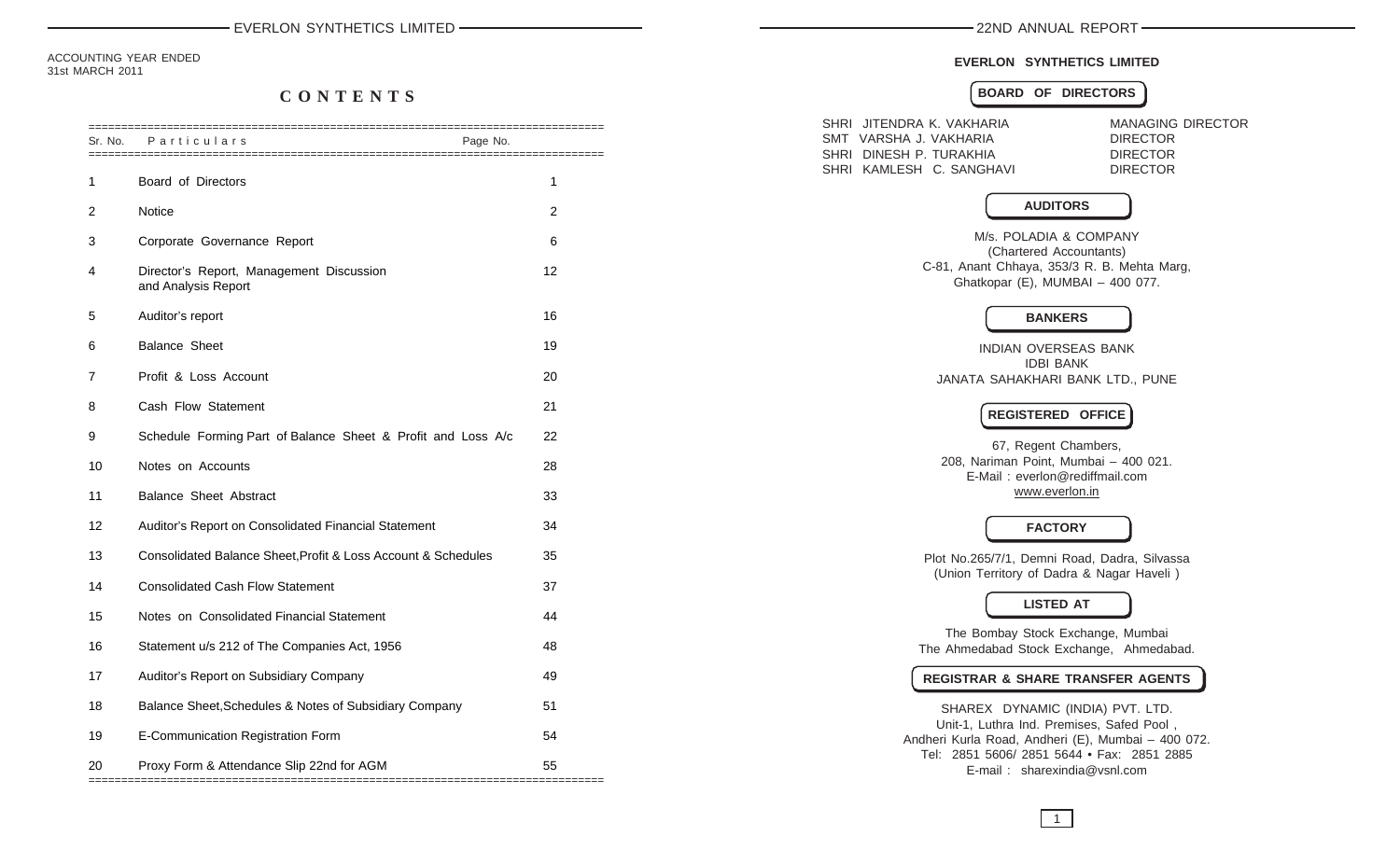### **NOTICE**

Notice is hereby given that the 22nd Annual General Meeting of the Members of the Company will be held on Saturday, 13th August 2011 at 11.30 a.m. at the Registered Office of the Company at 67, Regent Chambers, 6th Floor, 208 Nariman Point, Mumbai – 400 021 to transact the following business:-

#### **ORDINARY BUSINESS**

- 1. To receive, consider & adopt Audited Accounts for the year ended 31st March 2011, together with the Reports of the Directors & Auditors thereon.
- 2. To appoint a Director in place of Smt. Varsha J. Vakharia who retires by rotation and being eligible offers herself for re-appointment.
- 3. To appoint Auditors and fix their remuneration.

#### **SPECIAL BUSINESS**

4. To consider and if thought fit to pass with or without modifications the following Resolution as a Special Resolution.

"RESOLVED THAT pursuant to the provisions of Sections 198, 269, 309, 311 Schedule XIII and other applicable provisions, if any of the Companies Act, 1956 and subject to limits laid down under aforesaid Sections/Schedule XIII, the consent of the members be and is hereby given for re-appointment of Shri Jitendra K. Vakharia as the Managing Director of the company for a further period of 5 years with effect from 1st October 2011 upon the terms and conditions and payment of remuneration as set out in the Explanatory Statement attached to this Notice".

"RESOLVED FURTHER THAT Shri Jitendra K. Vakharia, Managing Director be in charge of general management of the company within the provisions of Articles of Association but subject to superintendence, control and direction of the Board of Directors".

"RESOLVED FURTHER THAT Shri Jitendra K. Vakharia, will be a non rotational Director and shall not be liable to retire by rotation during his term as Managing Director".

RESOLVED FURTHER THAT the Managing Director shall be entitled to reimbursement of all expenses incurred for the purpose of business of the company and shall not be entitled to any sitting fees for attending meeting of the Board of Directors and Committee(s) thereof".

"RESOLVED FURTHER THAT the Board of Directors be and is hereby authorised to alter and vary such terms of re-appointment specified in Schedule XIII and other applicable Sections of the Companies Act, 1956 or any other statutory modifications thereof as may be agreed to by the Board of Directors and Shri Jitendra K. Vakharia.

"RESOLVED FURTHER THAT in case of loss or inadequate profit in any financial year during the tenure of Managing Director, he shall be paid the remuneration set out in Explanatory Statement as minimum remuneration".

"RESOVLVED FURTHER THAT the Board be and is hereby authorised to do all such acts deeds and things and execute all such documents, instruments and writings as may be required and to delegate all or any of its powers herein conferred to any committee of Directors".

Place : Mumbai Dated: 30th May 2011

Registered Office : 67, Regent Chambers, 208, Nariman Point, Mumbai. – 400 021. **By order of the Board of Directors**  $\equiv$  Sd  $\equiv$ **J. K. VAKHARIA MANAGING DIRECTOR**

#### **NOTES**

- a) A MEMBER ENTITLED TO ATTEND AND VOTE AT THE MEETING IS ENTITLED TO APPOINT A PROXY TO ATTEND AND VOTE INSTEAD OF HIMSELF AND THE PROXY NEED NOT BE A MEMBER OF THE COMPANY PROXIES IN ORDER TO BE EFFECTIVE MUST BE RECEIVED BY THE COMPANY NOT LESS THAN 48 HOURS BEFORE THE COMMENCEMENT OF THE MEETING.
- b) Explanatory Statement in respect of Special Business is attached herewith.
- The Register of Members and Share transfer books of the Company will remain closed from Friday 5th August 2011 to Saturday 13th August 2011 (both days inclusive) for the purpose of Annual General Meeting.
- d) The Members are requested to:
	- i) Intimate immediately any change in their address to Company's Registrar and Share Transfer Agents M/s. Sharex Dynamic (India) Pvt. Ltd., Unit-1, Luthra Ind. Premsies, Safed Pool, Andheri Kurla Road, Andheri (East) Mumbai – 400 072. Members holding shares in the electronic form are advised to inform change in address directly to their respective depository participants.
	- ii) Quote their Folio No./Client ID No. in their correspondence with the Company/ Registrar and Share Transfer Agents.
	- iii) Send their queries atleast 10 days in advance so that the required information can be made available at the meeting.
	- iv) Bring their copies of Annual Report and Attendance slip with them at the meeting.
	- v) Intimate Registrar and Share Transfer Agents M/s. Sharex Dynamic (India) Pvt. Ltd. for consolidation of their folios, in case they are having more than one folio.

e) Unpaid / Unclaimed Dividend:

In terms of amended Section 205-A and newly introduced Section 205-C, the company is now required to transfer unpaid/ unclaimed dividend to the credit of Investors Education and Protection Fund on expiry of seven years from the date of transfer to unpaid dividend account. Accordingly, the company has transferred all unclaimed dividend to the Fund in respect of Financial Years upto 31st March 1998.

Green Initiative for Paperless Communications:

The Ministry of Corporate Affairs ("MCA") has taken a 'Green Initiative in Corporate Governance by allowing paperless compliances by Companies through electronic mode. In accordance with recent circular bearing no.17/2011 dated 21.04.2011 issued by the Ministry of Corporate Affairs (MCA), Companies can now send various notices/documents to their shareholders through electronic mode to the registered e-mail addresses of the shareholders.

This is a golden opportunity for every shareholder of the Company to contribute to the Corporate Social Responsibility initiative of the Company.

As per the said MCA circular, the Company is attaching herewith E-Communication Registration Form /letter to Equity shareholders for providing advance opportunity to register their e-mail address with the Company or Depository Participant and changes therein from time to time.

Equity Shareholders holding shares in physical form can avail the said facility to enable the Company to send the notice/documents through electronic mode. They should download the form from the Company's website (www.everlon.in) and forward the same to Company's Registrar and transfer agents i.e. Sharex Dynamic (India)Pvt.Ltd., Unit: Everlon Synthetics Ltd., Unit-1, Luthra Ind.Premises, Safed Pool, Andheri-Kurla Road, Andheri (E) Mumbai – 400 072. Tel: 2851 5506/2851 5644, Fax No: 2851 2855. The Shareholders holding shares in demat mode can register their e-mail address with their Depository Participant, in the event they have not done so earlier for receiving notices/documents through Electronic mode.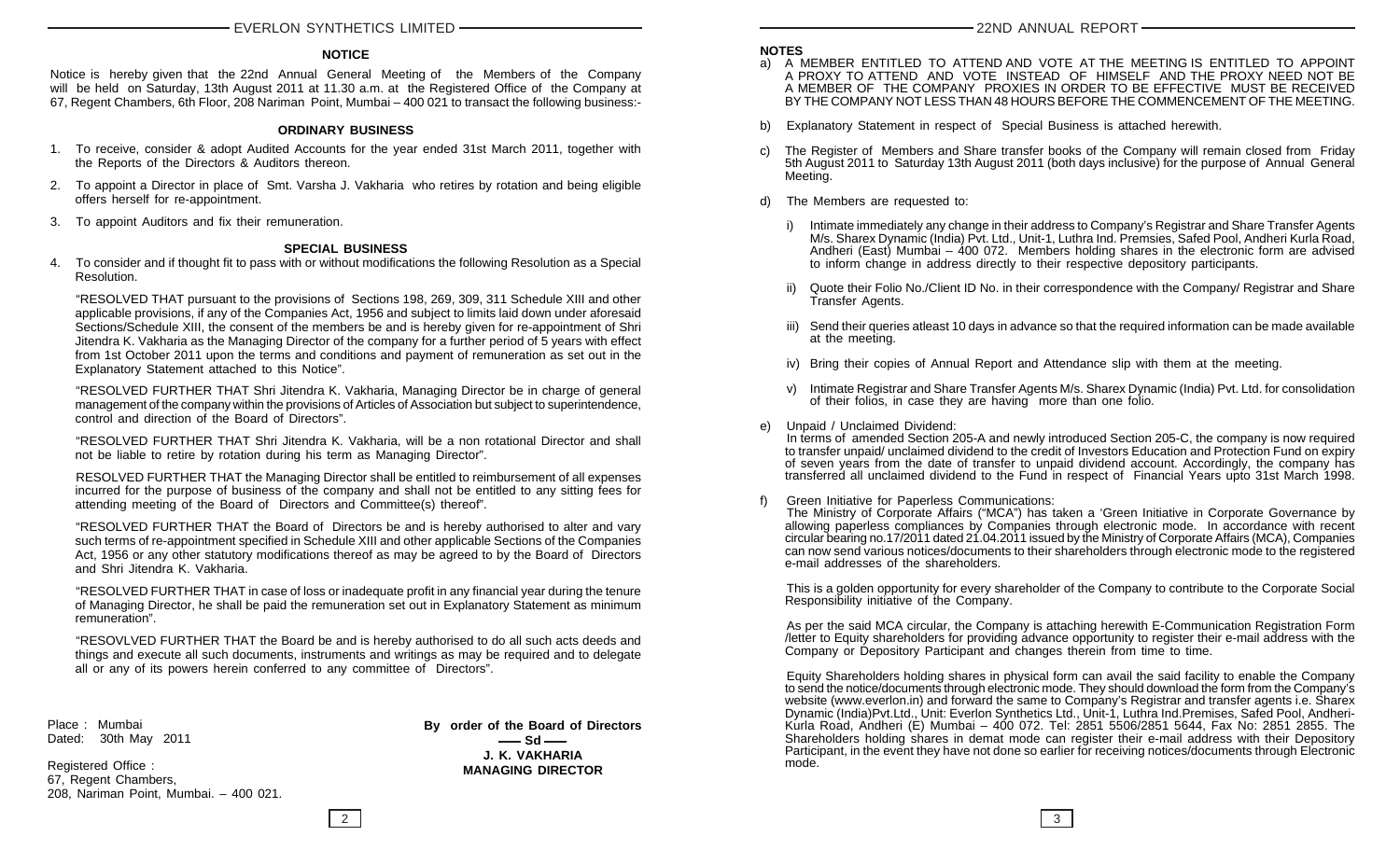**Explanatory Statement pursuanant to S. 173 of the Companies Act, 1956**

Reappointment of Shri Jitendra K. Vakharia as Managing Director (Item No.4 of Notice) The present term of appointment of Shri Jitendra K. Vakharia as the Managing Director is valid upto 30th September 2011. The Board of Directors (the Board) of the company at their meeting held on 30th May 2011 have re-appointed him as the Managing Director for a further period of 5 years with effect from 1st October 2011 on following terms and conditions and payment of remuneration:

**Salary** : The Managing Director shall be paid monthly salary of Rs.40,000/- with yearly increments upto 10% to be decided by the Board of Directors.

**Perquisites** : The Managing Director shall be entitled to the following perquisites:

- (i) Company shall provide free of cost gas, water, electricity and furnishings at the residence of Managing Director.
- (ii) Medical Reimbursement for self and family subject to ceiling of one month's salary in a year.
- (iii) Leave Travel concession for self and family once in a year.
- (iv) Personal Accident Insurance of an amount the annual premium of which not exceed Rs.5000 p.a.
- (v) Provision of car for use on Company's business (use of car for private purpose shall be billed by the company).
- (vi) Telephone at residence, personal long distance calls shall be billed by the company.
- (vii) Managing Director shall also be entitled to Provident Fund, Superannuation and Gratuity.
- (viii) Reimbursement of all expenses incurred for the business of the company.

Shri Jitendra K. Vakharia is a fit and proper person for the post of Managing Director. The terms and conditions of his appointment are fair and reasonable. It would be in the interest of the company to continue to avail services of Shri Jitendra K. Vakharia as Managing Director. In case of loss or inadequacy of profit in any financial year, the Managing Director be paid above remuneration as minimum remuneration.

The Remuneration Committee of the Company at its meeting held on 30.05.11 has approved above reappointment and payment of remuneration to the Managing Director.

The member's approval is required for the above appointment under Schedule XIII and other applicable provisions of the Companies Act, 1956.

The Board recommends the Special Resolution for approval of members.

Shri Jitendra K. Vakharia, Managing Director is interested as the above appointment pertains to him. Smt Varsha J. Vakharia being relative of Shri Jitendra K. Vakharia is deemed to be concerned or interested in the same.

Place : Mumbai Dated: 30th May 2011 **By order of the Board of Directors**  $-$ **Sd**  $-$ **J. K. VAKHARIA MANAGING DIRECTOR**

# **Details of Directors seeking Re-appointment at the forthcoming Annual General Meeting**

(As per clause 49 (IV) (G) of the Listing Agreement)

|   | A. Name of Director                                                                                                                      | Shri Jitendra K.                                                                                                                                                                                                 | Smt. Varsha J.                                                                                                                            |
|---|------------------------------------------------------------------------------------------------------------------------------------------|------------------------------------------------------------------------------------------------------------------------------------------------------------------------------------------------------------------|-------------------------------------------------------------------------------------------------------------------------------------------|
|   |                                                                                                                                          | Vakharia                                                                                                                                                                                                         | Vakharia                                                                                                                                  |
|   | B Date of Birth                                                                                                                          | 10/05/1956                                                                                                                                                                                                       | 25/08/1958                                                                                                                                |
|   | C. Date of Appointment                                                                                                                   | 19/12/1989                                                                                                                                                                                                       | 29/10/1999                                                                                                                                |
|   | D. Expertise in specific                                                                                                                 | 33 years Experience in                                                                                                                                                                                           | Experience in yarn                                                                                                                        |
|   | functional areas                                                                                                                         | yarn business                                                                                                                                                                                                    | business                                                                                                                                  |
|   | E. Qualifications                                                                                                                        | B.Sc.                                                                                                                                                                                                            | M.A.                                                                                                                                      |
|   | F. Name of Companies<br>in which directorship<br>held as on 31st March,<br>2011                                                          | Vakharia Synthetics P.Ltd.<br>Omkar Texolene P.Ltd.<br>Vakharia Financial Services .Ltd. Vakharia Financial Services Ltd.<br>Lasha Inv.& Trading Co.P.Ltd.<br>Everest Yarn Agency Pvt.Ltd.<br>Everlon Power Ltd. | Vakharia Synthetics P.Ltd.<br>Omkar Texolene P.Ltd.<br>Lasha Inv.&Trading Co.P.Ltd.<br>Everest Yarn Agency Pvt.Ltd.<br>Everlon Power Ltd. |
|   | G. Chairman/Member<br>of the Committees of the<br>Board of the other<br>companies on which he is<br>a Director as on 31st March<br>2011. | $NIL$ $\longrightarrow$                                                                                                                                                                                          | $\overline{\phantom{a}}$ NIL $\overline{\phantom{a}}$                                                                                     |
|   | H. No. of equity shares of Rs.10/-<br>each of the company held as<br>on 31st March 2011                                                  | 506000                                                                                                                                                                                                           | 273320                                                                                                                                    |
| L | Inter-se Relations<br>among Directors                                                                                                    | He is related to<br>Smt. Varsha J. Vakharia                                                                                                                                                                      | She is related to<br>Shri Jitendra K.Vakharia                                                                                             |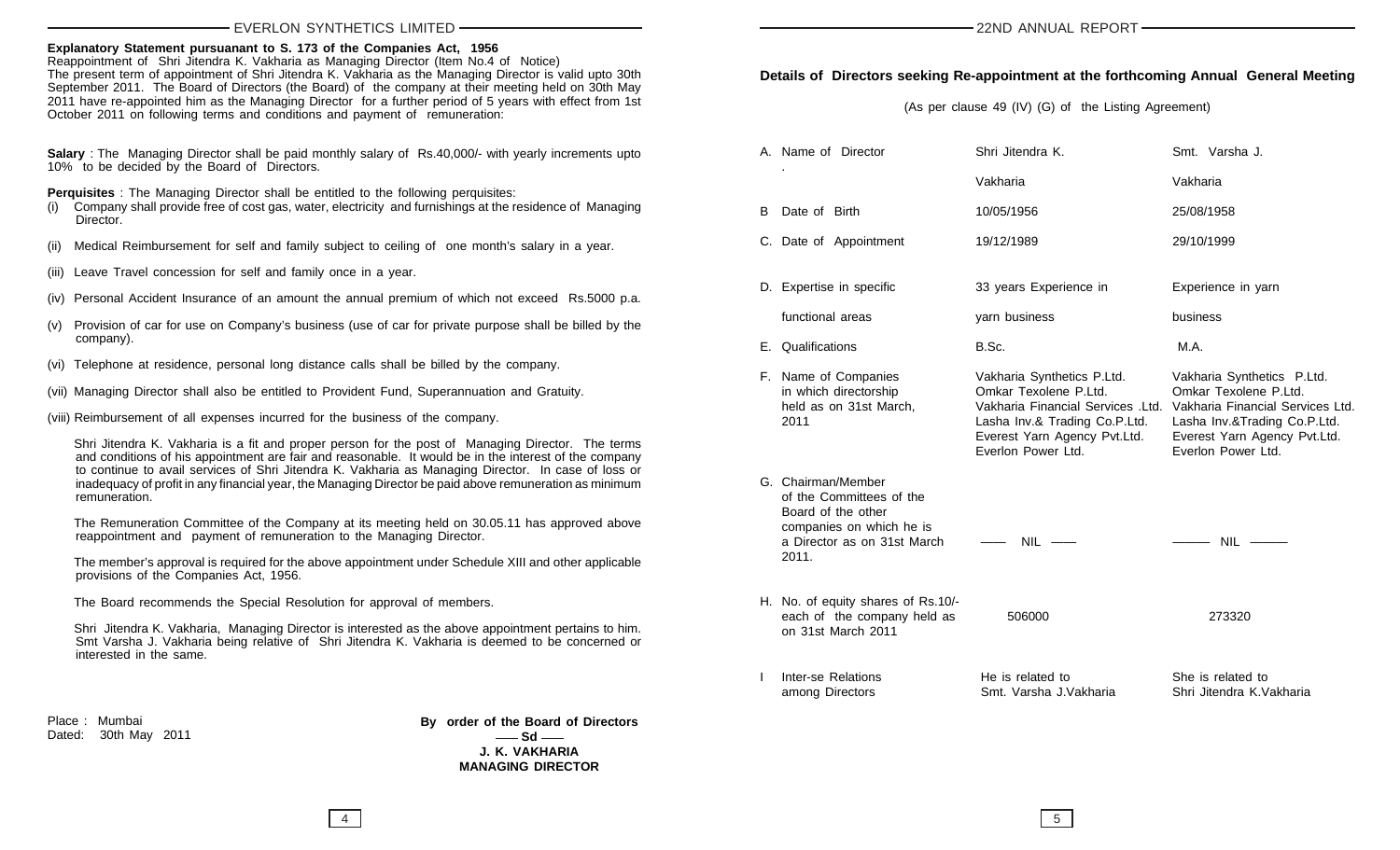# **CORPORATE GOVERNANCE REPORT**

In compliance with Clause 49 of the Listing Agreement with the Stock Exchanges, the Company submits the following report on the matters mentioned in the said clause.

# 1. **Company's Philosophy on Code of Governance**

The company is committed to good Corporate Governance.

# 2. **Board of Directors**

During the Financial year 2010-2011, 4 Board Meetings were held on 28th May 2010, 14th August 2010, 12th November 2010 and 12th February 2011.

Details of composition of the Board, category, attendance of Directors at Board Meetings and last Annual General Meeting, number of other Directorships and other committee Membership are given below:

| Sr.<br>Nol | Name<br>of the Director                           | Category of<br>Directorship | No. of<br>Board<br>Meetings<br>Attended | Attendance<br>at last<br>A.G.M. | No of other<br>Directorship<br>(As on 31st<br>March, '11)<br>in other<br>companies | No of<br>other<br>Committees<br>Membership | No of<br>other<br>Committees<br>Cheirmanship |
|------------|---------------------------------------------------|-----------------------------|-----------------------------------------|---------------------------------|------------------------------------------------------------------------------------|--------------------------------------------|----------------------------------------------|
| 1.         | Shri Jitendra K.<br>Vakharia<br>Managing Director | (P)<br>ED                   | 4                                       | <b>Yes</b>                      | 6                                                                                  |                                            |                                              |
| 2.         | Smt. Varsh J.<br>Vakharia                         | NED(P)                      | 4                                       | Yes                             | 6                                                                                  |                                            |                                              |
| 3.         | Shri Dinesh P.<br>Turakhia                        | NED (I)                     | 4                                       | Yes                             | <b>NIL</b>                                                                         |                                            |                                              |
| 4.         | Shri Kamlesh<br>Sanghavi                          | NED (I)                     | 4                                       | Yes                             | 1                                                                                  |                                            |                                              |

ED(P) - Executive Director, Promoter, NED (P) - Non Executive Director, Promoter, NED (I) — Non Executive Director, Independent \* Including Directorships in Private Limited Companies Shri Jitendra K. Vakharia and Smt. Varsha J. Vakharia are related to each other

#### 3. **Audit Committee**

During the Financial Year 2010-2011, 4 meetings of the committee were held as under:- 28th May 2010, 14th August 2010, 12th November 2010 and 12th February 2011. Details of composition of the committee and attendance of the members are given below:-

| Sr.<br>No. | Name                         | Designation | Category  | No of Meetings Attended |
|------------|------------------------------|-------------|-----------|-------------------------|
| 1)         | Shri Dinesh<br>P. Turakhia   | Chairman    | NED (I)   | 4                       |
| 2)         | Shri Jitendra<br>K. Vakharia | Member      | ED(P)     | 4                       |
| 3)         | Shri Kamlesh<br>C. Sanghavi  | Member      | $NED$ (I) | 4                       |

The powers and terms of reference of the committee are as specified in Clause 49 of the Listing Agreement with the Stock Exchanges and Section 292A of the Companies Act, 1956.

4. **Remuneration of Directors** The remuneration committee of the Board comprises 3 Directors namely, Shri Dinesh P. Turakhia – Chairman, Shri Kamlesh C. Sanghavi – Member and Smt. Varsha J. Vakharia – Member. No meeting of Remuneration Committee was held during the Financial Year, as there was no matter to be dealt with by the Committee.. The terms of reference of the Committee are as specified in Schedule XIII of the Companies Act 1956 and Clause 49 of the Listing Agreement with Stock Exchanges. The Managing Directors remuneration details for the financial year 2010-2011 are given below:-

| Name                                         | Salarv | Commission | Perquisites | Total             | Tenure<br>of years        |
|----------------------------------------------|--------|------------|-------------|-------------------|---------------------------|
| Shri Jitendra K. Vakharia   Rs.240000/- p.a. |        |            |             | Rs. 240000/- p.a. | 2 years from<br>1/10/2009 |

Notice period for the Managing Director is as applicable to the senior employee of the company. No severance fee is payable to the Director on termination of employment. The Company does not have a scheme of stock options for the Directors or employees.

The sitting fees paid for the financial year ended 31st March 2011 to the non-executive Directors for attending the Board/Committee meetings are as follows:-

Shri D.P. Turakhia Rs.2000/-. Shri K.C. Sanghavi Rs.2000/- and Smt. Varsha J. Vakharia Rs.2000/- The number of equity shares of the company held by non-executive Directors as on 31st March 2011 are as follows:-

Shri D.P. Turakhia 500 equity shares, Shri K.C. Sanghavi - NIL and Smt. Vasha J. Vakharia 273320 equity shares.

# 5. **Shareholders/Investors Grievances Committee**

During the year Share Transfer Committee held 17 meetings and a meeting of the shareholders/Investors Grievances Committee was also held on 19th March, 2011. The Composition of the Committee is as under:-

| Sr.No. | <b>Name</b>               | <b>Designation</b> | Category    |
|--------|---------------------------|--------------------|-------------|
| 1.     | Shri Jitendra K. Vakharia | Member             | ED<br>(P)   |
| 2.     | Smt. Varsha J. Vakharia   | Member             | $NED$ $(P)$ |
| 3.     | Shri Dinesh P. Turakhia   | Chairman           | NED (I)     |

Committee has the power to look into the redressal of shareholders/investors complaints such as non receipt of shares sent for transfer, non receipt of dividend/Annual Reports etc.

The Secretarial Department of the Company, under the supervision of Shri Ashok C. Jain, who is also Nominated as the compliance officer as required by SEBI/Listing Agreement and M/s. Sharex Dynamic (India) Pvt. Ltd., Registrar & Share Transfer Agents, attends to all shareholders / Investors Grievances received directly or through SEBI, Stock Exchanges, Department of Corporate Affairs and Registrar of Companies.

The total number of complaints received from the Shareholders were one. All letters have been replied to and all the complaints have been solved to the satisfaction of shareholders. There were 3 requests for 800 equity shares pending for dematerialisation as on 31st March 2011. The same was completed by 10th April 2011.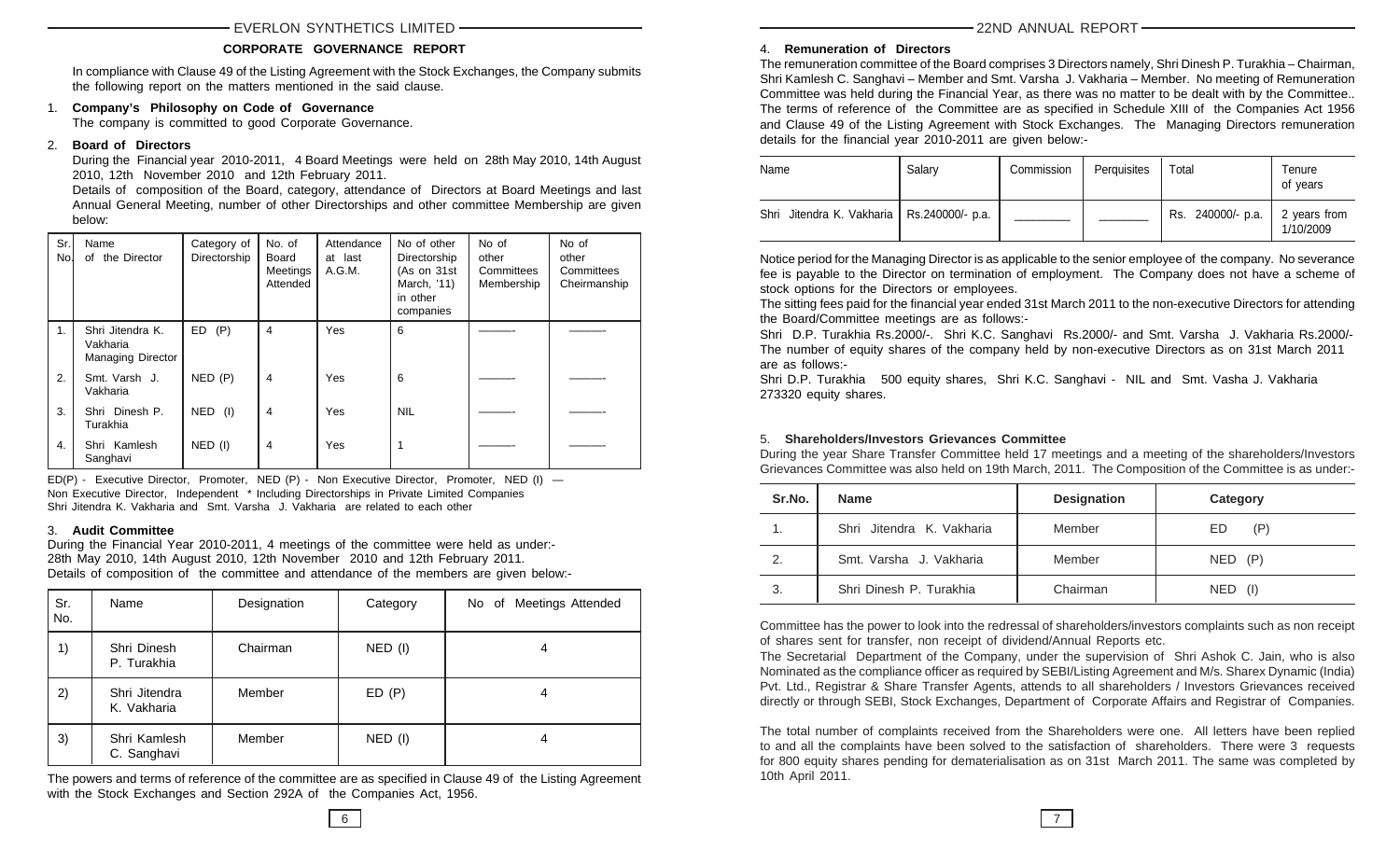#### 6. **General Body Meetings**

Details of Location, Date and Time of the Annual General Meetings held during the last three years

| <b>Financial Year</b> | Venue                                                            | Date & Time                        |
|-----------------------|------------------------------------------------------------------|------------------------------------|
| 2009-2010             | 67, Regent Chambers,<br>208, Nariman Point,<br>Mumbai - 400 021. | 14th August 2010<br>at 11.30 A.M.  |
| 2008-2009             | 67, Regent Chambers,<br>208, Nariman Point,<br>Mumbai - 400 021. | 28th August 2009<br>at 11 .30 A.M. |
| 2007-2008             | 67, Regent Chambers,<br>208, Nariman Point,<br>Mumbai - 400 021. | 23rd August 2008<br>at 4 .30 P.M.  |

Special Resolutions passed in previous 3 Annual General Meetings with requisite majority

| AGM Date                 | Matter                                                                         |
|--------------------------|--------------------------------------------------------------------------------|
| $(i)$ 14th August 2010   | Nil                                                                            |
| $(ii)$ 28th August 2009  | Reappointment of Shri Jitendra K. Vakharia as<br>Managing Director for 2 years |
| $(iii)$ 23rd August 2008 | Nil                                                                            |

At the ensuing Annual General Meeting there is no Resolution proposed to be passed through postal ballot.

#### 7. **Disclosures**

There were no materially significant related party transactions which has potential conflict with the interest of the Company at large.

The Company has complied with most of the requirements of the Listing Agreements with the Stock Exchanges as well as the regulations and guidelines of SEBI. Consequently, no penalties were imposed or strictures passed against your Company by SEBI, Stock Exchanges or any other statutory authority on any matter relating to capital markets during last 3 years. Company has complied with most of the applicable mandatory requirements of clause 49 and company has Constituted a Remuneration Committee which is a non-mandatory requirement.

#### 8. **Means of Communication**

The quarterly results of the Company are published in the following newspapers: Free Press Journal (English) and Nav Shakti (Marathi). The results will also be displayed on Company's website at www.everlon.in.

#### 9. **General Shareholder Information**

Detailed Information in this regard is provided in the "Information for Shareholders" section, appearing in the Annual Report.

### 10. **Information on Directors**

Information relating to Director seeking reappointment as required under clause 49(I V) (G) of the Listing Agreement is given in the notice of Annual General Meeting.

# 11. **Declaration by the Managing Director**

Declaration by the Managing Director under clause 49(1) (D)(ii) of the Listing Agreement is given below:-"Pursuant to Clause 49 (1) (D) (ii) of the listing agreement with the Stock Exchanges, I hereby declare that all the Board Members and Senior Management Personnel of the Company have affirmed compliance with the code of conduct for the year ended 31st March 2011."

# **AUDITORS' CERTIFICATE ON CORPORATE GOVERNANCE**

| To.                               |
|-----------------------------------|
| The Members of                    |
| <b>Everlon Synthetics Limited</b> |
| 67, Regent Chambers,              |
| Nariman Point,                    |
| Mumbai - 400 021.                 |
|                                   |

We have examined the compliance of conditions of corporate governance by Everlon Synthetics Limited, for the year ended 31st March 2011, as stipulated in clause 49 of the Listing Agreement of the said Company with the stock exchanges.

The compliance of the conditions of corporate governance is the responsibility of the management. Our examination, conducted in the manner described in the 'Guidance Note on Certification of Corporate Governance' issued by the Institute of Chartered Accountants of India, was limited to procedures and implementation thereof adopted by the Company for ensuring the compliance of the conditions of the Corporate Governance. It is neither an audit nor an expression of opinion on the financial statements of the Company.

In our opinion and to the best of our information and according to the explanations given to us, we certify that the company has complied with the conditions of the Corporate Governance as stipulated in clause 49 of the listing agreement.

We state that no investor grievance is pending for a period exceeding one month against the Company as per the records maintained by the Company. We further state that such compliance is neither an assurance as to the future viability of the Company nor the efficiency or effectiveness with which the management has conducted the affairs of the Company.

> For **POLADIA & CO., CHARTERED ACCOUNTANTS (Firm Regn No. 128274W)**

#### $\sim$  Sd $\sim$

**P.T. POLADIA PROPRIETOR M.NO. 38757**

Place: Mumbai Dated: 30th May 2011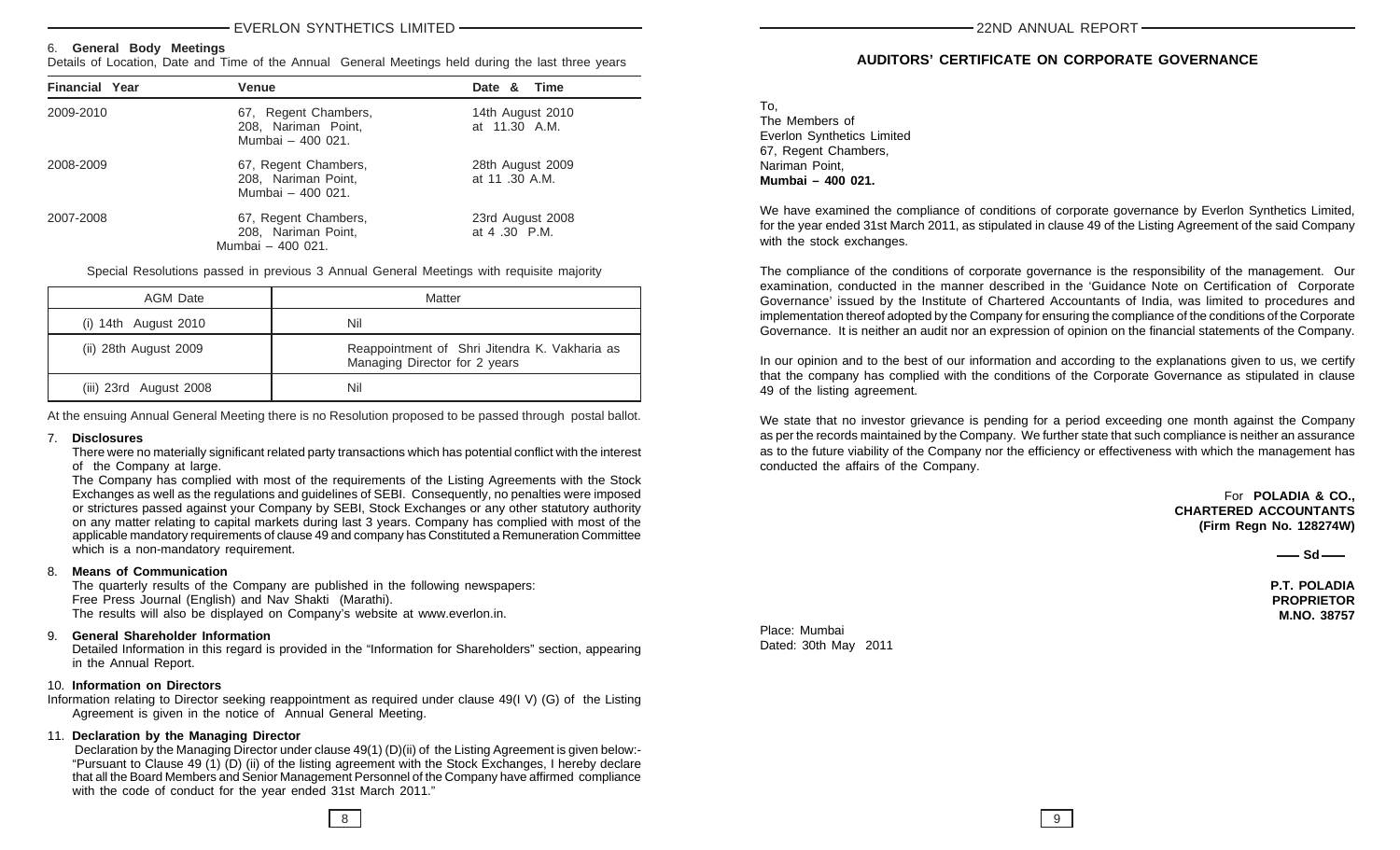#### **INFORMATION FOR SHAREHOLDERS**

#### 1. **Annual General Meeting:-**

Day, Date & Time : Saturday, 13th August 2011, at 11.30 A.M. Venue: 67, Regent Chambers, 208, Nariman Point, Mumbai - 400 021.

- 2. **Financial Year :** 1st April 2011 to 31st March 2012
- 3. **Book Closure Dates on account of Annual General Meeting:** Friday 5th August 2011 to Saturday 13th August 2011 (Both days inclusive)

#### 4. **Listing of Shares on Stock Exchange**

The equity shares of the company are listed on Mumbai and Ahmedabad Stock Exchange. The Company's application for voluntary delisting of its Equity Shares from Ahmedabad Stock Exchange is still pending with Ahmedabad Stock Exchange. The Annual Listing Fees for the year has been paid to the Mumbai Stock Exchange.

#### 5. **STOCK CODES**

| Name of the Stock Exchange   | <b>Stock Code</b> |
|------------------------------|-------------------|
| The Stock Exchange, Mumbai   | 514358            |
| The Ahmedabad Stock Exchange | 16730             |

#### 6. **Market Price Data**

Share prices at Bombay Stock Exchange Ltd., during the year 2010-11 for one equity share of Rs.10/ - each are as under:-

|                 | SHARE PRICE (RS.) |       |
|-----------------|-------------------|-------|
| Month           | High              | Low   |
| April, 2010     | 13.09             | 10.50 |
| May, 2010       | 13.30             | 10.21 |
| June, 2010      | 14.33             | 9.85  |
| July, 2010      | 14.50             | 12.35 |
| August, 2010    | 13.72             | 12.25 |
| September, 2010 | 13.50             | 11.46 |
| October, 2010   | 13.80             | 12.00 |
| November, 2010  | 13.85             | 12.00 |
| December, 2010  | 14.20             | 11.55 |
| January, 2011   | 13.38             | 11.24 |
| February, 2011  | 12.83             | 10.01 |
| March. 2011     | 14.51             | 11.30 |

# 7. **REGISTRAR AND SHARE TRANSFER AGENTS**

 Sharex Dynamic (India) Pvt. Ltd. Unit-1, Luthra Ind. Premises, Safed Pool , Andheri Kurla Road, Andheri (E), Mumbai – 400 072. Tel: 2851 5606/ 2851 5644 Fax: 2851 2885 E-mail : sharexindia@vsnl.com

#### 8. **Share Transfer System**

The Company has appointed M/s. Sharex Dynamic (India) Pvt.Ltd., as its Registrar and Share Transfer Agent. Presently the share transfers which are received in physical form are processed and the share certificates duly transferred are returned generally within 30 days from the date of the receipt, subject to the documents being valid and complete in all respects.

# 9. **Insider Trading Regulations** :

The Company has framed a Code of Internal procedures and conduct for prevention of Insider Trading on the lines of model code specified by SEBI.

10. **Distribution of Shareholding as on 31st March 2011**

| Size of<br><b>Holdings</b> |    |        | No of<br><b>Holders</b> | $%$ of<br><b>Holders</b> | No. of<br><b>Shares</b> | ℅<br>of<br><b>Shares</b> |
|----------------------------|----|--------|-------------------------|--------------------------|-------------------------|--------------------------|
| Up                         | to | 100    | 557                     | 19.00                    | 48141                   | 0.95                     |
| 101                        | to | 200    | 1430                    | 48.77                    | 285137                  | 5.65                     |
| 201                        | to | 500    | 573                     | 19.54                    | 226194                  | 4.48                     |
| 501                        | to | 1000   | 201                     | 6.86                     | 161513                  | 3.20                     |
| 1001                       | to | 5000   | 126                     | 4.30                     | 297796                  | 5.90                     |
| 5001                       | to | 10000  | 12                      | 0.41                     | 81971                   | 1.62                     |
| 10001                      | to | 100000 | 18                      | 0.61                     | 612551                  | 12.14                    |
| 100001 to                  |    | Above  | 15                      | 0.51                     | 3332297                 | 66.04                    |
| <b>Total</b>               |    |        | 2932                    | 100.00                   | 5045600                 | 100.00%                  |

### **SHAREHOLDING PATTERN AS ON 31ST MARCH 2011**

| Category                 | No. of Shares held | % of Shareholding |
|--------------------------|--------------------|-------------------|
| Indian Promoters         | 2773306            | 54.965            |
| <b>Banks</b>             | 300                | 00.006            |
| Private Corporate Bodies | 111699             | 2.214             |
| Indian Public            | 1692638            | 33.546            |
| NRI's / OCB's            | 467657             | 9.269             |
| Total                    | 5045600            | 100%              |

## 11. **Dematerialisation of Shares & liquidity**

As at 31st March, 2011, 88.88% of total equity shares of the company were held in dematerialized form with National Securities Depository Ltd., (NSDL) and Central Depository Services (India) Ltd. (CDSL). The Company's equity shares are required to be compulsorily traded in the dematerialisation form. The shares are available for dematerialisation under ISIN INE 339D01018. The request for dematerialisation of shares are processed and generally confirmed within 15 days of receipt.

#### 12. **Outstanding GDRs/ ADRs/Warrants/Convertible Instruments :**

Company has no outstanding GDRs/ADRs/Warrants or any Convertible Instruments.

#### 13. **Plant Locations :**

Plot No.265/7/1, Opp. Blue Star Ltd., Demni Road, Dadra – 396 191 (D. & N.H.)

14. **Address for correspondence**

**Registered Office :** 67, Regent Chambers, 208, Nariman Point, Mumbai – 400 021. Tel: 2204 9233, 2204 2788 Fax: (022) 2287 0540 Email: everlon@rediffmail.com Website:- www.everlon.in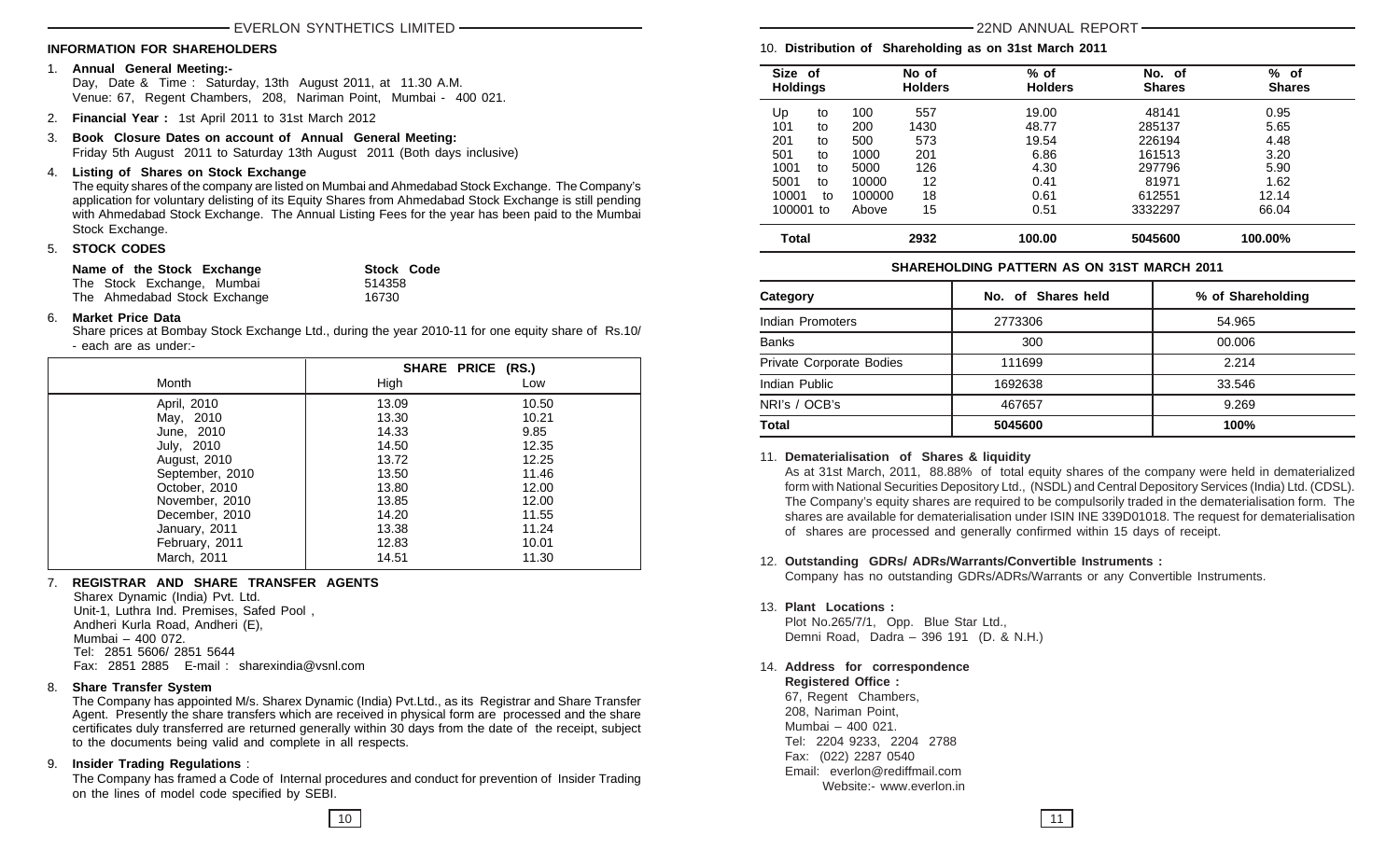# **EVERLON SYNTHETICS LIMITED DIRECTOR'S REPORT**

# To,

The Members,

The Board of Directors present the 22nd Annual Report together with Audited Statement of Accounts for the year ended 31st March, 2011 along with the cash flow statements:

# 1. **OPERATIONS AND FINANCIAL RESULTS**

|                                                             | Year Ended<br>31/03/2011<br>(Rs. In Lacs) | Year Ended<br>31/03/2010<br>(Rs. in Lacs) |
|-------------------------------------------------------------|-------------------------------------------|-------------------------------------------|
| Sales                                                       | 2620.13                                   | 799.30                                    |
| Other Income                                                | 8.59                                      | 108.51                                    |
| Profit / (Loss)/for the year before Depreciation & Tax      | 120.33                                    | 139.81                                    |
| Less: Depreciation                                          | 54.62                                     | 39.16                                     |
| Profit/(Loss) before Tax                                    | 65.71                                     | 100.65                                    |
| Less: Provision for Tax                                     | 13.00                                     | 2.25                                      |
| Profit after tax                                            | 52.71                                     | 98.40                                     |
| Add/(Less): Provision for Diminution in value of Investment | 4.45                                      | 0.16                                      |
| Less: Prior Period adjustment                               | 0.00                                      | 0.00                                      |
| Profit/ (loss) for the year                                 | 57.16                                     | 98.56                                     |
| Loss Brought forward from previous year                     | (404.74)                                  | (503.30)                                  |
| Profit/ (Loss) carried to Balance Sheet                     | (347.57)                                  | (404.74)                                  |
|                                                             |                                           |                                           |

# 2. **PERFORMANCE**

During the year under review the company has installed 2 additional texturising machines. The company has produced 2649.73 tons against 875.10 tons during the previous year resulting in sales turnover of Rs.2620.13 lacs as against Rs. 799.30 lacs during the previous year.

# 3. **DIVIDEND**

Directors do not recommend any dividend due to the accumulated losses suffered by the company.

# 4. **DIRECTORS**

Smt. Varsha J. Vakharia retires by rotation and being eligible offers herself for reappointment.

#### 5. **AUDITORS**

M/s. Poladia & Co. Chartered Accountant have given their consent for re-appointment for F. Y. 2011- 2012. Members are requested to re-appoint them.

# 6. **PARTICULARS OF EMPLOYEES**

There is no employee in respect of whom information u/s. 217 (2A) of the Companies Act, 1956 is required to be given.

- 7. **DIRECTORS RESPONSIBILITY STATEMENT U/S. 217 ( 2AA)** It is hereby confirmed that in respect of Financial Year ended on 31/03/2011.
	- a) In the preparation of annual accounts, the applicable accounting standards have been followed.
	- b) The Directors have selected such accounting policies and applied them consistently and made judgments and estimates that are reasonable and prudent so as to give a true and fair view of the state of affairs of the Company at the end of the financial year ended on 31/03/2011 and of the profit of the company for that period.
	- c) The Directors have taken proper and sufficient care for the maintenance of adequate accounting records in accordance with the provisions of Companies Act, 1956 for safeguarding the assets of the Company and for preventing and detecting fraud and other irregularities.
	- d) The Directors have prepared the Annual Accounts on a going concern basis.

# 8. **AUDITORS REPORT**

Auditors notes and observations are self explanatory and do not call for any further comments.

# 9. **CORPORATE GOVERNANCE**

Pursuant to clause 49 of The Listing Agreement with the Bombay Stock Exchange, a Management Discussion and Analysis Report, Corporate Governance Report and Auditors Certificate regarding compliance of Corporate Governance are made a part of the Annual Report.

# 10. **SUBSIDIARY COMPANY**

Everlon Power Ltd., has been incorporated on 31st December 2010 as a Wholly Owned Subsidiary of the company for undertaking power/energy business.

In accordance with the general circular issued by the Ministry of Corporate Affairs, Government of India, the Balance Sheet, and other documents of the subsidiary company is being attached with the Balance Sheet of the Company. The Consolidated Financial Statements presented by the Company include the financial results of its subsidiary company.

# 11. **CONSERVATION OF ENERGY, TECHNOLOGY ABSORPTION AND FOREIGN EXCHANGE EARNINGS / OUTGO**

The Statement giving particulars of Conservation of Energy, Technology Absorption and Foreign Exchange Earnings and Outgo is Annexed hereto as Annexture 1.

# 12. **DEPOSITS**

The Company has not accepted any Deposits from the Public.

# 13. **ACKNOWLEDGEMENT**

The Directors wish to place on record appreciation for the efforts put in by all the employees of the Company.

|                      | For and on Behalf of the Board of Directors                          |                                                                      |
|----------------------|----------------------------------------------------------------------|----------------------------------------------------------------------|
|                      | $\frac{1}{\sqrt{1-\frac{1}{2}}}$ sd $\frac{1}{\sqrt{1-\frac{1}{2}}}$ | $\frac{1}{\sqrt{1-\frac{1}{2}}}$ sd $\frac{1}{\sqrt{1-\frac{1}{2}}}$ |
| Place: Mumbai        | J. K. VAKHARIA                                                       | V. J. VAKHARIA                                                       |
| Dated: 30th May 2011 | <b>MANAGING DIRECTOR</b>                                             | <b>DIRECTOR</b>                                                      |

12 |  $\sqrt{ }$  | 13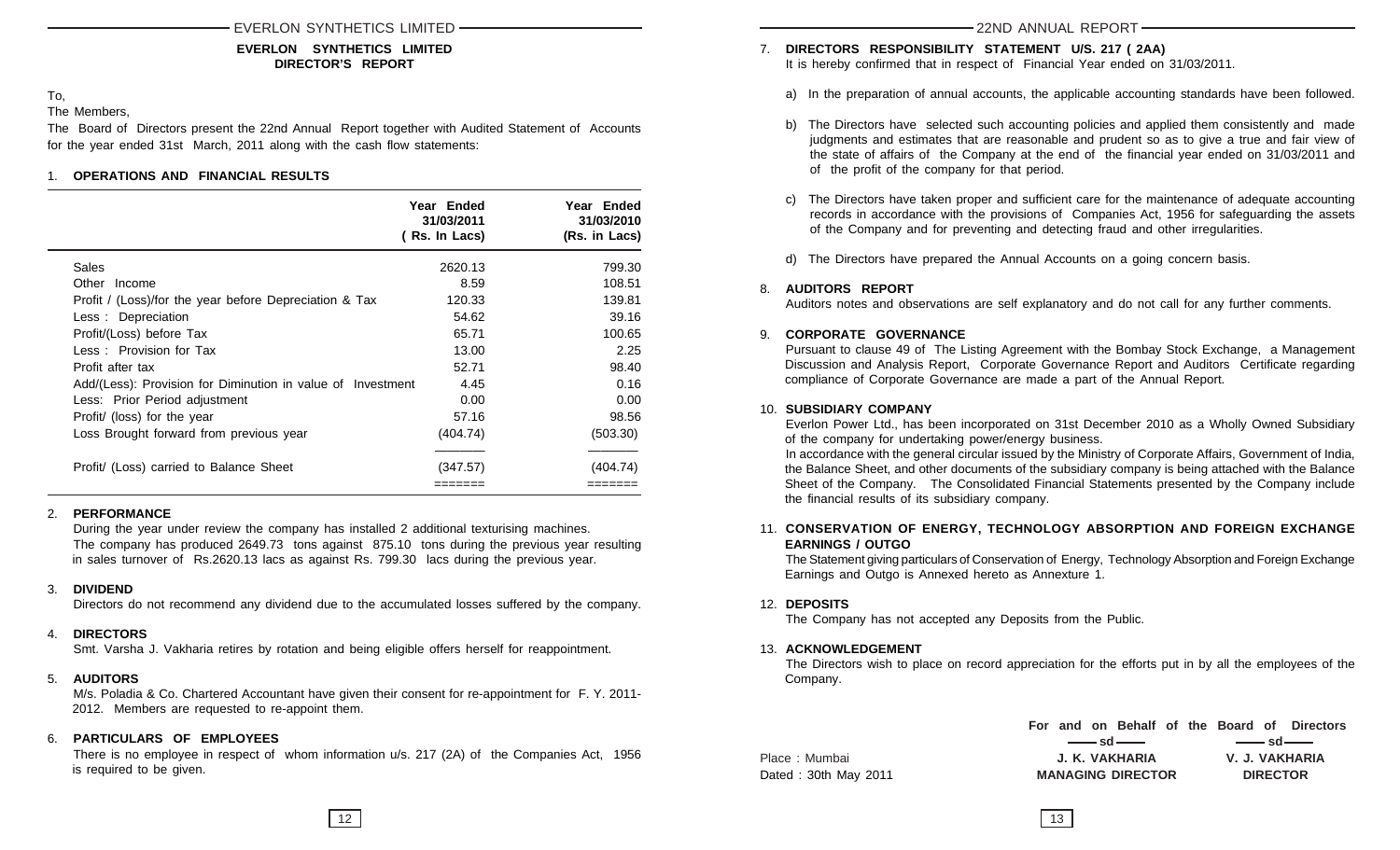## **ANNEXURE 1 TO DIRECTOR'S REPORT 2010-2011**

Information as per Section 217 (1) (e) read with Companies (Disclosure of particulars in the Report of Board of Directors ) Rules, 1988 and forming part of the Directors Report for the year.

#### I. **CONSERVATION OF ENERGY** :

- a. Conservation Measures taken: The Company is regularly making efforts for enhancement in capacity utilization, cost competitiveness and quality improvement of products. Utilities are being combined for effective energy conservation.
- b. Additional investment and proposals, if any, being implemented for reduction in consumption of energy:

Studies to reduce energy consumption of existing units are going on.

c. Impact of the measures (a) & (b) above for reduction of Energy Consumption and consequential impact on the cost of Production of goods:

The Company is making efforts to save the cost of power. The Company is constantly investigating avenues for cost saving as an on-going process.

# II **TOTAL ENERGY CONSUMPTION AND ENERGY CONSUMPTION PER UNIT OF PRODUCTION AS PER FORM 'A' OF THE RULES IN RESPECT OF INDUSTRIES SPECIFIED IN THE SCHEDULE THEREOF:**

| a<br>1.        | POWER AND FUEL CONSUMPTION:<br>Electricity                                                                             | 2010-2011 | 2009-2010 |
|----------------|------------------------------------------------------------------------------------------------------------------------|-----------|-----------|
|                | (a) Purchases Units (Lacs)                                                                                             | 32.71     | 22.16     |
|                | Total Amounts (Rs. in lacs)                                                                                            | 105.06    | 87.98     |
|                | Rate per Unit (Rs.)                                                                                                    | 3.21      | 3.97      |
|                | (b) Own Generation:                                                                                                    |           |           |
|                | Through Diesel Generator                                                                                               |           |           |
|                | Units (in lacs)                                                                                                        |           |           |
|                | Units per Ltr. of Diesel Oil                                                                                           |           |           |
|                | Cost per Units (Rs.)                                                                                                   |           |           |
| 2 <sub>1</sub> | Coa                                                                                                                    |           |           |
| 3.             | Furnace Oil                                                                                                            |           |           |
| 4.             | Other / Internal Generation Steam                                                                                      |           |           |
| b.             | <b>CONSUMPTION PER UNIT OF PRODUCTION</b><br>(Product: Polyester Texturised Yarn)<br>(Product: Polyester Twisted Yarn) |           |           |
| 1.             | Electricity (Unit per M.T.)                                                                                            | 1235      | 1212      |
| 2.             | Coal (Kg)                                                                                                              |           |           |
| 3.             | Furnance Oil Liter                                                                                                     |           |           |
| 4.             | Steam (Tons)                                                                                                           |           |           |

| Ш.       | TECHNOLOGY ABSORPTION:<br>EFFORTS MADE IN TECHNOLOGY ABSORPTION AS PER FORM B OF THE ANNEXURE TO THE RULES.                 |                    |                          |
|----------|-----------------------------------------------------------------------------------------------------------------------------|--------------------|--------------------------|
| 1.<br>2. | Research & Development (R & D)<br>Technology Absorption adaptation and Innovation                                           | <b>NIL</b><br>NIL. | AT PRESENT<br>AT PRESENT |
| III.     | <b>FOREIGN EXCHANGE EARNINGS AND OUT GO:</b>                                                                                |                    |                          |
| a.       | Activities relating to exports initiative taken to increase<br>export markets for products and services and export<br>plan. |                    | NOT APPLICABLE           |
| b.       | Total Foreign exchange used and earned :<br>Expenditure in Foreign Currency                                                 | Nil                | Nil                      |
|          | 2.<br>Value of Import on CIF basis (Rs.in Lacs)                                                                             | 11.62              |                          |
|          | F.O.B. Value of exports (Rs.in Lacs)<br>3.                                                                                  |                    | 0.69                     |

# **MANAGEMENT DISCUSSION AND ANALYSIS REPORT**

#### A. **Industry Outlook**

Due to the improved economic growth rate, it is expected that the domestic growth in the textile industry particularly polyester will see enhanced demand. The domestic consumption was strong during the year under review.

#### B. **Opportunities**

It is expected that the Polyester Yarn (POY) Production will increase @ 10% during the current year. Hence domestic texutrising and weaving capacity is also expected to increase. The company is planning to increase its capacity during the current year.

#### C. **Segment**

The Company has only one Reporting Segment namely, Textiles.

# D. **Risk And Concerns**

High inflation and interest rates are matter of concern for all the domestic industry including the textile industry.

E. **Internal Control Systems**

The Management also reviews the control systems and procedures periodically to upgrade them.

F. **Performance**

Financial performance, with respect to operational performance is elaborated in Directors report.

G. **Industrial Relations** Harmonious industrial relations continue to prevail during the year. Total number of employees as on 31st March, 2011 were 21.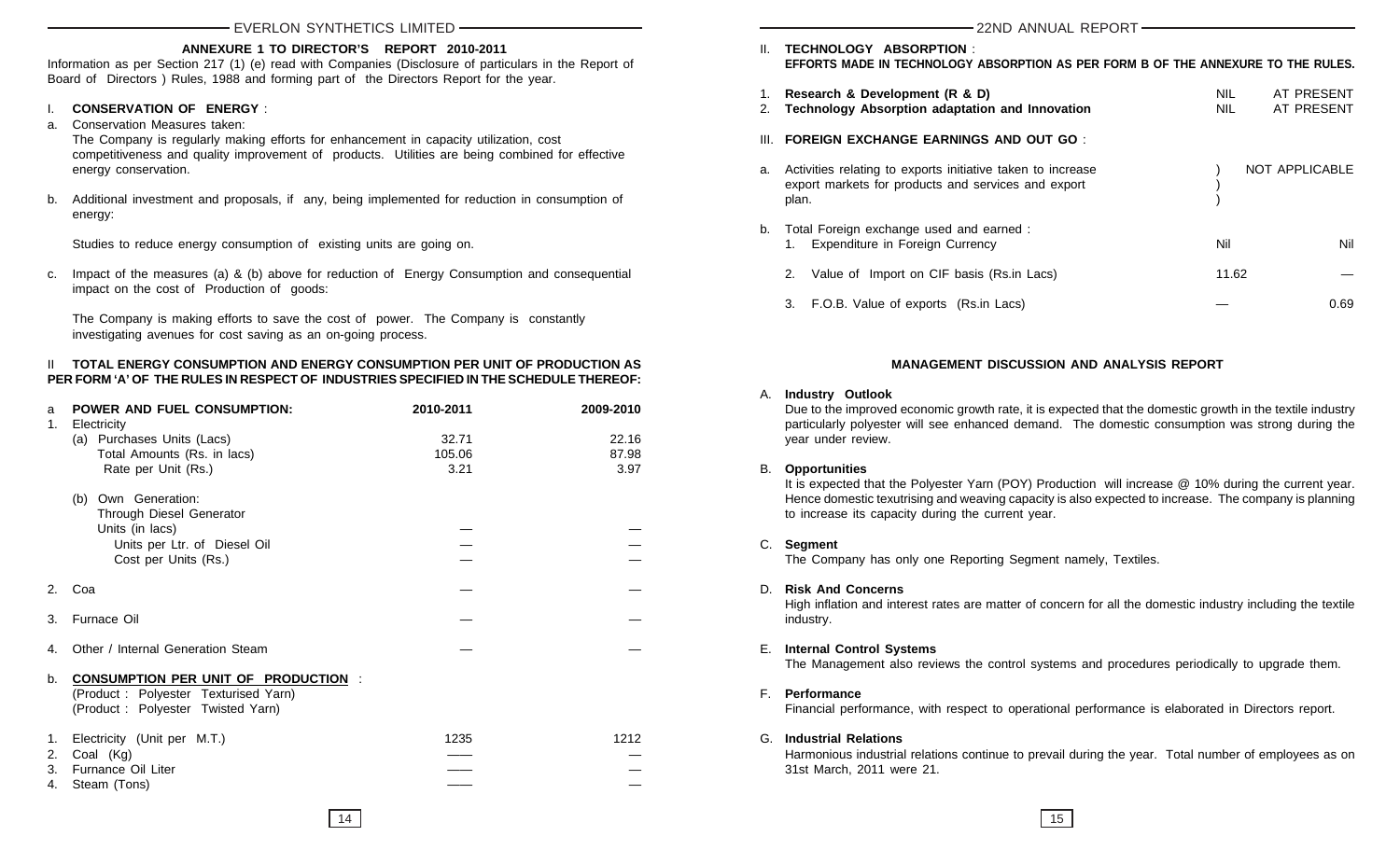# **AUDITORS' REPORT**

#### To, The Members of **EVERLON SYNTHETICS LIMITED**

- 1) We have audited the attached Balance Sheet of EVERLON SYNTHETICS LIMITED as at 31st March, 2011 and the Profit and Loss Account and the Cash Flow Statement for the year ended on that date annexed thereto. These financial statements are the responsibility of the Company's management. Our responsibility is to express an opinion on these financial statements based on our audit.
- 2) We have conducted our audit in accordance with Auditing Standards generally accepted in India. Those Standards require that we plan and perform the audit to obtain reasonable assurance about whether the financial statements are free of material misstatements. An audit includes examining on a test basis, evidence supporting the amounts and disclosures in the financial statements. An audit also includes assessing the accounting principles used and significant estimates made by management, as well as evaluating the overall financial statement presentation. We believe that our audit provides a reasonable basis of our opinion.
- 3) As required by Companies (Auditor's Report) Order, 2003, issued by the Central Government in terms of section 227 (4A) of the Companies Act, 1956, we give in the Annexure, a Statement on the matters specified in paragraphs 4 and 5 of the said Order:-
- 4) Further to our comments in the Annexure referred to in paragraph 3 above, we report that:
- a) We have obtained all information and explanations which to the best of our knowledge and belief were necessary for the purpose of our audit.
- b) In our opinion, proper books of account as required by law have been kept by the Company so far as appears from our examination of those books.
- c) The Balance Sheet, Profit and Loss Account and Cash Flow Statement dealt with by this report are in agreement with the above books of account.
- d) In our opinion, the Balance Sheet and Profit and Loss Account and Cash Flow Statement comply with the Accounting Standards referred to in sub-section (3C) of section 211 of the Companies Act, 1956
- e) In our opinion and as per information and according to the explanations given to us, no Director is disqualified from being appointed as director under clause (g) of subsection (1) of section 274.
- f) In our opinion, and to the best of our information, and according to the explanations given to us, the said accounts, read together with the notes thereon, give the information required by the Companies Act, 1956 in the manner so required and give a true and fair view in conformity with the accounting principles generally accepted in India.
- i) In the case of the Balance Sheet, of the state of affairs of the Company, as at 31st March 2011.
- ii) In the case of the Profit and Loss Account, of the Profit of the year ended on that date, and
- iii) In the case of Cash Flow Statement, of the cash flows for the year ended on that date.

 For **POLADIA & CO. CHARTERED ACCOUNTANTS (Firm Regn No. 128274W)**

> **P.T. POLADIA PROPRIETOR** — sd —

**M NO.38757**

- **ANNEXURE TO THE AUDITOR'S REPORT REFERRED TO PARAGRAPH 3 OF OUR REPORT OF EVEN DATE:** a) The Company has maintained proper records showing full particulars including quantitative details
	- and situation of fixed assets. b) Fixed Assets have been physically verified by the management during the year. In our opinion, the frequency of verification of the fixed assets by the management is reasonable having regard to the size of the Company and the nature of the assets. According to information furnished to
	- us no material discrepancies have been noticed on such verification. c) The Fixed Assets disposed off during the year, in our opinion do not constitute a substantial part of the Company and such disposal in our opinion, not affected the going concern status of the Company.
	- ii) a) The inventory have been physically verified by the management at reasonable intervals.
		- b) In our opinion and according to the information and explanations given to us, the procedures for physical verification of inventory followed by the management were reasonable and adequate in relation to the size of the Company and the nature of its business.
		- c) In our opinion the Company has maintained proper records of inventory. The discrepancies between the physical stocks and books were not material and have been properly dealt with in the books of account.
	- iii) a) The Company has taken loan from one company covered in register maintained under Section 301 of the Companies Act. 1956. The maximum amount outstanding during the year was Rs.260.45 lacs. The company has not given any loans during the year to parties covered in the register maintained u/s.301 of Companies Act, 1956.
		- b) In our opinion, the rate of interest and other terms and conditions on which loans have been taken from companies, or other parties listed in the register maintained under Section 301 of the Companies Act, 1956 are not prima-facie, prejudicial to the interest of the company.
		- c) There has been no conditions stipulated as regards to repayment of principal and interest.
	- iv) In our opinion and according to the information and explanations provided to us there are adequate internal control procedures commensurate with the size of the Company and the nature of its business with regards to Purchase of Inventory, Fixed Assets and for sale of goods. During the course of our audit, no major weakness has been noticed in the internal control.
	- v) According to the information and explanations given to us, there are no transactions that need to be entered into the register maintained in pursuance of Section 301 of the Companies Act, 1956. Accordingly, paragraph 4 (v) (b) of the Order is not applicable.
	- vi) The Company has not accepted any deposits from public.
	- vii) The Company does not have any internal audit system.
	- viii) We have broadly reviewed, without carrying out a detailed examination, the books of account maintained by the Company pursuant to the rules made by the Central Government for the maintenance of cost records under Section 209 (1) (d) of the Companies Act, 1956 and are of the opinion that prima facie the prescribed accounts and records have been maintained. We have not however, made detailed examination of the records with a view to determining whether they are accurate or complete.
	- ix) a) According to the records and as per information and explanations provided to us, the Company is regular in depositing with appropriate authorities undisputed amount of provident fund, employee state insurance, income tax, sales tax, custom duty, cess and other statutory dues applicable to it.
		- b) According to the information and explanations given to us, no undisputed amounts payable in respect of income-tax, wealth tax, sales tax, custom duty, excise duty and cess were in arrears, as at 31st March 2011, for a period of more than six months from the date they became payable.

ACCOUNTING YEAR ENDED 31ST MARCH, 2011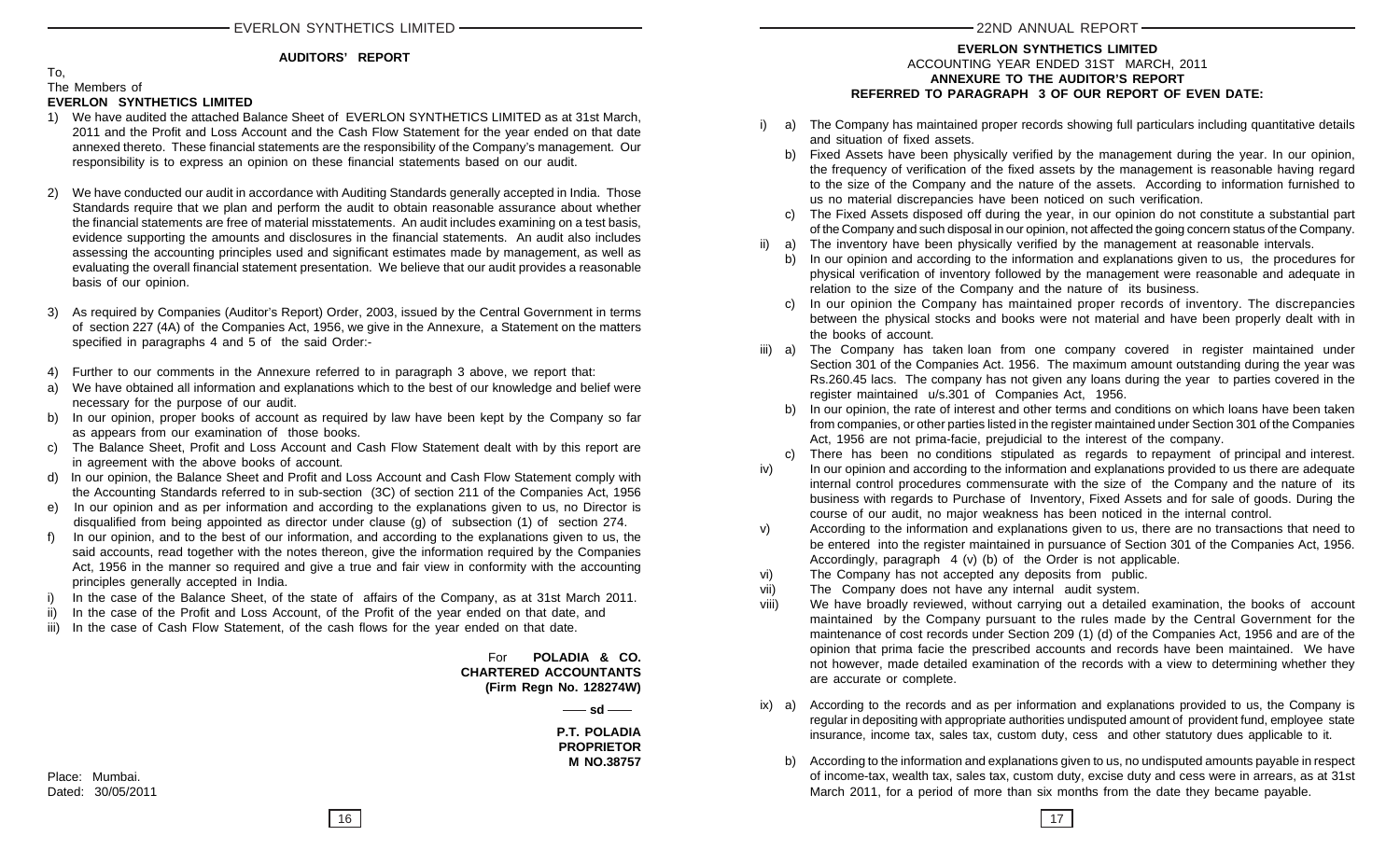- c) According to the information and explanations given to us, there are no dues of income tax, wealth tax, sales tax, customs duty, excise duty and cess which have not been deposited on account of any dispute, except mentioned in Note 6 of Schedule 'N'.
- x) In our opinion, the accumulated losses of the Company at the end of the financial year are more than fifty percent of it net worth. The Company has not incurred cash losses during the current financial year and not incurred cash losses during the immediately preceding financial year.
- xi) The Company has not taken loans from financial institution or has not issued debentures to any party, hence the question of default in repayment does not arise.
- xii) In our opinion and according to the information and explanations given to us, no loans and advances have been granted by the Company on the basis of security by way of pledge of shares, debentures and other securities.
- xiii) The Company is not chit/nidhi/mutual benefit fund/society and clause 4 (xiii) of the Order is not applicable.
- xiv) The Company has maintained proper records of the transactions and contracts in respect of dealing or trading in shares, securities, debentures and other investments and timely entries have been made therein. All shares, securities, debentures and other investments have been held by the Company in its own name.
- xv) On the basis of the information and explanations given to us, the Company has not given any guarantee for loans taken by others from bank or financial institutions.
- xvi) The Company has not raised any new term loan from banks. There is no term loans outstanding at the beginning of the year.
- xvii) According to the information and explanations given to us and on overall examination of the balance sheet and other records of the Company, we are of the opinion that funds, raised on short-term basis have not, prima facie, been used for long term investment and vice versa.
- xviii) During the year, the Company has not made preferential allotment of shares to a party covered in the Register maintained under Section 301 of the Companies Act, 1956.
- xix) The Company did not have any outstanding debentures during the year.
- xx) The Company has not raised any money by public issues during the year.
- xxi) Based on the audit procedures performed and information and explanations given to us by the management, we report that no fraud on or by the Company has not been noticed or reported during the course of our audit.

For **POLADIA & CO**. **CHARTERED ACCOUNTANTS (Firm Regn No. 128274W) P.T. POLADIA PROPRIETOR** Place : Mumbai **M.NO.38757**  $-$ **sd**  $-$ 

# Dated: 30/05/2011

# **EVERLON SYNTHETICS LIMITED** BALANCE SHEET AS AT 31ST MARCH 2011

|                                                                                                               |            | As on                             | As on                                                          |
|---------------------------------------------------------------------------------------------------------------|------------|-----------------------------------|----------------------------------------------------------------|
|                                                                                                               | <b>Sch</b> | 31st March, 2011<br><b>Rupees</b> | 31st March, 2010<br><b>Rupees</b>                              |
| <b>SOURCES OF FUNDS:</b>                                                                                      |            |                                   |                                                                |
| SHAREHOLDER'S FUNDS:                                                                                          |            |                                   |                                                                |
| Capital                                                                                                       | A          | 50487000                          | 50487000                                                       |
| Reserves & Surplus                                                                                            | B          | 18877449                          | 18877449                                                       |
|                                                                                                               |            | 69364449                          | 69364449                                                       |
| LOAN FUNDS:                                                                                                   |            |                                   |                                                                |
| Secured Loans                                                                                                 | С          | 14497309                          | 0                                                              |
| <b>Unsecured Loans</b>                                                                                        | D          | 25410000                          | 25726430                                                       |
| <b>TOTAL FUNDS EMPLOYED</b>                                                                                   |            | 109271758                         | 95090879                                                       |
| <b>APPLICATION OF FUNDS:</b>                                                                                  |            |                                   |                                                                |
| <b>FIXED ASSETS</b>                                                                                           |            |                                   |                                                                |
| <b>Gross Block</b>                                                                                            | Е          | 71269321                          | 56940821                                                       |
| Less:Depreciation                                                                                             |            | 30329313                          | 29471676                                                       |
| <b>NET BLOCK</b>                                                                                              |            | 40940008                          | 27469145                                                       |
| <b>INVESTMENTS:</b>                                                                                           | F          | 621505                            | 687163                                                         |
| <b>CURRENT ASSETS, LOANS &amp; ADVANCES :</b>                                                                 | G          |                                   |                                                                |
| Inventories                                                                                                   |            | 27557939                          | 9699982                                                        |
| <b>Sundry Debtors</b>                                                                                         |            | 27103768                          | 17384944                                                       |
| Cash & Bank Balances                                                                                          |            | 3023954                           | 2897697                                                        |
| Loans & Advances                                                                                              |            | 3977389                           | 3321225                                                        |
|                                                                                                               |            | 61663050                          | 33303848                                                       |
|                                                                                                               |            |                                   |                                                                |
| <b>LESS : CURRENT LIABILITIES &amp; PROVISIONS :</b>                                                          | н          | 28710081                          | 6842814                                                        |
| <b>NET CURRENT ASSETS</b>                                                                                     |            | 32952969                          | 26461034                                                       |
|                                                                                                               |            |                                   |                                                                |
| <b>PROFIT &amp; LOSS ACCOUNT</b>                                                                              |            | 34757276                          | 40473537                                                       |
| TOTAL APPLICATION OF FUNDS                                                                                    |            | 109271758                         | 95090879                                                       |
| Notes forming part of the Accounts                                                                            |            |                                   |                                                                |
| <b>Accounting Policies</b>                                                                                    | N          |                                   |                                                                |
| As per our report of even date<br>for POLADIA & CO.<br><b>CHARTERED ACCOUNTANTS</b><br>(FIRM REGN NO.128274W) |            |                                   | For and on behalf of the<br><b>Board of Directors</b><br>— sd— |
| — sd —                                                                                                        |            |                                   |                                                                |
| <b>P.T.POLADIA</b><br>(PROPRIETOR)<br>M.No.38757                                                              |            |                                   | J. K. Vakharia<br><b>Managing Director</b><br>— sd –           |
| Place : Mumbai                                                                                                |            |                                   | V. J. Vakharia                                                 |
| Date<br>:30/05/2011                                                                                           |            |                                   | <b>Director</b>                                                |

18 19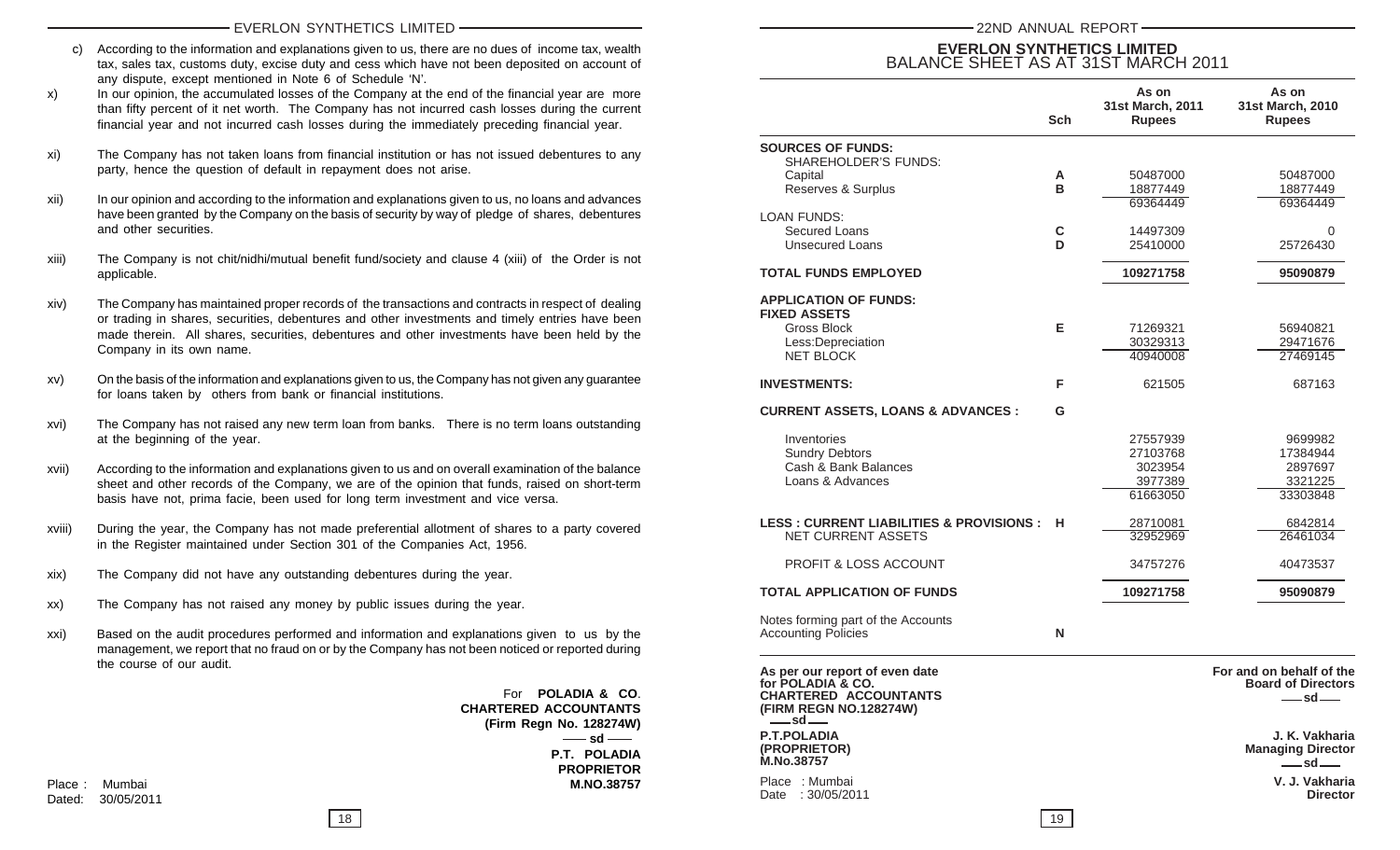# EVERLON SYNTHETICS LIMITED **CONTRACT CONTROL** CONTRACT THE CONTRACT CONTRACT CONTRACT THE CONTRACT CONTRACT THE CONTRACT OF CONTRACT CONTRACT CONTRACT THE CONTRACT OF CONTRACT OF CONTRACT OF CONTRACT CONTRACT OF CONTRACT O

# **EVERLON SYNTHETICS LIMITED PROFIT AND LOSS ACCOUNT FOR THE YEAR ENDED 31ST MARCH 2011.**

|                                                                                                                                                                                       | <b>Sch</b> | As on<br>31st March, 2011<br><b>Rupees</b>               | As on<br>31st March, 2010<br><b>Rupees</b>            |
|---------------------------------------------------------------------------------------------------------------------------------------------------------------------------------------|------------|----------------------------------------------------------|-------------------------------------------------------|
| <b>Sales &amp; Services</b>                                                                                                                                                           |            | 262013343                                                | 79930033                                              |
| Other Income                                                                                                                                                                          | L          | 859556                                                   | 10851178                                              |
| Increase /(Decrease) In Stock                                                                                                                                                         | J          | 12909902<br>275782801                                    | (2005610)<br>88775601                                 |
| <b>Expenditure:</b><br><b>Manufacturing Expenses</b><br>Sales/Administration &                                                                                                        | K          | 254937346                                                | 69443797                                              |
| Other Expenses<br>Interest                                                                                                                                                            | L<br>М     | 4610853<br>4201449<br>263749648                          | 1511485<br>3839039<br>74794321                        |
| Net Profit/Loss before Exceptional<br>Income, Depreciation & Tax                                                                                                                      |            | 12033153                                                 | 13981280                                              |
| (Less): Depreciation<br>Profit/(Loss) before tax<br>(Less) : Provision for current tax<br>Profit/(Loss) after tax<br>Add/(Less): Prior Period Adjustments<br>Add/(Less):Provision for |            | (5462429)<br>6570724<br>(1300000)<br>5270724<br>$\Omega$ | (3916153)<br>10065127<br>(225000)<br>9840127<br>(476) |
| Dim.in Value of Investment W/Back<br>Profit/(Loss) for the year<br>Profit/(Loss) brought forward                                                                                      |            | 445537<br>5716261                                        | 16043<br>9855694                                      |
| from previous year                                                                                                                                                                    |            | (40473537)                                               | (50329231)                                            |
| Profit/(Loss) C/F to Balance Sheet                                                                                                                                                    |            | (34757276)                                               | (40473537)                                            |
| Notes forming part of the Accounts,                                                                                                                                                   |            |                                                          |                                                       |
| <b>Accounting Policies</b>                                                                                                                                                            | N          |                                                          |                                                       |

| As per our report of even date<br>for POLADIA & CO.<br><b>CHARTERED ACCOUNTANTS</b><br>(FIRM REGN NO.128274W)<br>$-$ sd $-$ | For and on behalf of the<br><b>Board of Directors</b><br>$-$ sd $-$ |
|-----------------------------------------------------------------------------------------------------------------------------|---------------------------------------------------------------------|
| <b>P.T.POLADIA</b><br>(PROPRIETOR)<br><b>M.No.38757</b>                                                                     | J. K. Vakharia<br><b>Managing Director</b><br>$-$ sd $-$            |
| Place : Mumbai                                                                                                              | V. J. Vakharia                                                      |

Date : 30/05/2011

**sd**

**V. J. Vakharia<br>Director** 

# **CASH FLOW STATEMENT AS PER CLAUSE 32 OF THE LISTING AGREEMENT**

|                                                                                                               | 2010-2011<br>( Rs.) | 2009-2010<br>(Rs.)                                                  |
|---------------------------------------------------------------------------------------------------------------|---------------------|---------------------------------------------------------------------|
| A. CASH FLOW FROM OPERATING ACTIVITIES:                                                                       |                     |                                                                     |
| Net profit/(loss) before Tax and Extraordinary items<br><u>Adjustment_for_:</u>                               | 6570724             | 1006512                                                             |
| Depreciation                                                                                                  | 5462429             | 3916153                                                             |
| (Profit) / Loss on Sale of Assets (Net)                                                                       | 74965               | (9931789)                                                           |
| Dividend Received                                                                                             | (48802)             | (27307)                                                             |
| Interest Paid                                                                                                 | 4201449             | 3839039                                                             |
| (Profit)/Loss on sale of Investments (Net)<br>(Profit)/Loss on sale of Shares (Net)                           | 0<br>(602859)       | 0<br>(470871)                                                       |
| Operating profit before working capital charges                                                               | 15657906            | 7390352                                                             |
| <u>Adjustment_for_:</u><br>Trade and Other Receivables                                                        | (10374988)          | 914097                                                              |
| Inventories                                                                                                   | (17857957)          | (1700833)                                                           |
| Trade Payable                                                                                                 | 20567267            | (14018101)                                                          |
| NET CASH USED FROM OPERATING ACTIVITIES                                                                       | 7992228             | (7414485)                                                           |
| B. CASH FLOW FROM INVESTING ACTIVITIES :                                                                      |                     |                                                                     |
| Purchase of Fixed Assets                                                                                      | (19338257)          | (704588)                                                            |
| Sale of Fixed Assets<br>(Increase)/Decrease in Investments                                                    | 404965<br>65657     | 1306711<br>(16043)                                                  |
| Dividend Received                                                                                             | 48802               | 27307                                                               |
| <b>Exceptional Income</b>                                                                                     | 445538              | 16043                                                               |
| Profit/ (Loss) on sale of Assets (Net)                                                                        | (74965)             | 9931789                                                             |
| Profit/ (Loss) on sale of Investment (Net)                                                                    | O                   | 0                                                                   |
| Profit/ (Loss) on sale of Shares (Net)                                                                        | 602859              | 470871                                                              |
| NET CASH USED FROM INVESTING ACTIVITIES                                                                       | (17845401)          | 11032090                                                            |
| C. CASH FLOW FROM FINANCING ACTIVITIES :                                                                      |                     |                                                                     |
| Proceeds from Secured Loans                                                                                   | 14497309            | 0                                                                   |
| Proceeds from Short Term Loans                                                                                | (316430)            | 329289                                                              |
| Interest Paid                                                                                                 | (4201449)           | (3839039)                                                           |
| NET CASH FROM INVESTING ACTIVITIES<br>Increase/ (Decrease) in Cash and Cash Equivalents                       | 9979430             | (3509750)                                                           |
| (A+B+C)<br>CASH & CASH EQUIVALENTS :-                                                                         | 126257              | 107855                                                              |
| Opening Balance in the begning of the year                                                                    | 2897697             | 2789842                                                             |
| Closing Balance at the end of the year                                                                        | 3023954             | 2897697                                                             |
| NET INCREASE/(DECREASE) IN CASH & CASH<br><b>EQUIVALENTS</b>                                                  | 126257              | 107855                                                              |
|                                                                                                               |                     |                                                                     |
| As per our report of even date<br>for POLADIA & CO.<br><b>CHARTERED ACCOUNTANTS</b><br>(FIRM REGN NO.128274W) |                     | For and on behalf of the<br><b>Board of Directors</b><br>$-$ sd $-$ |
| —— sd——                                                                                                       |                     |                                                                     |
| <b>P.T.POLADIA</b><br>(PROPRIETOR)                                                                            |                     | J. K. Vakharia<br><b>Managing Director</b>                          |
| M.No.38757                                                                                                    |                     | $-$ sd $-$                                                          |
| Place: Mumbai<br>Date: 30/05/2011                                                                             |                     | V. J. Vakharia<br><b>Director</b>                                   |
|                                                                                                               |                     |                                                                     |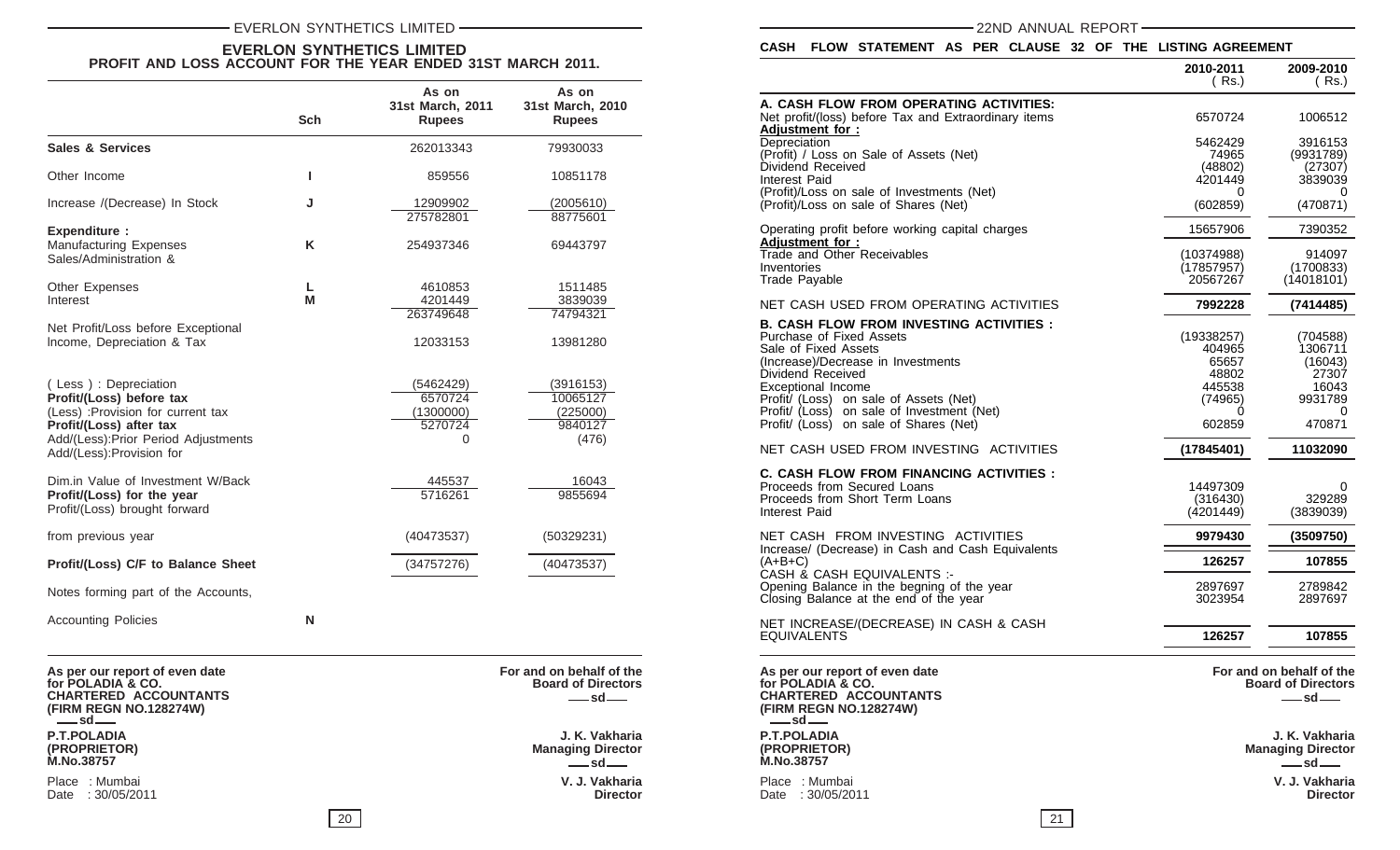# EVERLON SYNTHETICS LIMITED **CONTRACT CONTROL**

# **ACCOUNTING YEAR ENDED 31ST MARCH 2011.**

| SCHEDULES FORMING PART OF BALANCE SHEET                                                                                                                                                                                          | 2010-2011<br><b>Rupees</b> | 2009-2010<br><b>Rupees</b> |
|----------------------------------------------------------------------------------------------------------------------------------------------------------------------------------------------------------------------------------|----------------------------|----------------------------|
| <b>SCHEDULE - 'A'</b><br><b>SHARE CAPITAL</b>                                                                                                                                                                                    |                            |                            |
| AUTHORISED:<br>60,00,000 Equity Shares of Rs.10/- each<br>(Previous year 60,00,000 equity shares<br>of Rs.10/- each)                                                                                                             | 60000000                   | 60000000                   |
|                                                                                                                                                                                                                                  | 60000000                   | 60000000                   |
| ISSUED<br>50,50,800 Equity Shares of Rs.10/- each<br>(Previous year 50,50,800 Equity Shares<br>of Rs.10/- each                                                                                                                   | 50508000                   | 50508000                   |
| SUBSCRIBED AND PAID UP                                                                                                                                                                                                           | 50508000                   | 50508000                   |
| 50,45,600<br>Equity Shares of Rs.10/- each<br>fully paid up(Previous year<br>50,45,600 equity shares of<br>Rs.10/- each fully paid up                                                                                            | 50456000                   | 50456000                   |
| Add:Paid up value of Shares<br>Forfeited (5200 Equity<br>Shares of Rs.10/- each)                                                                                                                                                 | 31000                      | 31000                      |
| <b>TOTAL</b>                                                                                                                                                                                                                     | 50487000                   | 5048700                    |
| <b>SCHEDULE - 'B'</b><br><u>RESERVE AND SURPLUS:</u><br>Capital Reserve<br>Balance as per last Balance Sheet                                                                                                                     | 18877449                   | 18877449                   |
| Add: Addition during the year                                                                                                                                                                                                    | 0                          | 0                          |
| <b>TOTAL</b><br><b>SCHEDULE - 'C'</b><br><b>SECURED LOANS</b><br>Cash Credit facility from a Scheduled Bank<br>(Secured by way of hypothecation of Stock,<br>Book Debts & further secured by mortgage<br>of factory Land & Bldg) | 18877449<br>14497309       | 18877449<br>0              |
| <b>TOTAL</b>                                                                                                                                                                                                                     | 14497309                   | 0                          |
| SCHEDULE - 'D'<br><b>UNSECURED LOANS:</b><br>Loans received from a Pvt.Ltd Company<br>Overdraft facility from Bank<br>(Secured by Pledge of Fixed Deposits<br>of the Company & Directors)                                        | 25410000<br>0              | 15980000<br>9746430        |
| <b>TOTAL</b>                                                                                                                                                                                                                     | 25410000                   | 25726430                   |

| <-- NET BLOCK--> |                          | 31.03.10<br>As on<br>31.03.11 | 2078580<br>2078580 | 6013510<br>6442080 | 16757718             | 1746237<br>1734646  | 3569<br>3034           | 578504<br>537770 | 228567<br>251389    | 34501<br>53323 | 27959<br>23765    | 27469145             |
|------------------|--------------------------|-------------------------------|--------------------|--------------------|----------------------|---------------------|------------------------|------------------|---------------------|----------------|-------------------|----------------------|
|                  | As on<br>Total           | 31.03.11                      | $\circ$            | 8697458            | 29815421<br>18071396 | 2491659             | 167676                 | 159953           | 198208              | 504402         | 38561             | 40940008<br>30329313 |
| ↑                | Dedu.                    |                               | $\circ$            | $\circ$            | 4404291 4604792      | $\circ$             | $\circ$                | $\circ$          | $\circ$             | $\circ$        | $\circ$           |                      |
| -DEPRECIATION    | Dep. For<br>the year     |                               | $\circ$            | 696253             |                      | 186626              | 535                    | 90509            | 27058               | 52963          | 4194              | 5462429 4604792      |
|                  | 01.04.2010<br>Balance    |                               | $\circ$            | 8001205            | 18271897             | 2305033             | 167141                 | 69444            | 171150              | 451439         | 34367             | 29471676             |
| $\hat{1}$        | 31.03.11<br>Total        |                               | 2078580            | 5139538            | 47886817             | 4226305             | 170710                 | 697723           | 449597              | 557725         | 62326             | 71269321             |
| -GROSS BLOCK-    | Dedu.                    | $\circ$                       |                    | $\circ$            | 5009757              | $\circ$             | $\circ$                | $\circ$          | $\circ$             | $\circ$        | $\circ$           | 5009757              |
|                  | Addition                 | $\circ$                       |                    | 1124823            | 1786659              | 175035              | $\circ$                | 49775            | 49880               | 71785          | $\circ$           | 19338257             |
|                  | Balance on<br>01.04.2010 | 2078580                       | 14014715           |                    | 35029615             | 4051270             | 170710                 | 647948           | 399717              | 485940         | 62326             | 56940821             |
|                  | Particulars              | Land                          | <b>Buildings</b>   |                    | Plant & Machinery    | Electrical Install. | ents<br>Testing Equipm | Vehicle          | Furniture & Fixture | Computer       | Office Equipments | Rs.<br><b>Total</b>  |
|                  | si.<br>ġ                 |                               | $\sim$             |                    | S                    | 4                   | LO                     | $\circ$          | $\overline{a}$      | $\infty$       | တ                 |                      |

22 |  $\vert$  23

**EVERLON SYNTHETICS LIMITED**

ACCOUNTING YEAR ENDED : 31ST MARCH, 2011.

EVERLON SYNTHETICS LIMITED<br>ACCOUNTING YEAR ENDED: 31ST MARCH, 2011.

**SCHEDULE ' E ' FIXED ASSETS:**

SCHEDULE ' E '<br>FIXED ASSETS: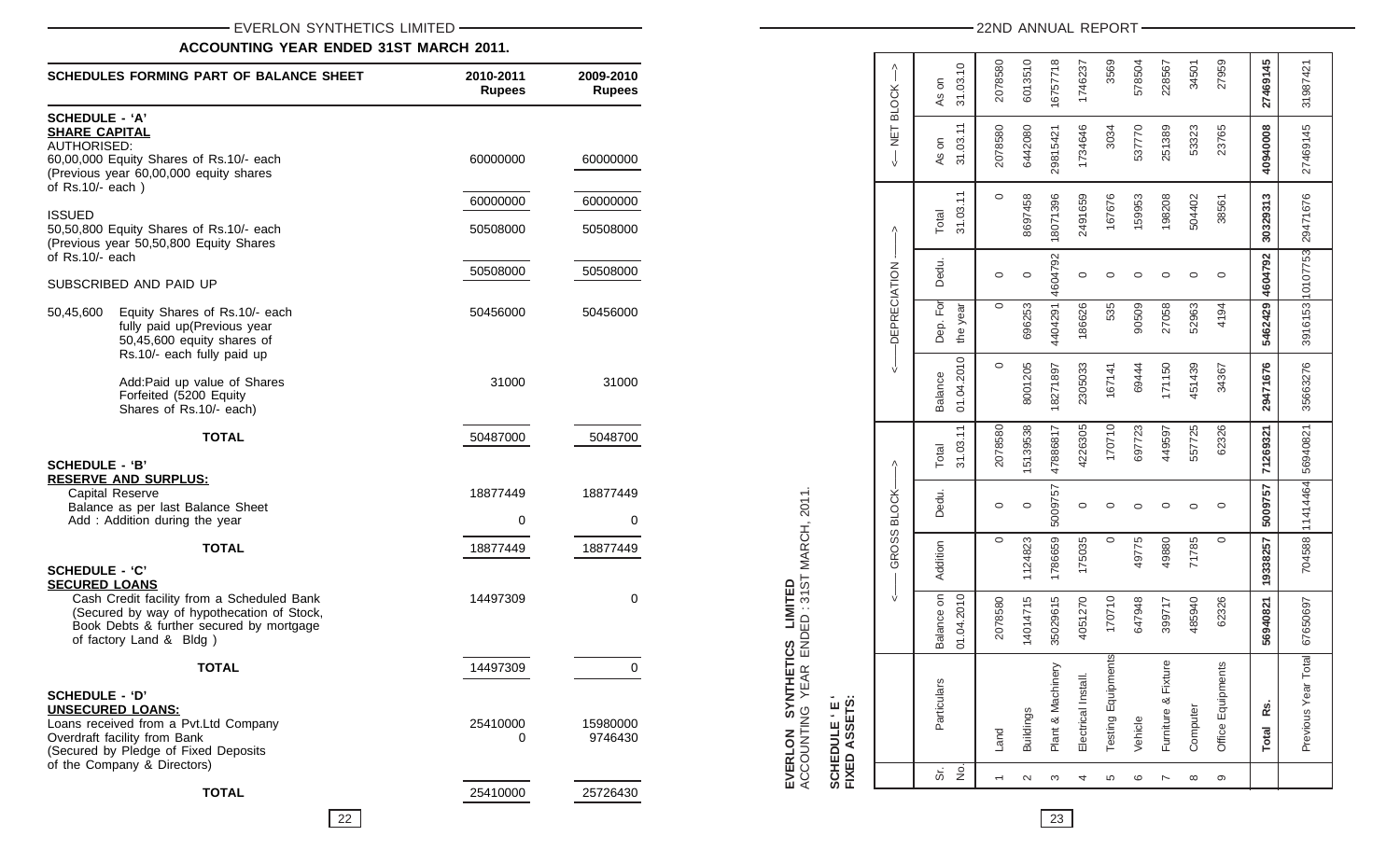# **ACCOUNTING YEAR ENDED 31ST MARCH 2011.**

| <b>SCHEDULES FORMING PART OF BALANCE SHEET</b>                                                                                                                                                                                                                                                                                                                                                                                                                                                                                                                  | 2010-2011<br><b>Rupees</b>                                                                |                                                                                                                                                | 2009-2010<br><b>Rupees</b>                                                                                                 |                                                                                                                                                                                          |
|-----------------------------------------------------------------------------------------------------------------------------------------------------------------------------------------------------------------------------------------------------------------------------------------------------------------------------------------------------------------------------------------------------------------------------------------------------------------------------------------------------------------------------------------------------------------|-------------------------------------------------------------------------------------------|------------------------------------------------------------------------------------------------------------------------------------------------|----------------------------------------------------------------------------------------------------------------------------|------------------------------------------------------------------------------------------------------------------------------------------------------------------------------------------|
| <b>SCHEDULE 'F'</b><br><b>INVESTMENTS</b><br>QUOTED INVESTMENTS: (LONG TERM)                                                                                                                                                                                                                                                                                                                                                                                                                                                                                    |                                                                                           |                                                                                                                                                |                                                                                                                            |                                                                                                                                                                                          |
| Paid up<br>Name<br>Value per<br>Share/Deb.                                                                                                                                                                                                                                                                                                                                                                                                                                                                                                                      | No.of<br>Shares                                                                           | 31/03/2011<br>Amount<br>(Rs.)                                                                                                                  | No.of<br><b>Shares</b>                                                                                                     | 31/03/2010<br>Amount<br>(Rs.)                                                                                                                                                            |
| <b>Equity Shares</b><br>(A)<br>BUBNA MAJOR BIOTECH LTD.<br>10<br>BETA NAPHTHOL LTD<br>10<br>JAIN SPINNERS LTD.<br>10<br>MAXWORTH COUNTRY (I) LTD.<br>10<br>MIDEAST INT. STEELS LTD.<br>10<br>MIDPOINT SOFTWARE SYSTEM LTD<br>10<br>MUKERIAN PAPERS LTD.<br>10<br>NEPC TEXTILES LTD.<br>10<br>PARASARAMPURIA SYNTH. LTD.<br>10<br>SANGHI POLYESTER LTD.<br>10<br>10<br>SHREE SYNTHETICS LTD.<br>SWISS JERSY LTD.<br>10<br>UNIMODE OVERSEAS LTD.<br>10<br><b>VENTRON POLYMERS LTD.</b><br>10<br>10<br>WESTERN INDIA IND.LTD.<br>10<br>YULE FINANCE & LEASING LTD. | 3900<br>0<br>0<br>0<br>4000<br>0<br>0<br>0<br>0<br>13200<br>0<br>0<br>0<br>0<br>0<br>2700 | 39000.00<br>0.00<br>0.00<br>0.00<br>80000.00<br>0.00<br>0.00<br>0.00<br>0.00<br>1115400.00<br>0.00<br>0.00<br>0.00<br>0.00<br>0.00<br>27000.00 | 3900<br>3400<br>3300<br>3600<br>4000<br>200<br>100<br>754<br>10000<br>13200<br>20<br>4400<br>1300<br>15200<br>1500<br>2700 | 39000.00<br>0.00<br>51950.00<br>36000.00<br>80000.00<br>2000.00<br>1750.00<br>14000.00<br>50000.00<br>1115400.00<br>5010.00<br>44000.00<br>13000.00<br>152000.00<br>90000.00<br>27000.00 |
| TOTAL (A)                                                                                                                                                                                                                                                                                                                                                                                                                                                                                                                                                       |                                                                                           | 1261400.00                                                                                                                                     |                                                                                                                            | 1721110.00                                                                                                                                                                               |
| Provision for diminution in<br>value of shares<br>Market value of shares<br>INVESTMENT IN SUBSIDIARY COMPANY<br>(B)                                                                                                                                                                                                                                                                                                                                                                                                                                             |                                                                                           | (1238410.00)<br>22990.00                                                                                                                       |                                                                                                                            | (1683947.50)<br>37162.50                                                                                                                                                                 |
| Everlon Power Ltd (UNQUOTED)<br>(50000 Equity Shares of Rs.10/- each)<br>TOTAL (B)                                                                                                                                                                                                                                                                                                                                                                                                                                                                              |                                                                                           | 500000.00<br>500000.00                                                                                                                         |                                                                                                                            | 0.00<br>0.00                                                                                                                                                                             |
| OTHERS INVESTMENT (UNQOATED)<br>(C)<br>Omsai Exports P.Ltd.<br>Janata Sahakari Bank Ltd.Pune                                                                                                                                                                                                                                                                                                                                                                                                                                                                    |                                                                                           | 0.00<br>98515.00                                                                                                                               |                                                                                                                            | 650000.00<br>0.00                                                                                                                                                                        |
| TOTAL (C)                                                                                                                                                                                                                                                                                                                                                                                                                                                                                                                                                       |                                                                                           | 98515.00                                                                                                                                       |                                                                                                                            | 650000.00                                                                                                                                                                                |
| GRAND TOTAL :- $(A + B + C)$                                                                                                                                                                                                                                                                                                                                                                                                                                                                                                                                    |                                                                                           | 621505.00                                                                                                                                      |                                                                                                                            | 687162.50                                                                                                                                                                                |
| Total Cost of Quoted Investment<br>Total Cost of Unquoted Investment<br>Market Value of Quoted Investment                                                                                                                                                                                                                                                                                                                                                                                                                                                       |                                                                                           | 1261400.00<br>598515.00<br>22990.00                                                                                                            |                                                                                                                            | 1721110.00<br>650000.00<br>37162.00                                                                                                                                                      |

# **ACCOUNTING YEAR ENDED 31ST MARCH 2011.**

| SCHEDULES FORMING PART OF BALANCE SHEET |                                                                                                                             |          | 2010-2011<br>2009-2010<br><b>Rupees</b><br><b>Rupees</b> |         |                     |
|-----------------------------------------|-----------------------------------------------------------------------------------------------------------------------------|----------|----------------------------------------------------------|---------|---------------------|
| А.<br>1                                 | <b>SCHEDULE 'G"</b><br><b>CURRRENT ASSETS, LOANS &amp; ADVANCES</b><br><b>INVENTORIES:</b>                                  |          | 2010-2011<br>Rupees                                      |         | 2009-2010<br>Rupees |
|                                         | (As valued, taken and certified by the                                                                                      |          |                                                          |         |                     |
|                                         | management)<br>Raw Materials                                                                                                |          | 6247620                                                  |         | 2266641             |
|                                         | Consumable Stores & Spares                                                                                                  |          | 871005                                                   |         | 800218              |
|                                         | Stock in Process                                                                                                            |          | 4110257                                                  |         | 1392570             |
|                                         | <b>Finished Goods</b>                                                                                                       |          | 11028101                                                 |         | 835886              |
|                                         | Stock of shares                                                                                                             |          | 5300956                                                  |         | 4404667             |
|                                         |                                                                                                                             |          | 27557939                                                 |         | 9699982             |
| $\overline{c}$                          | <b>SUNDRY DEBTORS:</b>                                                                                                      |          |                                                          |         |                     |
|                                         | (Unsecured considered goods)                                                                                                |          |                                                          |         |                     |
|                                         | Outstanding for more than six months<br><b>Others</b>                                                                       |          | 9549944                                                  |         | 5701722             |
|                                         |                                                                                                                             |          | 17553824                                                 |         | 11683222            |
| 3                                       | CASH AND BANK BALANCES:                                                                                                     |          | 27103768                                                 |         | 17384944            |
|                                         | Cash on Hand                                                                                                                |          | 113626                                                   |         | 65780               |
|                                         | Current account with Scheduled Banks                                                                                        |          | 201622                                                   |         | 123211              |
|                                         | In Deposits with Scheduled Banks                                                                                            |          | 2708706                                                  |         | 2708706             |
|                                         | <b>TOTAL</b>                                                                                                                |          | 3023954                                                  |         | 2897697             |
| В.                                      | LOANS AND ADVANCES:<br>(Unsecured, considered goods unless<br>stated otherwise)                                             |          |                                                          |         |                     |
|                                         | 1. Interest Accrued But Not Due                                                                                             |          | 84152                                                    |         | 48452               |
|                                         | 2. Advances Recoverable in cash or                                                                                          |          | 2725983                                                  |         | 2933356             |
|                                         | in kind or value to be received                                                                                             |          |                                                          |         |                     |
|                                         | 3. Taxes Paid in Advance                                                                                                    |          | 972456                                                   |         | 124618              |
|                                         | 4. Other Deposits                                                                                                           |          | 194798                                                   |         | 214799              |
|                                         | <b>TOTAL</b>                                                                                                                |          | 3977389                                                  |         | 3321225             |
|                                         | <b>SCHEDULE 'H'</b><br><b>CURRENT LIABILITIES AND PROVISIONS:</b><br><b>CURRENT LIABILITIES:</b><br><b>Sundry Creditors</b> |          |                                                          |         |                     |
| 1.                                      | Due to Micro, Small & Medium Enterprise.                                                                                    | 0        |                                                          | 0       |                     |
| 2.                                      | <b>Others</b>                                                                                                               | 20322798 | 20322798                                                 | 3674185 | 3674185             |
|                                         | <b>Advances Received from Customers</b><br>Other Liabilities & Provisions                                                   |          | 4800000                                                  |         | 1300000             |
|                                         | <b>Provision for Taxes</b>                                                                                                  | 1615000  |                                                          | 315000  |                     |
|                                         | <b>Statutory Liabilities</b>                                                                                                | 45856    |                                                          | 28577   |                     |
|                                         | Other Liabilities                                                                                                           | 1926427  |                                                          | 1525052 |                     |
|                                         |                                                                                                                             |          | 3587283                                                  |         | 1868629             |
|                                         | <b>TOTAL</b>                                                                                                                |          | 28710081                                                 |         | 6842814             |
|                                         |                                                                                                                             |          |                                                          |         |                     |

24 | 25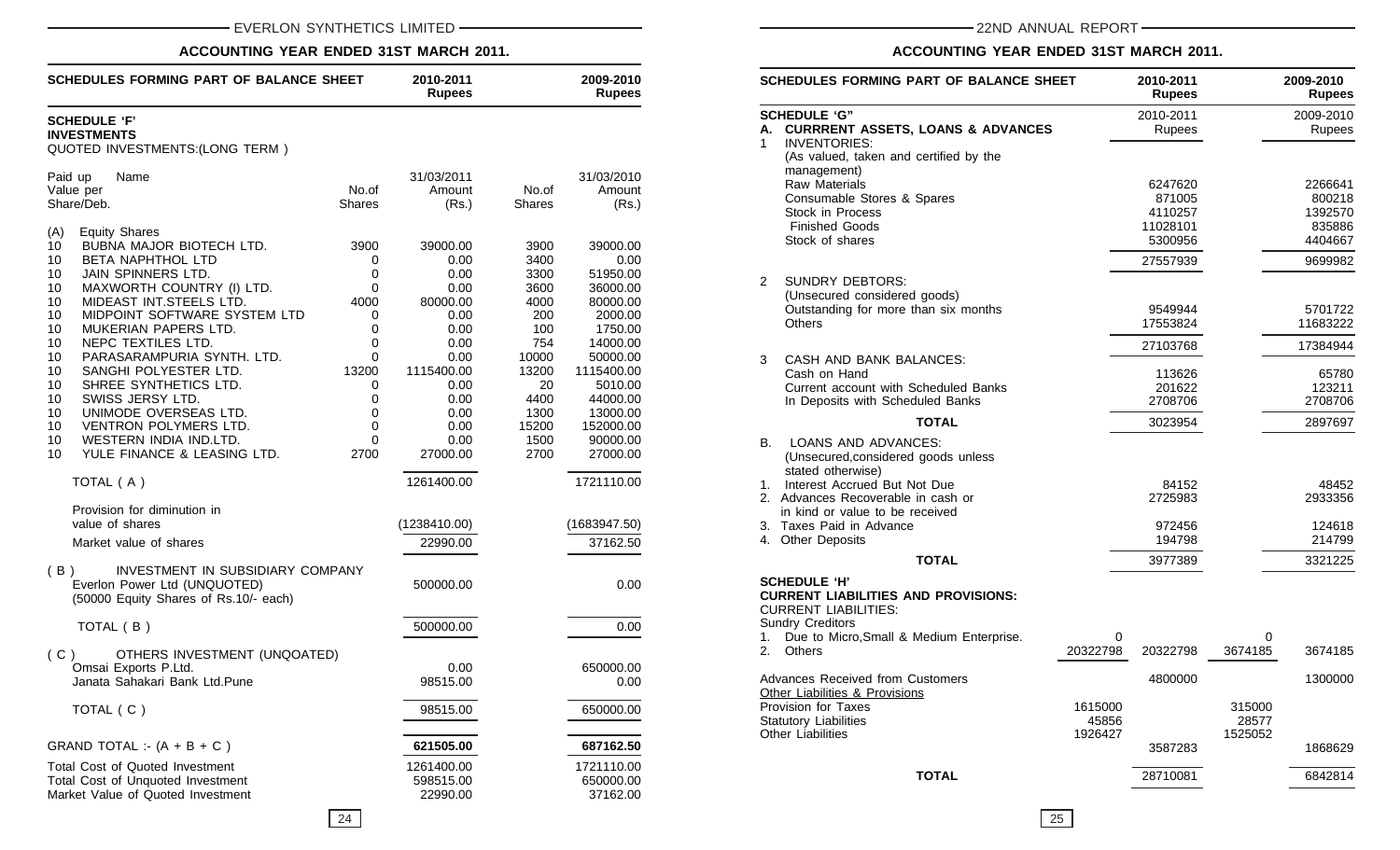| EVERLON SYNTHETICS LIMITED                             |                            |                            | 22ND ANNUAL REPORT                                |  |  |
|--------------------------------------------------------|----------------------------|----------------------------|---------------------------------------------------|--|--|
| <b>SCHEDULES FORMING PART OF BALANCE SHEET</b>         | 2010-2011<br><b>Rupees</b> | 2009-2010<br><b>Rupees</b> | SCHEDULE FORMING PART OF PROFIT & LOSS A/C        |  |  |
| <b>SCHEDULE 'I'</b>                                    |                            |                            |                                                   |  |  |
| <b>OTHER INCOME:</b>                                   |                            |                            | <b>SCHEDULE 'L'</b>                               |  |  |
| Interest                                               | 195343                     | 231995                     | <b>SALES ADMINISTRATION &amp; OTHER EXPENSES:</b> |  |  |
| Miscellaneous Income                                   | 10255                      | 40655                      |                                                   |  |  |
| Sundry Bal. W/off                                      | 1700                       | $\Omega$                   | <b>OFFICE &amp; ADMINISTRATION EXPENSES</b>       |  |  |
| Profit on sale of Shares                               | 603456                     | 603548                     |                                                   |  |  |
| Share Trading Profit                                   | 0<br>$\Omega$              | 15884                      | Salaries and Allowances                           |  |  |
| Profit on sale of Assets<br>Dividend recd              | 48802                      | 9931789<br>27307           | <b>Provident Fund</b>                             |  |  |
|                                                        |                            |                            | Legal & Professional Charges                      |  |  |
|                                                        | 859556                     | 10851178                   |                                                   |  |  |
| <b>SCHEDULE 'J'</b>                                    |                            |                            | Conveyance & Travelling Expenses                  |  |  |
| INCREASE/(DECREASSE) IN STOCKS:                        |                            |                            | <b>Staff Welfare Expenses</b>                     |  |  |
| OPENING STOCK                                          |                            |                            | Postage, Telegram & Telephone Charges             |  |  |
| Stock in Process                                       | 1392570                    | 938063                     | Vehicle Expenses                                  |  |  |
| <b>Finished Goods</b>                                  | 835886                     | 3296003                    | Filing & Registration Charges                     |  |  |
|                                                        |                            |                            |                                                   |  |  |
|                                                        | 2228456                    | 4234066                    | Printing and Stationery                           |  |  |
| LESS:CLOSING STOCK<br>Stock in Process                 | 4110257                    | 1392570                    | Miscellaneous Expenses                            |  |  |
| <b>Finished Goods</b>                                  | 11028101                   | 835886                     | Auditor's Remuneration                            |  |  |
|                                                        |                            |                            | Managing Director Remuneration                    |  |  |
|                                                        | 15138358                   | 2228456                    | <b>Director Sitting Fees</b>                      |  |  |
|                                                        |                            |                            | Insurance Charges                                 |  |  |
| <b>TOTAL</b>                                           | 12909902                   | (2005610)                  |                                                   |  |  |
|                                                        |                            |                            | Bank Charges & Commission                         |  |  |
| <b>SCHEDULE 'K'</b>                                    |                            |                            | Share Investment W/off                            |  |  |
| <b>MANUFACTURING EXPENSES:</b>                         |                            |                            | <b>Gratuity Paid</b>                              |  |  |
| MATERIAL CONSUMED (YARN)                               |                            |                            | Loss on sale of shares                            |  |  |
| <b>Opening Stock</b>                                   | 2266641                    | 1937616                    | Loss on sale of Assets                            |  |  |
| Add: Purchases                                         | 228223087                  | 59801037                   |                                                   |  |  |
|                                                        | 230489728                  | 61738653                   |                                                   |  |  |
| Less: Closing Stock                                    | 6247620                    | 2266641                    | TOTAL (A)                                         |  |  |
| Total (A)                                              | 224242108                  | 59472012                   |                                                   |  |  |
| <b>CONSUMABLES, STORES AND SPARES</b>                  |                            |                            | <b>SALES AND DISTRIBUTION EXPENSES:</b>           |  |  |
| <b>Opening Stock</b>                                   | 522326                     | 292185                     |                                                   |  |  |
| Add: Purchases                                         | 15952274                   | 4384401                    | Commission                                        |  |  |
|                                                        | 16474600                   | 4676586                    |                                                   |  |  |
| Less: Closing Stock                                    | 687819                     | 522326                     | TOTAL (B)                                         |  |  |
| Total (B)                                              | 15786781                   | 4154260                    |                                                   |  |  |
|                                                        |                            |                            | TOTAL $(A + B)$                                   |  |  |
| <b>FACTORY OVERHEADS</b><br>Factory Wages & Allowances | 1324136                    | 565676                     |                                                   |  |  |
| Power & Fuel                                           | 10505921                   | 3935842                    | <b>SCHEDULE 'M'</b>                               |  |  |
| Security Charges                                       | 366105                     | 161308                     |                                                   |  |  |
| Freight & Transport Charges                            | 273725                     | 279463                     | <b>INTEREST</b>                                   |  |  |
| Job Work Charges Paid                                  | 490370                     | 210299                     | Interest (Others)                                 |  |  |
| Packing Charges/Loading & Unloading                    | 670935                     | 227005                     | <b>Bank Interest</b>                              |  |  |
| Repairs & Maintenance                                  | 1277265                    | 437932                     |                                                   |  |  |
|                                                        |                            |                            |                                                   |  |  |
| Total (C)                                              | 14908457                   | 5817525                    |                                                   |  |  |
| <b>GRAND TOTAL (A+B+C)</b>                             | 254937346                  | 69443797                   |                                                   |  |  |

**SCHEDULE FORMING PART OF PROFIT & LOSS A/C 2010-2011 2009-2010 Rupees Rupees SCHEDULE 'L' SALES ADMINISTRATION & OTHER EXPENSES: OFFICE & ADMINISTRATION EXPENSES** Salaries and Allowances and  $\overline{432154}$  177541 Provident Fund 109701 119569 Legal & Professional Charges **1868** and 2008 184351 **66998 66998** Conveyance & Travelling Expenses 156080 156080 Staff Welfare Expenses and the state of the 112781 41814 Postage,Telegram & Telephone Charges 212598 212598 76257 Vehicle Expenses 33285 Filing & Registration Charges 1000 2500 2500 Printing and Stationery **21302 66336** 21302 Miscellaneous Expenses 654593 174469 Auditor's Remuneration and the control of the control of the 65000 65000 50000 50000 50000 Managing Director Remuneration 240000 240000 240000 Director Sitting Fees 6000 8500 Insurance Charges **102067** 62832 Bank Charges & Commission 261444 261444 75721 Share Investment W/off 1107710 0 Gratuity Paid **67237** 54722 Loss on sale of shares **148617 148617** Loss on sale of Assets **74965** 0 TOTAL (A) 4250062 1382974 **SALES AND DISTRIBUTION EXPENSES:** Commission 360791 128511 TOTAL ( B ) 360791 128511 TOTAL (A + B) 4610853 1511485 **SCHEDULE 'M'** INTEREST Interest (Others) 2993775 2641622 Bank Interest 2007674 1197417 4201449 3839039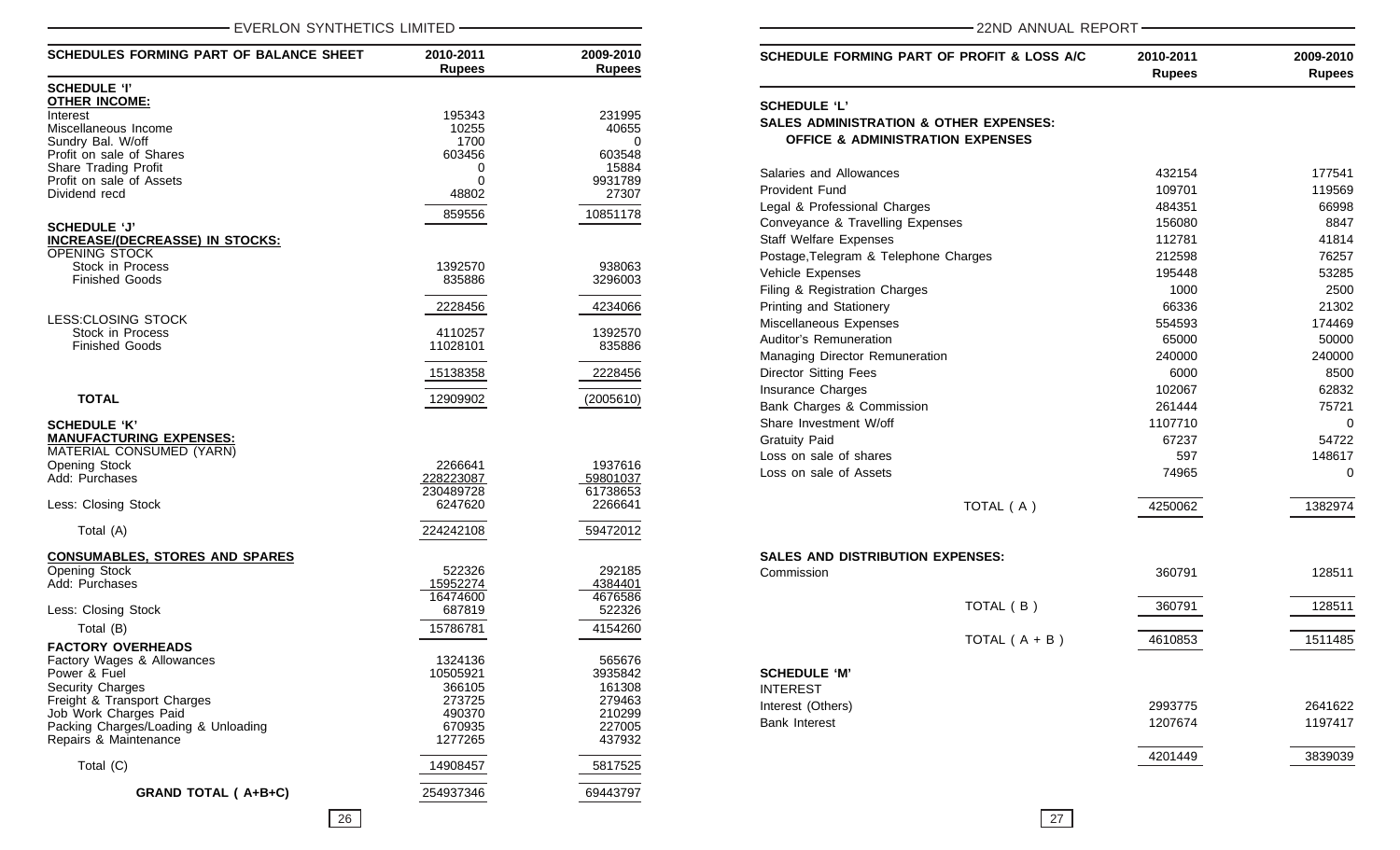# **SCHEDULE 'N'**

NOTES FORMING PART OF THE ACCOUNTS AND ACCOUNTING POLICIES:

# **01. ACCOUNTING POLICIES:**

a) Recognition of Income and Expenditure: The Accounts are prepared on accrual basis.

# **b) Fixed Assets and Depreciation:**

- I) Fixed Assets includes all expenditure of Capital nature and are stated at cost of Acquistion, Installation and commissioning less depreciation. Fixed Assets are stated at historical cost.
- II) Depreciation on Fixed Assets other than Land is provided as per written down value method of Income Tax Act, 1961,which is not lower than minimum rates prescribed under schedule XIV of Companies Act in case of following Assets:-

| 1. Computer | 60% |
|-------------|-----|
|-------------|-----|

and in case of following assets, depreciation rates are lower than minimum prescribed rates:-

|    | <b>Furniture &amp; Fixtures</b> | 10% |
|----|---------------------------------|-----|
| 2. | <b>Vehicles</b>                 | 15% |
| 3. | Plant & Machinery               | 15% |
|    | Electrical Installation         | 10% |
|    | 5. Air Conditioning             | 15% |
| 6. | <b>Testing Equipment</b>        | 15% |
| 7. | <b>Office Equipment</b>         | 15% |

III) No Depreciation has been provided on assets sold/discarded during the year

#### **c) Investments:**

Investments are valued at cost inclusive of expenses incidental to their acquisition. Investments meant for long term are carried at cost and any diminution in value of permanent nature are provided for in accounts.

At Cost and other expenditure incurred

# **d) Valuation of Inventories:**

| <b>NAME INCORDO CONTRADIO,</b> | we obot and other experience incentou<br>inclusive of excise duty to bring the<br>inventories to its present location and<br>conditions.<br>Cost is determined on FIFO basis. |
|--------------------------------|-------------------------------------------------------------------------------------------------------------------------------------------------------------------------------|
| Work-in-progres<br>2)          | At Cost of material and labour together<br>with relevant factory overheads.                                                                                                   |
| <b>Finished Goods</b><br>3)    | At Cost of material and labour together<br>with relevant factory overheads<br>(inclusive of excise duty) or net<br>realisable value whichever is lower                        |
| <b>Stock of Shares</b><br>4)   | At cost                                                                                                                                                                       |

#### **e) Impairment of Assets:**

If internal /external indications suggest that an asset of the company may be impaired, the recoverable amount of asset/ cash generating unit is determined on the Balance Sheet date and if it is less than its carrying amount, the carrying amount of the asset / cash generating unit is reduced to the said recoverable amount. The recoverable amount is measured as the higher of net selling price and value in use of such assets / cash generating unit, which is determined by the present value of the estimated future cash flows.

### **f) Provision for Retirement Benefits:**

Provision for gratuity is made in accounts assuming that all the employee retire at the end of the year However, acturial valuation not carried out by the company.

# **g) Contingent Liabilities:**

Contingent liabilities are not provided for in the accounts and are disclosed separately in Notes on **Accounts** 

# **02. Segement Results**

During the year Company has only one reportable segment, i.e. manufacturing of Polyester Texturised & Twisted yarn. Hence separate segment report as required under accounting standard 17 is not presented.

# **03. Related Party Disclosures ( As identified by the Management)**

1. Related Party Relationships

| (a) Where control exists                 | Everest Yarn Agency Pvt.Ltd |
|------------------------------------------|-----------------------------|
| (b) 100% Subsidiary                      | Everlon Power Ltd           |
| (c) Key Management Personnel             | Mr. Jitendra K. Vakharia    |
| (d) Relative of Key Management Personnel | Mrs. Varsha J. Vakharia     |
| (e) Other related Parties                | Nil                         |

2. Transactions with Related Parties (Rs. in Lacs)

| Type of            | Description of the nature                   | Volume    | 2010-11     |         | Volume    | 2009-10     |         |
|--------------------|---------------------------------------------|-----------|-------------|---------|-----------|-------------|---------|
| Parties            | of the transaction                          | of Trans. | Outstanding |         | of Trans. | Outstanding |         |
|                    |                                             | 2010-11   | Receivable  | Payable | 2009-10   | Receivable  | Payable |
| Where<br>Control   | Loans                                       | 240.25    |             | 254.10  | 118.17    |             | 159.80  |
| Exists             | Director's Remuneration<br>and Sitting Fees | 2.46      |             |         | 2.48      |             |         |
| 100%<br>Subsidiary | Investment in Share<br>Capital              | 5.00      |             |         |           |             |         |

# **04. Earning per share**

|                                                                        | Year Ended<br><b>March 2011</b> | Year Ended<br><b>March 2010</b> |
|------------------------------------------------------------------------|---------------------------------|---------------------------------|
| Profit / (Loss) attributable to the equity shareholders (Rs.in Lacs)   | 57.16                           | 98.56                           |
| Number of Equity Shares Outstanding during the year.                   | 5045600                         | 5045600                         |
| Nominal value of Equity Shares                                         | 10                              | 10                              |
| Basic/diluted earnings per share (Rs.)<br>(with exceptional Income)    | 1.13                            | 1.95                            |
| Basic/diluted earnings per share (Rs.)<br>(without exceptional Income) | 1.13                            | 1.95                            |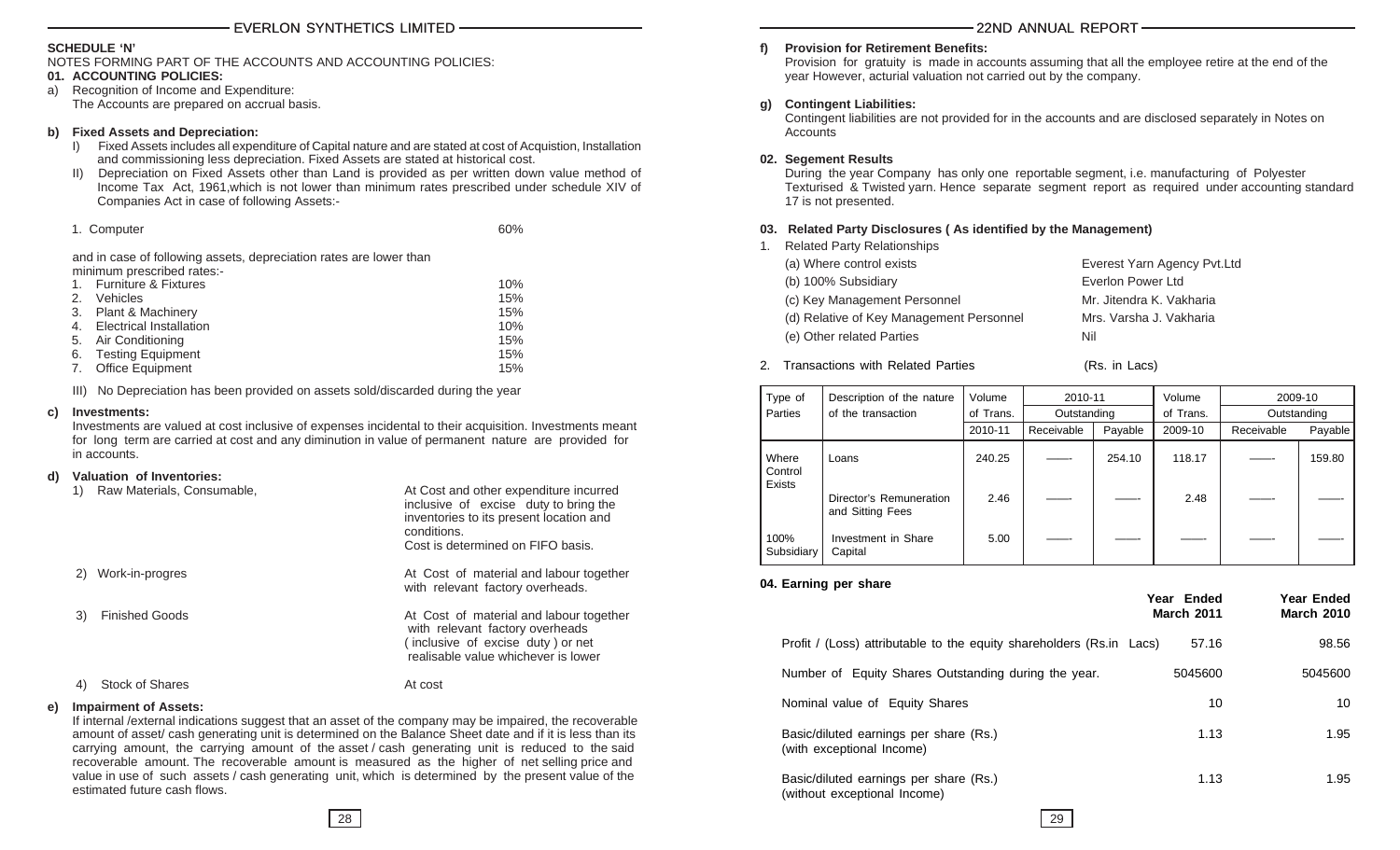- 05. The Company has not recognised "Deferred Tax Assets" as required by Accounting Standard 22. Accounting for Taxes on Income" issued by Institute of Chartered Accountants of India as Company is not certain that sufficient taxable income will be available against which such "Deferred Tax Assets" can be realised.
- 06. Information (required) in terms of paragraph 4 (ix) (b) of the Companies (Auditors' Report) Order 2003 issued by the Central Government of India in terms of sub-section (4A) of Section 227 of The Companies Act, 1956 of India in respect of disputed Excise Duty, Service Tax and Income Tax not deposited as on 31st March 2011 are as follows :

|            | Sr.<br>No.                | Nature of Dues &<br>Name of the Status                                                            | Forum where Disputed                             | Amount<br>(Rs.in Lacs) |                 |
|------------|---------------------------|---------------------------------------------------------------------------------------------------|--------------------------------------------------|------------------------|-----------------|
|            | 1.                        | Central Excise<br>(Central Excise 1944)                                                           | Commissioner (adju.) of<br>Central Excise        | 0.95                   |                 |
|            | 2.                        | Central Excise<br>(Central Excise 1944)                                                           | Commissioner of Central<br>Excise (adjudication) | 444.45                 |                 |
|            |                           | 07. Break up of Repairs and Maintenance:                                                          | 31/03/2011                                       |                        | 31/03/2010      |
|            |                           | For Plant and Machineries                                                                         | 823832                                           |                        | 307896          |
| For Others |                           |                                                                                                   | 453433                                           |                        | 130036          |
|            |                           |                                                                                                   | 1277265<br>======                                |                        | 437932<br>===== |
|            |                           | 08. Auditors Remuneration is Rs.95000/-<br>(Previous year Rs.70000/-) included in Profit and Loss | 31/03/2011                                       |                        | 31/03/2010      |
| Audit Fees | Account is made up of:    |                                                                                                   | 65000                                            |                        | 40000           |
|            | <b>Tax Audit Fees</b>     |                                                                                                   | 10000                                            |                        | 10000           |
|            | <b>Certification Work</b> |                                                                                                   | 10000                                            |                        | 10000           |
|            | <b>Taxation Matters</b>   |                                                                                                   | 10000                                            |                        | 10000           |
|            |                           |                                                                                                   | 95000                                            |                        | 70000           |
|            |                           |                                                                                                   | =====                                            |                        | =====           |

- 09. In the opinion of the Board, Current Assets, Loans and Advances are approximately of the same value as stated in the Balance Sheet if realised in the ordinary course of business.
- 10. Contingent Liabilities: -

Excise Duty claim not acknowledged as Debt Rs. 445.40 Lacs (Previous Year Rs.445.40 Lacs)

11. There are no Micro, Small and Medium Enterprises, as defined in Micro, Small, Medium Enterprises Development Act, 2006 to whom the Company owes on account of principal amount together with interest and accordingly no additional disclosures have been made.

The above information regarding Micro, Small and Medium Enterprises has been determined to the extentsuch parties have been identified on the basis of information available with the Company. This has been relied upon by the auditors.

12. The information required under paragraph 3 & 4 of part II of Schedule VI of Company's Act 1956 (As certified by the management) to the extent applicable are as under.

# **A) Licensed & Installed Capacity**

I) **Licensed Capacity :**

# **Dadra Unit**

The company has obtained Registration from Department of Industrial Development, Secretariat for Industrial Approvals, Entrepreneurial Assistance Unit of Ministry of Industry Government of India, New Delhi for Manufacture of 4140 tons of Polyester Texturised Yarn and Polyester Twisted Yarn.

#### **II) Installed Capacity : Dadra Unit**

- I) Four Draw Texturising Machine of 312 spindles each, (Previous Year Two Draw Texturising Machines of 312 spindles each) having a capacity of 4080 tons per annum.
- II) In the Current year there are nil twisting machine (Previous Year four twisting machines) having a capacity of 80 Denier/300 TPM – 240 tons per annum.

Note: Installed capacities are certified by management and relied upon the Auditor without verification same being a technical matter.

**B)** Major Raw Material Consumed : (Indigenous 100%)

|                                            |      | $2010 - 2011$ $\longrightarrow$ |            | $\leftarrow$ 2009-2010 ——— > |            |
|--------------------------------------------|------|---------------------------------|------------|------------------------------|------------|
| <b>Item</b>                                | Unit | Quantity                        | Value (Rs) | Quantity                     | Value (Rs) |
| Polyester<br><b>Filament</b><br>Yarn (PTY) |      |                                 |            |                              |            |
| Yarn                                       | Kgs  | 2549570.686                     | 224242108  | 823337.310                   | 59472012   |
|                                            |      | 2549570.686                     | 224242108  | 823337.310                   | 59472012   |

**C)** Turnover and Stock

|            |      |             |            | $\leftarrow$ 2009-2010 —— > |            |  |
|------------|------|-------------|------------|-----------------------------|------------|--|
|            | Unit | Quantity    | Value (Rs) | Quantity                    | Value (Rs) |  |
| Sales(Net) | Kgs  | 2561500.931 | 262013343  | 908213.817                  | 77230033   |  |
|            |      | 2561500.931 | 262013343  | 908213.817                  | 77230033   |  |

 $30 \mid$  31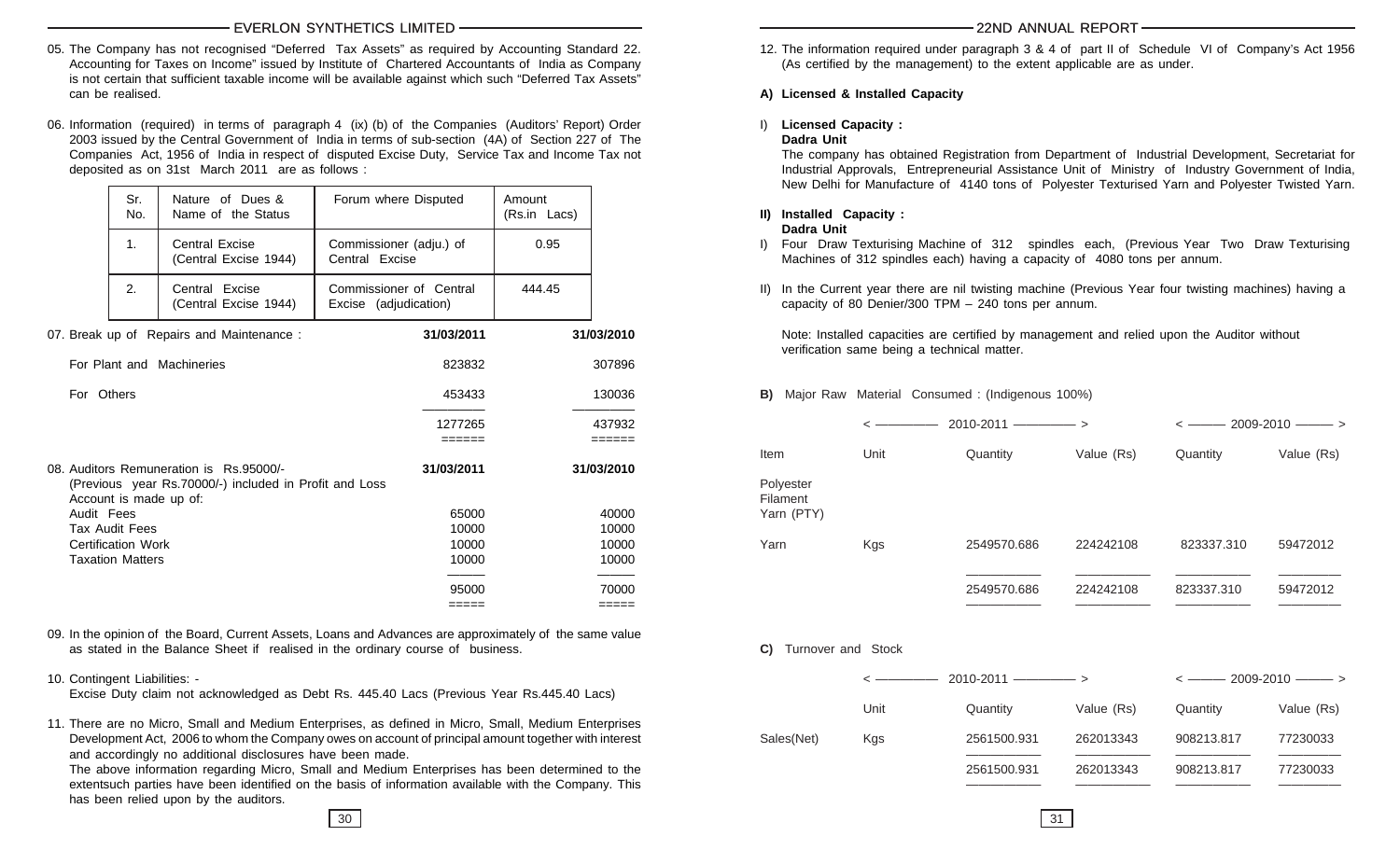|                                                                         |                                                                     | EVERLON SYNTHETICS LIMITED - THE STATE STATE STATE STATE STATE STATE STATE STATE STATE STATE STATE STATE STATE                                                   |                                    |            |                                    | 22ND ANNUAL REPORT                                                                                                                                                         |                                            |
|-------------------------------------------------------------------------|---------------------------------------------------------------------|------------------------------------------------------------------------------------------------------------------------------------------------------------------|------------------------------------|------------|------------------------------------|----------------------------------------------------------------------------------------------------------------------------------------------------------------------------|--------------------------------------------|
| Opening Stock of Finished Goods:<br>Class of Goods:<br>Own Manufactured |                                                                     |                                                                                                                                                                  |                                    |            |                                    | 15. The information required under PART-IV of schedule VI of Companies Act, 1956 (As certified by the<br>management) to the extent applicable are as under:                |                                            |
|                                                                         |                                                                     | $2010 - 2011$ $\longrightarrow$                                                                                                                                  |                                    |            | $\leftarrow$ 2009-2010 ——>         | <b>Balance sheet Abstract and company's Business Profile</b>                                                                                                               |                                            |
|                                                                         | Unit                                                                | Quantity                                                                                                                                                         | Value (Rs)                         | Quantity   | Value (Rs)                         | <b>Registration Details:</b><br>Registration No. 11/52747                                                                                                                  | State Code: 11                             |
| Polyester<br>Texturised<br><b>Twisted Yarn</b>                          | Kgs                                                                 | 9596.918                                                                                                                                                         | 835886                             | 42706.980  | 3296003                            | Balance Sheet Date: 31/03/2011                                                                                                                                             |                                            |
|                                                                         |                                                                     |                                                                                                                                                                  |                                    |            |                                    | Capital raised during the year (Amount in Rs. Thousands)<br>Public Issue: NIL<br>Right Issue: NIL                                                                          |                                            |
|                                                                         |                                                                     | 9596.918                                                                                                                                                         | 835886                             | 42706.980  | 3296003                            | Private Placement : NIL<br>Bonus Issue: NIL                                                                                                                                |                                            |
| Class of Goods<br>Own Manufactured                                      | Closing Stock of Finished Goods:                                    |                                                                                                                                                                  |                                    |            |                                    | Position of Mobilisation and Deployment of funds<br>(Amount Rs. in Thousands)                                                                                              |                                            |
|                                                                         |                                                                     |                                                                                                                                                                  |                                    |            | $\leftarrow$ 2009-2010 ——>         | <b>Total Liabilities</b><br>: 109272<br><b>Total Assets</b><br>Sources of Funds                                                                                            | : 109272                                   |
|                                                                         | Unit                                                                | Quantity                                                                                                                                                         | Value (Rs)                         | Quantity   | Value (Rs)                         | Paid up Capital<br>50487                                                                                                                                                   | Reserves & Surplus<br>18877                |
| Polyester                                                               | Kgs                                                                 | 97474.894                                                                                                                                                        | 11028101                           | 9596.918   | 835886                             | Secured Loans<br>14497                                                                                                                                                     | Unsecured Loans<br>25410                   |
| Texturised                                                              |                                                                     |                                                                                                                                                                  |                                    |            |                                    | Application of funds                                                                                                                                                       |                                            |
| <b>Twisted Yarn</b>                                                     |                                                                     |                                                                                                                                                                  |                                    |            |                                    | Net Fixed Assets<br>40940<br>Investment                                                                                                                                    | 621                                        |
|                                                                         |                                                                     | 97474.894                                                                                                                                                        | 11028101                           | 9596.918   | 835886                             | <b>Net Current Assets</b><br>32953<br>34757<br><b>Accumulated Losses</b>                                                                                                   |                                            |
| D                                                                       | Production                                                          | Unit                                                                                                                                                             | 2010-2011                          |            | 2009-2010                          | IV. Performance of Company (Amount Rs. in Thousands)                                                                                                                       |                                            |
|                                                                         |                                                                     |                                                                                                                                                                  |                                    |            |                                    | Sales & Other Income<br>275783<br>Before Tax<br>After Tax                                                                                                                  | <b>Total Expenditure</b><br>263750<br>5716 |
|                                                                         | Class of Goods Kgs                                                  |                                                                                                                                                                  | <b>Quantity</b><br>2649378.907     |            | Quantity<br>875103.755             | 6571<br>1.13<br>Earning per share                                                                                                                                          | Dividend Rate<br>Nil                       |
|                                                                         | Own Manufactured<br>Polyester<br>Texturised / Twisted<br>Fancy Yarn |                                                                                                                                                                  |                                    |            |                                    | Generic Names of Principal Products (as per monetary terms)<br>Item Code No. 540202 (ITC Code)<br>Product Description Polyester Texturised Yarn and Polyester Twisted Yarn |                                            |
|                                                                         |                                                                     |                                                                                                                                                                  | 2010-2011<br>(Rupees)<br>(in lacs) |            | 2009-2010<br>(Rupees)<br>(in lacs) | SIGNATURE TO SCHEDULE 'A' TO 'N'                                                                                                                                           |                                            |
|                                                                         | Value of Import on CIF Basis                                        |                                                                                                                                                                  | 11.62                              |            | 0.00                               | As per our report of even date                                                                                                                                             | For and on behalf of the                   |
|                                                                         | F.O.B. Value of Exports                                             |                                                                                                                                                                  | <b>NIL</b>                         |            | 0.69                               | for POLADIA & CO.<br><b>CHARTERED ACCOUNTANTS</b>                                                                                                                          | Board of Directors                         |
|                                                                         | Expenditure, Earning and                                            | remittance in foreign Currency                                                                                                                                   | NIL                                |            | <b>NIL</b>                         | (Firm Regn No. 128274W)<br>$\rule{1em}{0.15mm}$ Sd $\rule{1em}{0.15mm}$                                                                                                    | $-$ Sd $-$                                 |
|                                                                         |                                                                     | Estimated amount of contracts                                                                                                                                    |                                    |            |                                    | P.T. POLADIA                                                                                                                                                               | J. K. VAKHARIA                             |
|                                                                         |                                                                     | remains to be executed on capital                                                                                                                                |                                    |            |                                    | (PROPRIETOR)                                                                                                                                                               | <b>MANAGING DIRECTOR</b>                   |
|                                                                         | account and not provided for NIL                                    |                                                                                                                                                                  |                                    | <b>NIL</b> |                                    | M. No. 38757                                                                                                                                                               | $-$ Sd $-$                                 |
|                                                                         |                                                                     | 13. Sundry debtors and creditors are subject to confirmation                                                                                                     |                                    |            |                                    | : Mumbai<br>Place<br>: 30/05/2011<br>Date                                                                                                                                  | V. J. VAKHARIA<br><b>DIRECTOR</b>          |
|                                                                         |                                                                     | 14. Previous year's figures have been regrouped, rearranged or recast wherever considered necessary,<br>so as to make them comparable with current year figures. |                                    |            |                                    |                                                                                                                                                                            |                                            |

 $32$  33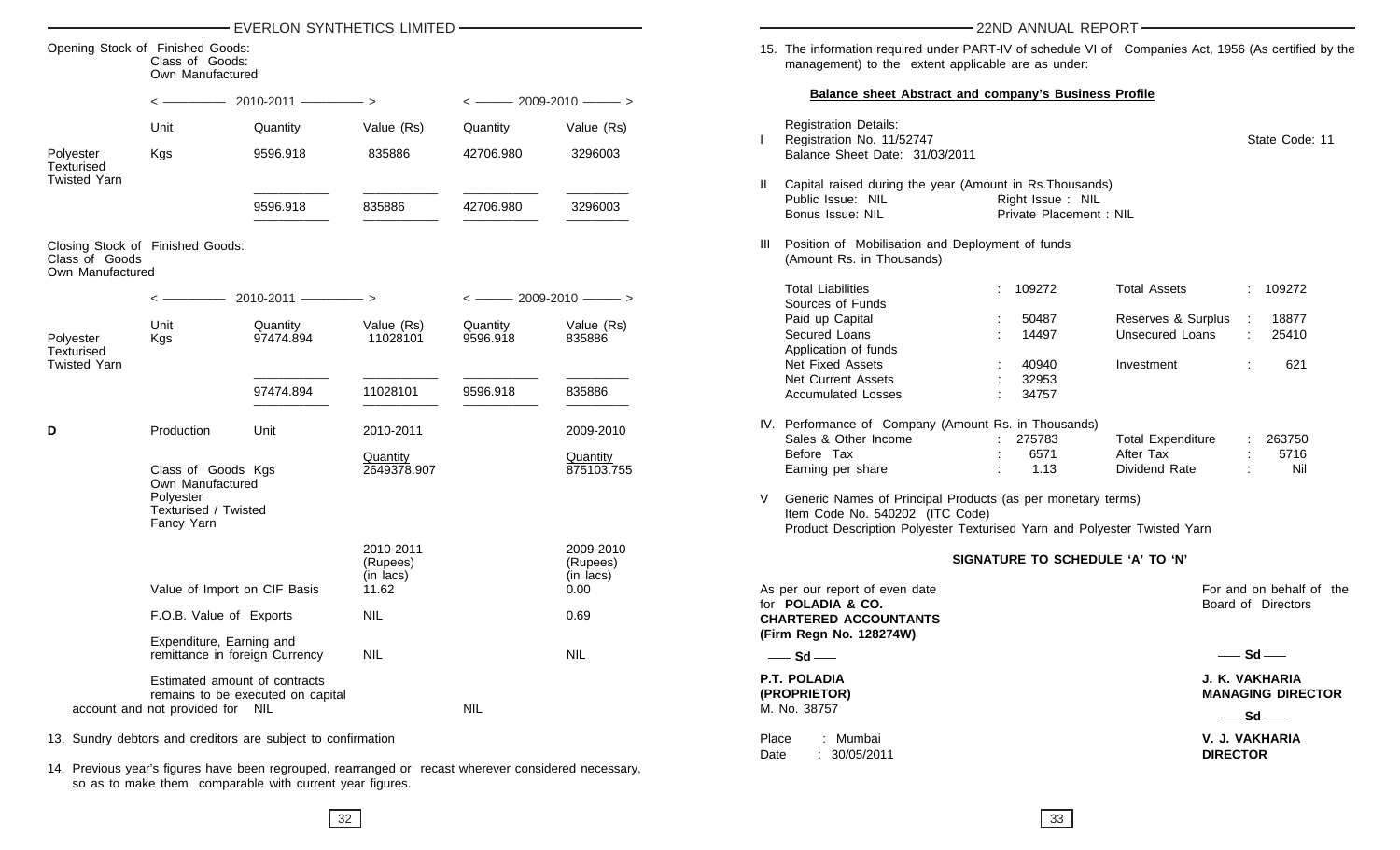# **AUDITORS' REPORT ON CONSOLIDATED FINANCIAL STATEMENTS**

# To, The Board of Directors EVERLON SYNTHETICS LIMITED

We have audited the attached Consolidated Balance Sheet of EVERLON SYNTHETICS LIMITED (the Company) and its subsidiary Everlon Power Limited as at 31st March, 2011 and the Profit and Loss Account and the Cash Flow Statement for the year ended on that date annexed thereto. These financial statements are the responsibility of the Company's management and have been presented by the Management on the basis of separate financial statements and other information regarding components. Our responsibility is to express an opinion on these financial statements based on our audit.

We have conducted our audit in accordance with Auditing Standards generally accepted in India. Those Standards require that we plan and perform the audit to obtain reasonable assurance about whether the financial statements are free of material misstatements. An audit includes examining on a test basis, evidence supporting the amounts and disclosures in the financial statements. An audit also includes assessing the accounting principles used and significant estimates made by management, as well as evaluating the overall financial statement presentation. We believe that our audit provides a reasonable basis of our opinion.

- 1) Financial statements of one subsidiary which reflects total Assets of Rs.5.00 lacs as at 31st March 2011, and total revenue of Rs. Nil have been audited by us
- 2) We report that the consolidated financial statements have been prepared by the Company's management in Accordance with the requirements of Accounting Standard (AS) 21, Consolidated Financial Statements, AS 23. Accounting for Investments and AS 27, Financial Reporting of Interests in Joint Ventures, as notified by the Companies (Accounting Standards) Rules, 2006.
- 3) Based on our audit as aforesaid, and to the best of our information and according to the explanations given to us, we are of the opinion that the attached consolidated financial statements give a true and fair view in conformity with the accounting principles generally accepted in India.
	- i) In the case of the Consolidated Balance Sheet, of the State of Affairs of the Group as at 31st March 2011
	- ii) In the case of the Consolidated Profit and Loss Account, of the Profit of the year ended on that date, and
	- iii) In the case of the Consolidated Cash Flow Statement, of the cash flows of the Group for the year ended on that date.

 For **POLADIA & CO. CHARTERED ACCOUNTANTS (Firm Regn No. 128274W)**

> **P.T. POLADIA PROPRIETOR M NO.38757**

#### **EVERLON SYNTHETICS LIMITED CONSOLIDATED BALANCE SHEET AS AT 31ST MARCH 2011**

|                                                            |                                                                                                                                   |                  | As on                                                  | As on                                                 |
|------------------------------------------------------------|-----------------------------------------------------------------------------------------------------------------------------------|------------------|--------------------------------------------------------|-------------------------------------------------------|
|                                                            |                                                                                                                                   | Sch              | <b>Rupees</b>                                          | 31st March, 2011 31st March, 2010<br><b>Rupees</b>    |
| TED (the<br><b>Account</b><br>atements                     | <b>SOURCES OF FUNDS:</b><br>SHAREHOLDER'S FUNDS:                                                                                  |                  |                                                        |                                                       |
| nt on the<br>ısibility is                                  | Capital<br>Reserves & Surplus                                                                                                     | Α<br>в           | 50487000<br>18877449                                   | 50487000<br>18877449                                  |
|                                                            | <b>LOAN FUNDS:</b>                                                                                                                |                  | 69364449                                               | 69364449                                              |
| เ. Those<br>ether the                                      | Secured Loans<br><b>Unsecured Loans</b>                                                                                           | $\mathbf C$<br>D | 14497309<br>25410000                                   | $\Omega$<br>25726430                                  |
| evidence<br>ssing the                                      | <b>TOTAL FUNDS EMPLOYED</b><br><b>APPLICATION OF FUNDS:</b>                                                                       |                  | 109271758                                              | 95090879                                              |
| e overall<br>opinion.                                      | <b>FIXED ASSETS</b><br>Gross Block<br>Less:Depreciation                                                                           | Е                | 71269321<br>30329313                                   | 56940821<br>29471676                                  |
| st March                                                   | <b>NET BLOCK</b>                                                                                                                  |                  | 40940008                                               | 27469145                                              |
|                                                            | <b>INVESTMENTS:</b>                                                                                                               | F                | 121505                                                 | 687163                                                |
| agement<br>atements,<br>tures, as<br>lanations<br>true and | <b>CURRENT ASSETS, LOANS &amp; ADVANCES :</b><br>Inventories<br><b>Sundry Debtors</b><br>Cash & Bank Balances<br>Loans & Advances | G                | 27557939<br>27103768<br>3056169<br>3977389<br>61695265 | 9699982<br>17384944<br>2897697<br>3321225<br>33303848 |
|                                                            | <b>LESS : CURRENT LIABILITIES &amp; PROVISIONS :</b>                                                                              | н                | 28710081                                               | 6842814                                               |
| st March<br>d on that                                      | NET CURRENT ASSETS<br>PROFIT & LOSS ACCOUNT<br>PRELIMINARY & PREOPERATION ACCOUNT                                                 |                  | 32985184<br>34757276<br>467785                         | 26461034<br>40473537<br>0                             |
| the year                                                   | <b>TOTAL APPLICATION OF FUNDS</b>                                                                                                 |                  | 109271758                                              | 95090879                                              |
|                                                            | Notes forming part of the Accounts<br><b>Accounting Policies</b>                                                                  | N                |                                                        |                                                       |
| A & CO.<br><b>NTANTS</b><br>28274W)<br>$\mathsf{Sd}$ —     | As per our report of even date<br>for <b>POLADIA &amp; CO.</b><br><b>CHARTERED ACCOUNTANTS</b>                                    |                  |                                                        | For and on behalf of the<br>Board of Directors        |
| <b>OLADIA</b>                                              | (FIRM REGN NO.128274W)<br>$-$ Sd $-$                                                                                              |                  |                                                        | — Sd —                                                |
| <b>RIETOR</b><br>10.38757                                  | <b>P.T.POLADIA</b><br>(PROPRIETOR)<br>M.No.38757                                                                                  |                  |                                                        | J. K. Vakharia<br><b>Managing Director</b>            |
|                                                            | Place<br>: Mumbai<br>: 30/05/2011<br>Date                                                                                         |                  |                                                        | $-$ Sd $-$<br>V. J. Vakharia<br><b>Director</b>       |

Place: Mumbai. Dated: 30/05/2011

 $34$   $|$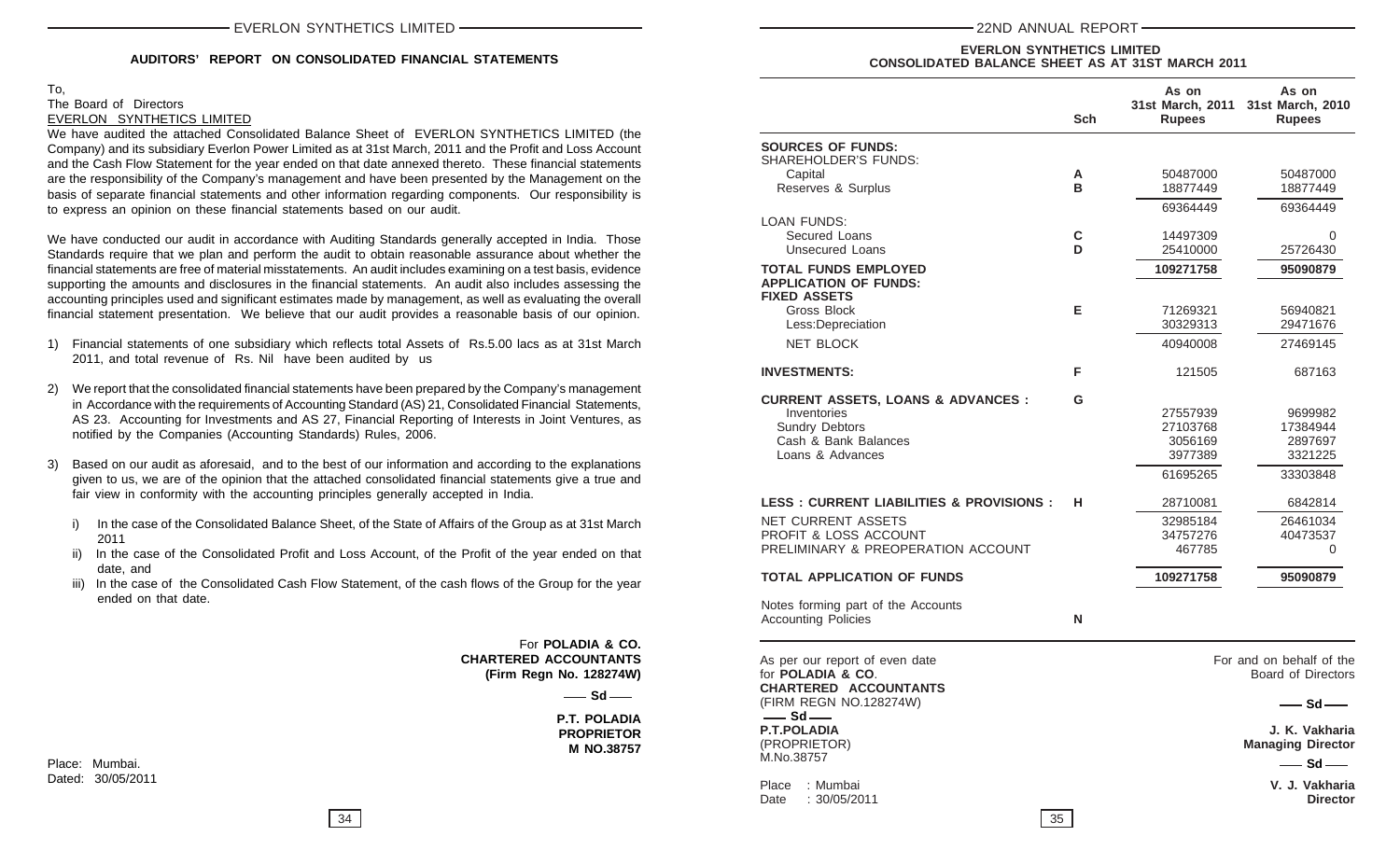# EVERLON SYNTHETICS LIMITED **Annual REPORT** - The CONDUCT CONDUCT CONDUCT CONDUCT - The CONDUCT CONDUCT CONDUCT CONDUCT CONDUCT CONDUCT CONDUCT CONDUCT CONDUCT CONDUCT CONDUCT CONDUCT CONDUCT CONDUCT CONDUCT CONDUCT CONDUCT

#### **EVERLON SYNTHETICS LIMITED CONSOLIDATED PROFIT AND LOSS ACCOUNT FOR THE YEAR ENDED 31ST MARCH 2011.**

|                                               |              | As on              | As on<br>31st March, 2011 31st March, 2010 | A. CASH FLOW FROM OPERATING ACTIVITIES:                                                 | 2010-2011<br>( Rs.)      | 2009                     |
|-----------------------------------------------|--------------|--------------------|--------------------------------------------|-----------------------------------------------------------------------------------------|--------------------------|--------------------------|
|                                               | Sch          | <b>Rupees</b>      | <b>Rupees</b>                              | Net profit/(loss) before Tax and Extraordinary items                                    | 6570724                  | 100                      |
| <b>Sales &amp; Services</b>                   |              | 262013343          | 79930033                                   | Adjustment for:<br>Depreciation                                                         | 5462429                  | 39                       |
|                                               |              |                    |                                            | (Profit) / Loss on Sale of Assets (Net)                                                 | 74965                    | (99)                     |
| Other Income<br>Increase /(Decrease) In Stock | J            | 859556<br>12909902 | 10851178<br>(2005610)                      | Dividend Received<br>Interest Paid                                                      | (48802)<br>4201449       | 38                       |
|                                               |              |                    |                                            | (Profit)/Loss on sale of Investments (Net)                                              |                          |                          |
| <b>Expenditure:</b>                           |              | 275782801          | 88775601                                   | (Profit)/Loss on sale of Shares (Net)                                                   | (602859)                 | (47)                     |
|                                               |              |                    |                                            | Operating profit before working capital charges                                         | 15657906                 | 73                       |
| <b>Manufacturing Expenses</b>                 | Κ            | 254937346          | 69443797                                   | Adjustment for:                                                                         |                          | 9                        |
| Sales/Administration &                        |              |                    |                                            | Trade and Other Receivables<br>Inventories                                              | (10374988)<br>(17857957) | (170)                    |
|                                               |              |                    |                                            | Trade Payable                                                                           | 20567267                 | (140)                    |
| Other Expenses                                |              | 4610853            | 1511485                                    | NET CASH USED FROM OPERATING ACTIVITIES                                                 | 7992228                  | (74)                     |
| Interest                                      | M            | 4201449            | 3839039                                    |                                                                                         |                          |                          |
|                                               |              | 263749648          | 74794321                                   | <b>B. CASH FLOW FROM INVESTING ACTIVITIES :</b>                                         | (19338257)               |                          |
| Net Profit/Loss before Exceptional            |              |                    |                                            | Purchase of Fixed Assets<br>Sale of Fixed Assets                                        | 404965                   | (70)<br>13               |
|                                               |              |                    |                                            | (Increase)/Decrease in Investments                                                      | 65717                    |                          |
| Income, Depreciation & Tax                    |              | 12033153           | 13981280                                   | Dividend Received                                                                       | 48802                    |                          |
|                                               |              |                    |                                            | Exceptional Income                                                                      | 445538                   |                          |
| (Less): Depreciation                          |              | (5462429)          | (3916153)                                  | Profit/ (Loss) on sale of Assets (Net)                                                  | (74965)                  | 99                       |
| Profit/(Loss) before tax                      |              | 6570724            | 10065127                                   | Profit/ (Loss) on sale of Investment (Net)<br>Profit/ (Loss) on sale of Shares (Net)    | 602859                   | $\overline{4}$           |
| (Less) :Provision for current tax             |              | (1300000)          | (225000)                                   |                                                                                         |                          |                          |
| Profit/(Loss) after tax                       |              | 5270724            | 9840127                                    | NET CASH USED FROM INVESTING ACTIVITIES                                                 | (17845341)               | 110                      |
| Add/(Less): Prior Period Adjustments          |              | $\Omega$           | (476)                                      |                                                                                         |                          |                          |
| Add/(Less):Provision for                      |              |                    |                                            | <b>C. CASH FLOW FROM FINANCING ACTIVITIES :</b><br>Proceeds from Secured Loans          | 14497309                 |                          |
|                                               |              |                    |                                            | Proceeds from Short Term Loans                                                          | (316430)                 | 3                        |
| Dim.in Value of Investment W/Back             |              | 445537             | 16043                                      | Interest Paid                                                                           | (4201449)                | (38)                     |
| Profit/(Loss) for the year                    |              | 5716261            | 9855694                                    |                                                                                         |                          |                          |
| Profit/(Loss) brought forward                 |              |                    |                                            | NET CASH FROM INVESTING ACTIVITIES<br>Increase/ (Decrease) in Cash and Cash Equivalents | 9979430                  | (350)                    |
| from previous year                            |              | (40473537)         | (50329231)                                 | $(A+B+C)$                                                                               | 126317                   | $\overline{\phantom{0}}$ |
|                                               |              |                    |                                            | CASH & CASH EQUIVALENTS :-                                                              |                          |                          |
| Profit/(Loss) C/F to Balance Sheet            |              | (34757276)         | (40473537)                                 | Opening Balance in the begning of the year                                              | 2897697                  | 27                       |
|                                               |              |                    |                                            | Closing Balance at the end of the year                                                  | 3024014                  | 28                       |
| Notes forming part of the Accounts,           |              |                    |                                            | NET INCREASE/(DECREASE) IN CASH & CASH                                                  |                          |                          |
| <b>Accounting Policies</b>                    | $\mathsf{N}$ |                    |                                            | <b>EQUIVALENTS</b>                                                                      | 126317                   | $\overline{1}$           |
|                                               |              |                    |                                            |                                                                                         |                          |                          |
| As per our report of even date                |              |                    | For and on behalf of the                   |                                                                                         |                          |                          |
| for POLADIA & CO.                             |              |                    | Board of Directors                         | As per our Report of even date<br>FOR POLADIA & CO                                      |                          |                          |
| <b>CHARTERED ACCOUNTANTS</b>                  |              |                    |                                            | CHARTERED ACCOUNTANTS                                                                   | For and on behalf        | Board of Di              |
| (FIRM REGN NO.128274W)                        |              |                    | $-$ Sd $-$                                 | (FIRM REGN NO.128274W)                                                                  |                          |                          |
| $\equiv$ Sd $\equiv$                          |              |                    |                                            | $-$ Sd $-$                                                                              |                          | —— Sd                    |
| <b>P.T.POLADIA</b>                            |              |                    | J. K. Vakharia                             | P.T. POLADIA                                                                            |                          | J. K. Va                 |
| (PROPRIETOR)<br>M.No.38757                    |              |                    | <b>Managing Director</b>                   | (PROPRIETOR)<br>Membership No. 38757                                                    |                          | <b>Managing Di</b>       |
|                                               |              |                    | $-$ Sd $-$                                 |                                                                                         |                          | $\equiv$ Sd              |

Place : Mumbai **V. J. Vakharia** Date : 30/05/2011

**CONSOLIDATED CASH FLOW STATEMENT AS PER CLAUSE 32 OF THE LISTING AGREEMENT**

|                                                                                                                                                                                                                                                                                                                        | 2010-2011<br>(Rs.)                                                         | 2009-2010<br>(Rs.)                                                         |
|------------------------------------------------------------------------------------------------------------------------------------------------------------------------------------------------------------------------------------------------------------------------------------------------------------------------|----------------------------------------------------------------------------|----------------------------------------------------------------------------|
| A. CASH FLOW FROM OPERATING ACTIVITIES:<br>Net profit/(loss) before Tax and Extraordinary items<br>Adjustment for:                                                                                                                                                                                                     | 6570724                                                                    | 10065127                                                                   |
| Depreciation<br>(Profit) / Loss on Sale of Assets (Net)<br>Dividend Received<br>Interest Paid<br>(Profit)/Loss on sale of Investments (Net)                                                                                                                                                                            | 5462429<br>74965<br>(48802)<br>4201449<br>0                                | 3916153<br>(9931789)<br>(27307)<br>3839039<br>O                            |
| (Profit)/Loss on sale of Shares (Net)                                                                                                                                                                                                                                                                                  | (602859)                                                                   | (470871)                                                                   |
| Operating profit before working capital charges<br><b>Adjustment for:</b><br>Trade and Other Receivables<br>Inventories<br>Trade Payable                                                                                                                                                                               | 15657906<br>(10374988)<br>(17857957)<br>20567267                           | 7390352<br>914097<br>(1700833)<br>(14018101)                               |
| NET CASH USED FROM OPERATING ACTIVITIES                                                                                                                                                                                                                                                                                | 7992228                                                                    | (7414485)                                                                  |
| B. CASH FLOW FROM INVESTING ACTIVITIES :<br>Purchase of Fixed Assets<br>Sale of Fixed Assets<br>(Increase)/Decrease in Investments<br>Dividend Received<br><b>Exceptional Income</b><br>Profit/ (Loss) on sale of Assets (Net)<br>Profit/ (Loss) on sale of Investment (Net)<br>Profit/ (Loss) on sale of Shares (Net) | (19338257)<br>404965<br>65717<br>48802<br>445538<br>(74965)<br>0<br>602859 | (704588)<br>1306711<br>(16043)<br>27307<br>16043<br>9931789<br>0<br>470871 |
| NET CASH USED FROM INVESTING ACTIVITIES                                                                                                                                                                                                                                                                                | (17845341)                                                                 | 11032090                                                                   |
| C. CASH FLOW FROM FINANCING ACTIVITIES :<br>Proceeds from Secured Loans<br>Proceeds from Short Term Loans<br>Interest Paid                                                                                                                                                                                             | 14497309<br>(316430)<br>(4201449)                                          | $\Omega$<br>329289<br>(3839039)                                            |
| NET CASH FROM INVESTING ACTIVITIES                                                                                                                                                                                                                                                                                     | 9979430                                                                    | (3509750)                                                                  |
| Increase/ (Decrease) in Cash and Cash Equivalents<br>(A+B+C)                                                                                                                                                                                                                                                           | 126317                                                                     | 107855                                                                     |
| CASH & CASH EQUIVALENTS :-<br>Opening Balance in the begning of the year<br>Closing Balance at the end of the year                                                                                                                                                                                                     | 2897697<br>3024014                                                         | 2789842<br>2897697                                                         |
| NET INCREASE/(DECREASE) IN CASH & CASH<br>EQUIVALENTS                                                                                                                                                                                                                                                                  | 126317                                                                     | 107855                                                                     |
| As per our Report of even date<br>FOR POLADIA & CO<br>CHARTERED ACCOUNTANTS<br>(FIRM REGN NO.128274W)<br>– Sd —                                                                                                                                                                                                        |                                                                            | For and on behalf of the<br>Board of Directors<br>– Sd –                   |
| P.T. POLADIA<br>(PROPRIETOR)<br>Membership No. 38757                                                                                                                                                                                                                                                                   |                                                                            | J. K. Vakharia<br><b>Managing Director</b><br>$-$ Sd $-$                   |
| Place: Mumbai<br>Date: 30/05/2011                                                                                                                                                                                                                                                                                      |                                                                            | V. J. Vakharia<br><b>Director</b>                                          |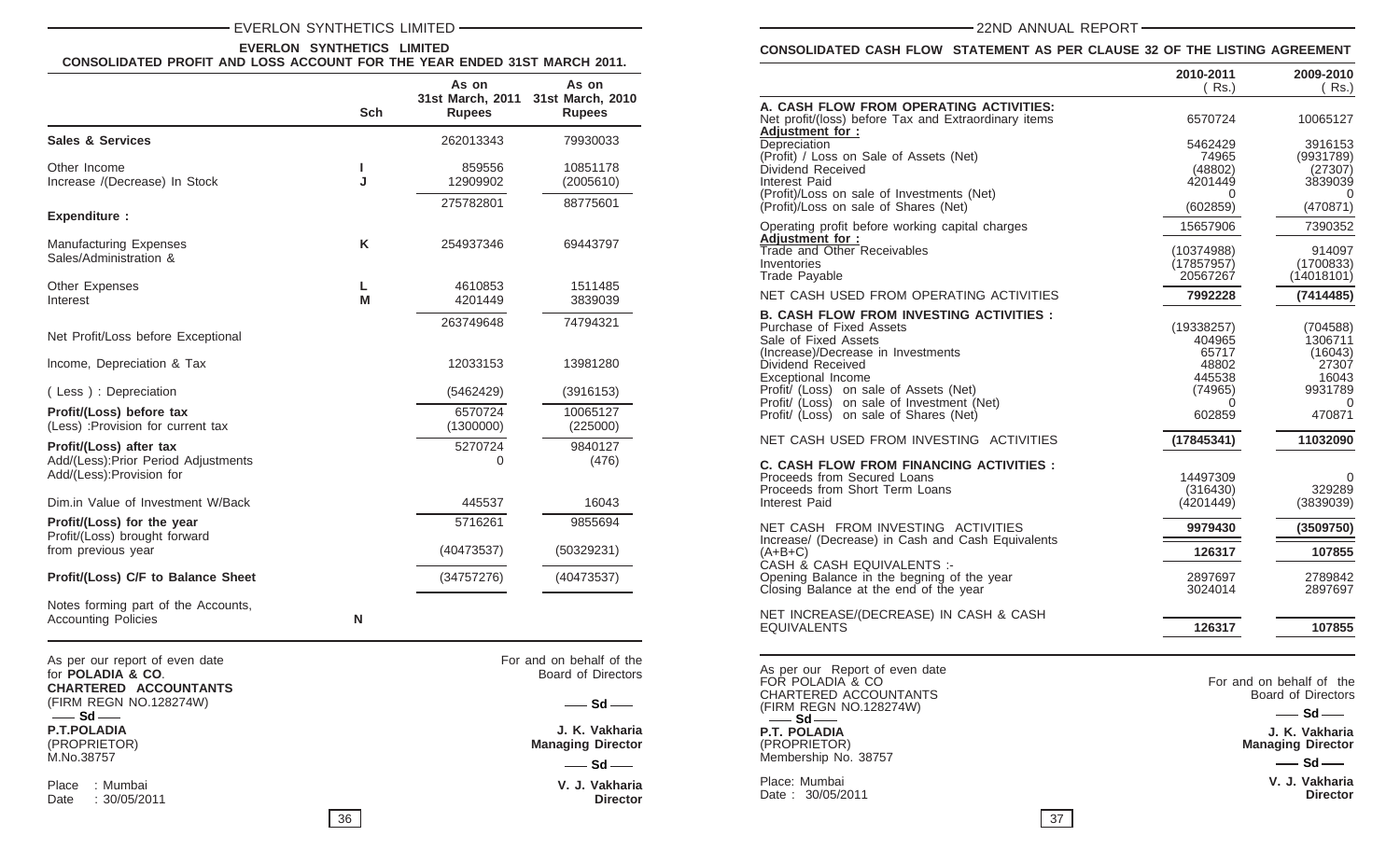|                        | SCHEDULES FORMING PART OF THE CONSOLIDATED BALANCE SHEET AS AT 31ST MARCH, 2011<br>フェーニュ フフェンフリッション |
|------------------------|-----------------------------------------------------------------------------------------------------|
| EVERLON SYNTHETICS LIN |                                                                                                     |

SCHEDULE ' E '<br>FIXED ASSETS: **SCHEDULE ' E ' FIXED ASSETS:**

|                           | Ĵ                        | -GROSS BLOCK- |         | ↑                        |                       | <---- DEPRECIATION   |         | $\hat{1}$                 | <- NET BLOCK      | $\hat{\textbf{I}}$ |
|---------------------------|--------------------------|---------------|---------|--------------------------|-----------------------|----------------------|---------|---------------------------|-------------------|--------------------|
| Particulars               | Balance on<br>01.04.2010 | Addition      | Dedu.   | 31.03.11<br>Total        | 01.04.2010<br>Balance | Dep. For<br>the year | Dedu.   | 31.03.11<br>Total         | 31.03.11<br>As on | 31.03.10<br>As on  |
| Land                      | 2078580                  | $\circ$       | 0       | 2078580                  | $\circ$               | $\circ$              | $\circ$ | $\circ$                   | 2078580           | 2078580            |
| <b>Buildings</b>          | 14014715                 | 1124823       | $\circ$ | 5139538                  | 8001205               | 696253               | $\circ$ | 8697458                   | 6442080           | 6013510            |
| Plant & Machinery         | 35029615                 | 1786659       | 5009757 | 47886817                 | 18271897              | 4404291 4604792      |         | 18071396                  | 29815421          | 16757718           |
| Electrical Install.       | 4051270                  | 175035        | $\circ$ | 4226305                  | 2305033               | 186626               | $\circ$ | 2491659                   | 1734646           | 1746237            |
| <b>Testing Equipments</b> | 170710                   | $\circ$       | 0       | 170710                   | 167141                | 535                  | $\circ$ | 167676                    | 3034              | 3569               |
| Vehicle                   | 647948                   | 49775         | $\circ$ | 697723                   | 69444                 | 90509                | $\circ$ | 159953                    | 537770            | 578504             |
| Furniture & Fixture       | 399717                   | 49880         | $\circ$ | 449597                   | 171150                | 27058                | $\circ$ | 198208                    | 251389            | 228567             |
| Computer                  | 485940                   | 71785         | $\circ$ | 557725                   | 451439                | 52963                | $\circ$ | 504402                    | 53323             | 34501              |
| Office Equipments         | 62326                    | $\circ$       | 0       | 62326                    | 34367                 | 4194                 | $\circ$ | 38561                     | 23765             | 27959              |
| Rs.<br><b>Total</b>       | 56940821                 | 19338257      | 5009757 | 71269321                 | 29471676              | 5462429              | 4604792 | 30329313                  | 40940008          | 27469145           |
| Previous Year Total       | 67650697                 |               |         | 704588 11414464 56940821 | 35663276              |                      |         | 3916153 10107753 29471676 | 27469145          | 31987421           |
|                           |                          |               |         |                          |                       |                      |         |                           |                   |                    |

# EVERLON SYNTHETICS LIMITED 22ND ANNUAL REPORT

**ACCOUNTING YEAR ENDED 31ST MARCH 2011.**

| SCHEDULES FORMING PART OF THE CONSOLIDATED BALANCE SHEET                                                                                                                                         | 2010-2011<br><b>Rupees</b> | 2009-2010<br><b>Rupees</b> |
|--------------------------------------------------------------------------------------------------------------------------------------------------------------------------------------------------|----------------------------|----------------------------|
| <b>SCHEDULE - 'A'</b><br><b>SHARE CAPITAL</b><br><b>AUTHORISED:</b>                                                                                                                              |                            |                            |
| 60,00,000 Equity Shares of Rs.10/- each<br>(Previous year 60,00,000 equity shares                                                                                                                | 60000000                   | 60000000                   |
| of Rs.10/- each)<br><b>ISSUED</b>                                                                                                                                                                | 60000000                   | 60000000                   |
| 50,50,800 Equity Shares of Rs.10/- each<br>(Previous year 50,50,800 Equity Shares<br>of Rs.10/- each                                                                                             | 50508000                   | 50508000                   |
|                                                                                                                                                                                                  | 50508000                   | 50508000                   |
| SUBSCRIBED AND PAID UP                                                                                                                                                                           |                            |                            |
| 50,45,600 Equity Shares of Rs.10/- each<br>fully paid up(Previous year<br>50,45,600 equity shares of                                                                                             | 50456000                   | 50456000                   |
| Rs.10/- each fully paid up<br>Add: Paid up value of Shares<br>Forfeited (5200 Equity<br>Shares of Rs.10/- each)                                                                                  | 31000                      | 31000                      |
| <b>TOTAL</b>                                                                                                                                                                                     | 50487000                   | 50487000                   |
| <b>SCHEDULE - 'B'</b>                                                                                                                                                                            |                            |                            |
| <b>RESERVE AND SURPLUS:</b><br><b>Capital Reserve</b>                                                                                                                                            | 18877449                   | 18877449                   |
| Balance as per last Balance Sheet<br>Add: Addition during the year                                                                                                                               | 0                          | 0                          |
| <b>TOTAL</b>                                                                                                                                                                                     | 18877449                   | 18877449                   |
| <b>SCHEDULE - 'C'</b>                                                                                                                                                                            |                            |                            |
| <b>SECURED LOANS</b><br>Cash Credit facility from Schedule Bank<br>(Secured by way of hypothecation of Stock,<br>Book Debts & further secured by mortgage<br>of factory Land & Bldg)             | 14497309                   | 0                          |
| <b>TOTAL</b>                                                                                                                                                                                     | 14497309                   | $\mathbf 0$                |
| <b>SCHEDULE - 'D'</b><br><b>UNSECURED LOANS:</b><br>Loans received from a Pvt.Ltd Company<br>Overdraft facility from Bank<br>(Secured by Pledge of Fixed Deposits<br>of the Company & Directors) | 25410000<br>0              | 15980000<br>9746430        |
| <b>TOTAL</b>                                                                                                                                                                                     | 25410000                   | 25726430                   |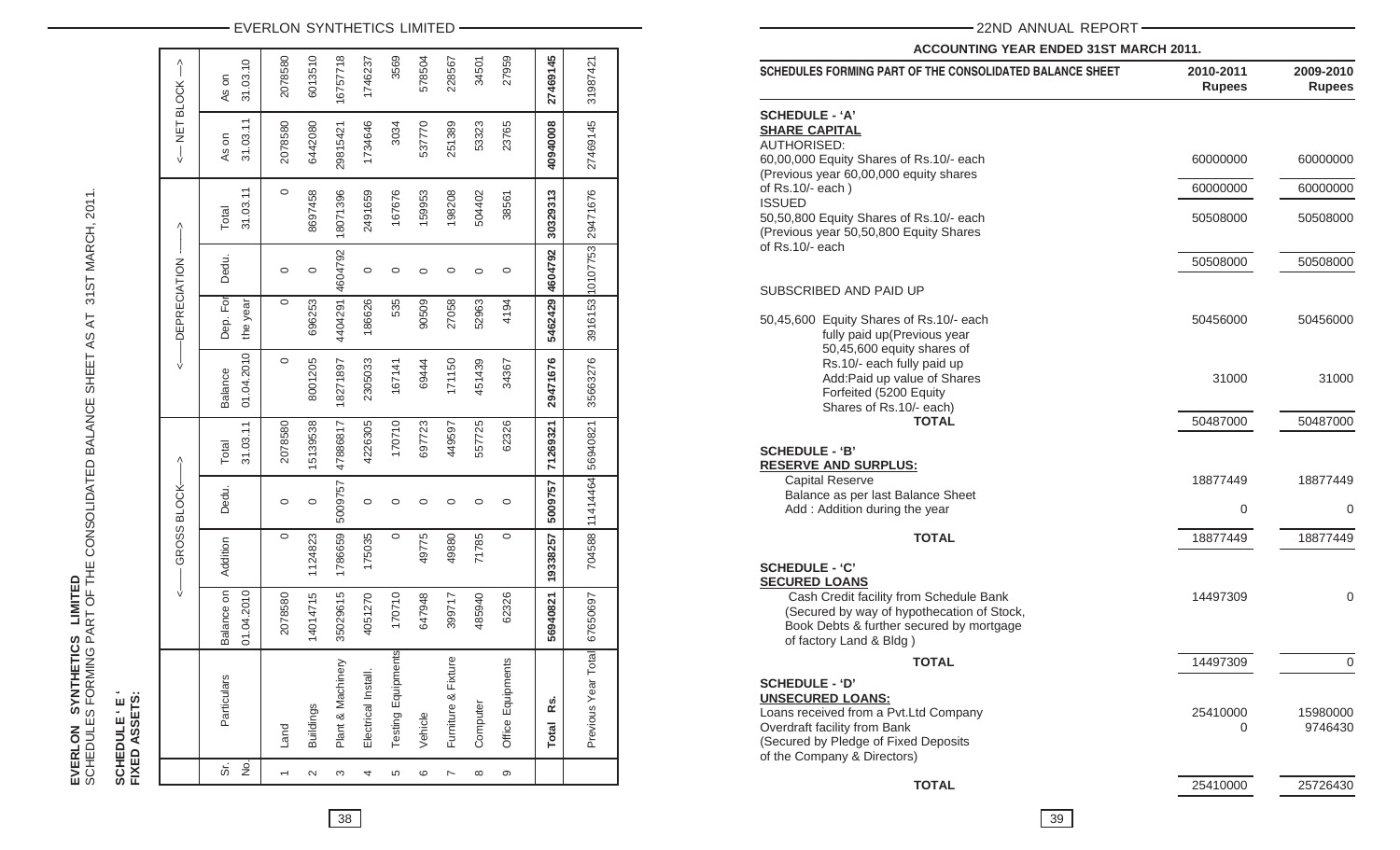# **SCHEDULE 'F'**

# **INVESTMENTS**

QUOTED INVESTMENTS:(LONG TERM )

| Paid up<br>Value per<br>Share/Deb. | Name                                             | No.of<br><b>Shares</b> | 31/03/2011<br>Amount<br>(Rs.) | No.of<br><b>Shares</b> | 31/03/2010<br>Amount<br>(Rs.) |
|------------------------------------|--------------------------------------------------|------------------------|-------------------------------|------------------------|-------------------------------|
|                                    |                                                  |                        |                               |                        |                               |
| (A)<br>10                          | <b>Equity Shares</b><br>BUBNA MAJOR BIOTECH LTD. | 3900                   | 39000.00                      | 3900                   | 39000.00                      |
| 10                                 | BETA NAPHTHOL LTD                                | 0                      | 0.00                          | 3400                   | 0.00                          |
| 10                                 | JAIN SPINNERS LTD.                               | 0                      | 0.00                          | 3300                   | 51950.00                      |
| 10                                 | MAXWORTH COUNTRY (I) LTD.                        | 0                      | 0.00                          | 3600                   | 36000.00                      |
| 10                                 | MIDEAST INT.STEELS LTD.                          | 4000                   | 80000.00                      | 4000                   | 80000.00                      |
| 10                                 | MIDPOINT SOFTWARE SYSTEM LTD                     | 0                      | 0.00                          | 200                    | 2000.00                       |
| 10                                 | MUKERIAN PAPERS LTD.                             | 0                      | 0.00                          | 100                    | 1750.00                       |
| 10                                 | NEPC TEXTILES LTD.                               | 0                      | 0.00                          | 754                    | 14000.00                      |
| 10                                 | PARASARAMPURIA SYNTH.LTD.                        | $\Omega$               | 0.00                          | 10000                  | 50000.00                      |
| 10                                 | SANGHI POLYESTER LTD.                            | 13200                  | 1115400.00                    | 13200                  | 1115400.00                    |
| 10                                 | SHREE SYNTHETICS LTD.                            | 0                      | 0.00                          | 20                     | 5010.00                       |
| 10                                 | SWISS JERSEY LTD.                                | 0                      | 0.00                          | 4400                   | 44000.00                      |
| 10                                 | UNIMODE OVERSEAS LTD.                            | $\mathbf 0$            | 0.00                          | 1300                   | 13000.00                      |
| 10                                 | VENTRON POLYMERS LTD.                            | $\overline{0}$         | 0.00                          | 15200                  | 152000.00                     |
| 10                                 | WESTERN INDIA IND.LTD.                           | $\overline{0}$         | 0.00                          | 1500                   | 90000.00                      |
| 10                                 | YULE FINANCE & LEASING LTD.                      | 2700                   | 27000.00                      | 2700                   | 27000.00                      |
|                                    | TOTAL (A)                                        |                        | 1261400.00                    |                        | 1721110.00                    |
|                                    | Provision for diminution in                      |                        |                               |                        |                               |
|                                    | value of shares                                  |                        | (1238410.50)                  |                        | (1683947.50)                  |
|                                    | Market value of shares                           |                        | 22989.50                      |                        | 37162.50                      |
| (B)                                | OTHERS INVESTMENT (UNQOATED)                     |                        |                               |                        |                               |
|                                    | Omsai Exports P.Ltd.                             |                        | 0.00                          |                        | 650000.00                     |
|                                    | Janata Sahakari Bank Ltd.Pune                    |                        | 98515.00                      |                        | 0.00                          |
|                                    | TOTAL (B)                                        |                        | 98515.00                      |                        | 650000.00                     |
|                                    |                                                  |                        |                               |                        |                               |
|                                    | GRAND TOTAL :- $(A + B)$                         |                        | 121504.50                     |                        | 687162.50                     |
|                                    | Total Cost of Quoted Investment                  |                        | 1261400.00                    |                        | 1721110.00                    |
|                                    | Total Cost of Unquoted Investment                |                        | 98515.00                      |                        | 650000.00                     |
|                                    | Market Value of Quoted Investment                |                        | 22989.50                      |                        | 37162.50                      |

| - EVERLON SYNTHETICS LIMITED- |                                     |                                    |                       |                                     | 22ND ANNUAL REPORT-                                                                                                                                   |                                        |                                       |  |
|-------------------------------|-------------------------------------|------------------------------------|-----------------------|-------------------------------------|-------------------------------------------------------------------------------------------------------------------------------------------------------|----------------------------------------|---------------------------------------|--|
| NG TERM)                      |                                     |                                    |                       |                                     | <b>SCHEDULE 'G"</b><br>A. CURRRENT ASSETS, LOANS & ADVANCES<br><b>INVENTORIES:</b>                                                                    | 2010-2011<br>Rupees                    | 2009-2010<br>Rupees                   |  |
|                               | No.of<br><b>Shares</b>              | 31/03/2011<br>Amount<br>(Rs.)      | No.of<br>Shares       | 31/03/2010<br>Amount<br>(Rs.)       | (As valued, taken and certified by the<br>management)<br><b>Raw Materials</b><br>Consumable Stores & Spares<br>Stock in Process                       | 6247620<br>871005<br>4110257           | 2266641<br>800218<br>1392570          |  |
| CH LTD.                       | 3900                                | 39000.00                           | 3900                  | 39000.00                            | <b>Finished Goods</b><br>Stock of shares                                                                                                              | 11028101<br>5300956                    | 835886<br>4404667                     |  |
| Y (I) LTD.                    | $\mathbf 0$<br>0<br>$\mathbf 0$     | 0.00<br>0.00<br>0.00               | 3400<br>3300<br>3600  | 0.00<br>51950.00<br>36000.00        | <b>SUNDRY DEBTORS:</b><br>2<br>(Unsecured considered goods)                                                                                           | 27557939                               | 9699982                               |  |
| LTD.<br><b>SYSTEM LTD</b>     | 4000<br>$\mathbf 0$<br>$\Omega$     | 80000.00<br>0.00                   | 4000<br>200           | 80000.00<br>2000.00                 | Outstanding for more than six months<br><b>Others</b>                                                                                                 | 9549944<br>17553824                    | 5701722<br>11683222                   |  |
| TD.<br>NTH.LTD.               | $\Omega$<br>$\mathbf 0$             | 0.00<br>0.00<br>0.00               | 100<br>754<br>10000   | 1750.00<br>14000.00<br>50000.00     | CASH AND BANK BALANCES:<br>3                                                                                                                          | 27103768                               | 17384944                              |  |
| LTD.<br>LTD.                  | 13200<br>0<br>O                     | 1115400.00<br>0.00<br>0.00         | 13200<br>20<br>4400   | 1115400.00<br>5010.00<br>44000.00   | Cash on Hand<br>Current account with Scheduled Banks<br>In Deposits with Scheduled Banks                                                              | 121732<br>225731<br>2708706            | 65780<br>123211<br>2708706            |  |
| LTD.<br>LTD.<br>TD.           | $\Omega$<br>$\Omega$<br>$\mathbf 0$ | 0.00<br>0.00<br>0.00               | 1300<br>15200<br>1500 | 13000.00<br>152000.00<br>90000.00   | <b>TOTAL</b>                                                                                                                                          | 3056169                                | 2897697                               |  |
| SING LTD.                     | 2700                                | 27000.00                           | 2700                  | 27000.00                            | <b>B. LOANS AND ADVANCES:</b><br>(Unsecured, considered goods unless<br>stated otherwise)                                                             |                                        |                                       |  |
| AL (A)<br>in                  |                                     | 1261400.00                         |                       | 1721110.00                          | 1. Interest Accrued But Not Due<br>2. Advances Recoverable in cash or<br>in kind or value to be received                                              | 84152<br>2725983                       | 48452<br>2933356                      |  |
|                               |                                     | (1238410.50)<br>22989.50           |                       | (1683947.50)<br>37162.50            | Taxes Paid in Advance<br>3.<br>4. Other Deposits                                                                                                      | 972456<br>194799                       | 124618<br>214799                      |  |
| (UNQOATED)                    |                                     |                                    |                       |                                     | <b>TOTAL</b>                                                                                                                                          | 3977390                                | 3321225                               |  |
| td.Pune                       |                                     | 0.00<br>98515.00                   |                       | 650000.00<br>0.00                   | <b>SCHEDULE 'H'</b><br><b>CURRENT LIABILITIES AND PROVISIONS:</b>                                                                                     |                                        |                                       |  |
| $\mathsf{AL}(\mathsf{B})$     |                                     | 98515.00                           |                       | 650000.00                           | <b>CURRENT LIABILITIES:</b><br><b>Sundry Creditors</b><br>1.Due to Micro, Small & Medium Enterprise.                                                  | $\Omega$<br>$\Omega$                   | $\Omega$                              |  |
|                               |                                     | 121504.50                          |                       | 687162.50                           | 2.Others                                                                                                                                              | 20322798<br>20322798                   | 3674185<br>3674185                    |  |
| ent<br>ment<br>tment          |                                     | 1261400.00<br>98515.00<br>22989.50 |                       | 1721110.00<br>650000.00<br>37162.50 | Advances Received from Customers<br>Other Liabilities & Provisions<br>Provision for Taxes<br><b>Statutory Liabilities</b><br><b>Other Liabilities</b> | 4800000<br>1615000<br>45856<br>1926427 | 1300000<br>315000<br>28577<br>1525052 |  |
|                               |                                     |                                    |                       |                                     |                                                                                                                                                       | 3587283                                | 1868629                               |  |
|                               |                                     |                                    |                       |                                     | <b>TOTAL</b>                                                                                                                                          | 28710081                               | 6842814                               |  |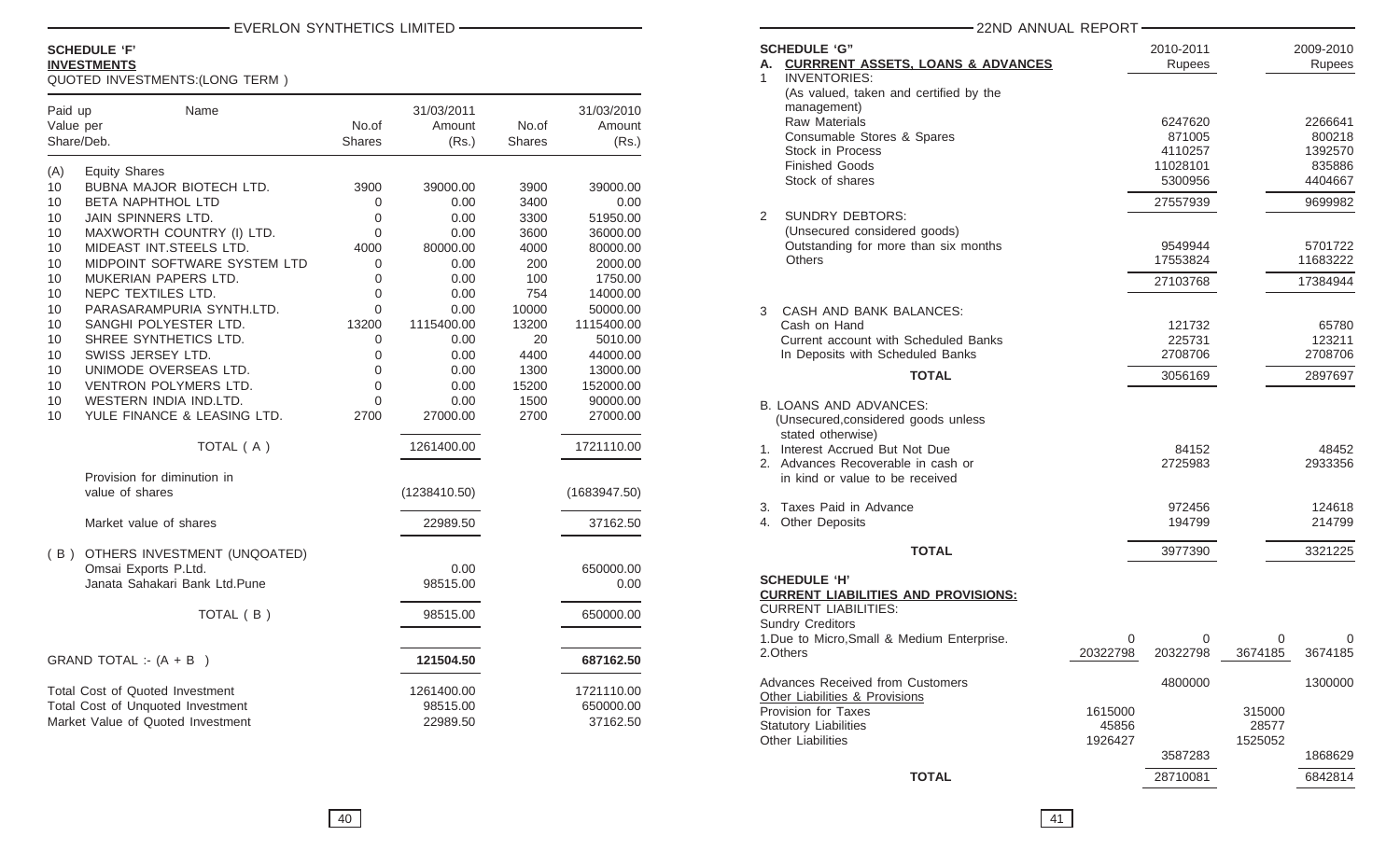| EVERLON SYNTHETICS LIMITED                                                                                                  |                            |                            |
|-----------------------------------------------------------------------------------------------------------------------------|----------------------------|----------------------------|
| SCHEDULE FORMING PART OF THE CONSOLIDATED PROFIT & LOSS A/C                                                                 | 2010-2011<br><b>Rupees</b> | 2009-2010<br><b>Rupees</b> |
| <b>SCHEDULE 'I'</b>                                                                                                         |                            |                            |
| <b>OTHER INCOME:</b>                                                                                                        |                            |                            |
| Interest                                                                                                                    | 195343                     | 231995                     |
| Miscellaneous Income<br>Sundry Bal. W/off                                                                                   | 10255<br>1700              | 40655<br>0                 |
| Profit on sale of Shares                                                                                                    | 603456                     | 603548                     |
| Share Trading Profit (Specalution)                                                                                          | 0                          | 15884                      |
| Profit on sale of Assets                                                                                                    | 0                          | 9931789                    |
| Dividend recd                                                                                                               | 48802                      | 27307                      |
|                                                                                                                             | 859556                     | 10851178                   |
| <b>SCHEDULE 'J'</b>                                                                                                         |                            |                            |
| <b>INCREASE/(DECREASSE) IN STOCKS:</b><br>OPENING STOCK                                                                     |                            |                            |
| Stock in Process                                                                                                            | 1392570                    | 938063                     |
| <b>Finished Goods</b>                                                                                                       | 835886                     | 3296003                    |
|                                                                                                                             | 2228456                    | 4234066                    |
| LESS: CLOSING STOCK                                                                                                         |                            |                            |
| Stock in Process                                                                                                            | 4110257                    | 1392570                    |
| <b>Finished Goods</b>                                                                                                       | 11028101                   | 835886                     |
|                                                                                                                             | 15138358                   | 2228456                    |
| <b>TOTAL</b>                                                                                                                | 12909902                   | (2005610)                  |
| <b>SCHEDULE 'K'</b><br><b>MANUFACTURING EXPENSES:</b><br>MATERIAL CONSUMED (YARN)<br><b>Opening Stock</b><br>Add: Purchases | 2266641<br>228223087       | 1937616<br>59801037        |
|                                                                                                                             |                            |                            |
| Less: Closing Stock                                                                                                         | 230489728<br>6247620       | 61738653<br>2266641        |
| Total (A)                                                                                                                   | 224242108                  | 59472012                   |
|                                                                                                                             |                            |                            |
| <b>CONSUMABLES, STORES AND SPARES</b><br>Opening Stock                                                                      | 522326                     | 292185                     |
| Add: Purchases                                                                                                              | 15952274                   | 4384401                    |
|                                                                                                                             | 16474600                   | 4676586                    |
| Less: Closing Stock                                                                                                         | 687819                     | 522326                     |
| Total (B)                                                                                                                   | 15786781                   | 4154260                    |
| <b>FACTORY OVERHEADS</b>                                                                                                    |                            |                            |
| Factory Wages & Allowances                                                                                                  | 1324136                    | 565676                     |
| Power & Fuel                                                                                                                | 10505921                   | 3935842                    |
| <b>Security Charges</b>                                                                                                     | 366105                     | 161308                     |
| Freight & Transport Charges                                                                                                 | 273725                     | 279463                     |
| Job Work Charges Paid                                                                                                       | 490370                     | 210299                     |
| Packing Charges/Loading & Unloading                                                                                         | 670935                     | 227005                     |
| Repairs & Maintenance                                                                                                       | 1277265                    | 437932                     |
| Total (C)                                                                                                                   | 14908457                   | 5817525                    |
| <b>GRAND TOTAL (A+B+C)</b>                                                                                                  | 254937346                  | 69443797                   |

| SCHEDULE FORMING PART OF THE CONSOLIDATED PROFIT & LOSS A/C | 2010-2011<br><b>Rupees</b> | 2009-2010<br><b>Rupees</b> |
|-------------------------------------------------------------|----------------------------|----------------------------|
| <b>SCHEDULE 'L'</b>                                         |                            |                            |
| SALES ADMINISTRATION & OTHER EXPENSES:                      |                            |                            |
| <b>OFFICE &amp; ADMINISTRATION EXPENSES</b>                 |                            |                            |
| Salaries and Allowances                                     | 434654                     | 177541                     |
| <b>Provident Fund</b>                                       | 109701                     | 119569                     |
| Legal & Professional Charges                                | 484351                     | 66998                      |
| Conveyance & Travelling Expenses                            | 156080                     | 8847                       |
| <b>Staff Welfare Expenses</b>                               | 112781                     | 41814                      |
| Postage, Telegram & Telephone Charges                       | 212598                     | 76257                      |
| Vehicle Expenses                                            | 195448                     | 53285                      |
| Filing & Registration Charges                               | 1000                       | 2500                       |
| Printing and Stationery                                     | 66336                      | 21302                      |
| Miscellaneous Expenses                                      | 552093                     | 174469                     |
| Auditor's Remuneration                                      | 65000                      | 50000                      |
| Managing Director Remuneration                              | 240000                     | 240000                     |
| <b>Director Sitting Fees</b>                                | 6000                       | 8500                       |
| Insurance Charges                                           | 102067                     | 62832                      |
| Bank Charges & Commission                                   | 261444                     | 75721                      |
| Share Investment W/off                                      | 1107710                    | 0                          |
| <b>Gratuity Paid</b>                                        | 67237                      | 54722                      |
| Loss on sale of shares                                      | 597                        | 148617                     |
| Loss on sale of Assets                                      | 74965                      | $\Omega$                   |
| TOTAL (A)                                                   | 4250062                    | 1382974                    |
| SALES AND DISTRIBUTION EXPENSES:                            |                            |                            |
| Commission                                                  | 360791                     | 128511                     |
| TOTAL (B)                                                   | 360791                     | 128511                     |
| TOTAL $(A + B)$                                             | 4610853                    | 1511485                    |
| <b>SCHEDULE 'M'</b>                                         |                            |                            |
| <b>INTEREST</b>                                             |                            |                            |
| Interest (Others)                                           | 2993775                    | 2641622                    |
| <b>Bank Interest</b>                                        | 1207674                    | 1197417                    |
|                                                             | 4201449                    | 3839039                    |

-22ND ANNUAL REPORT-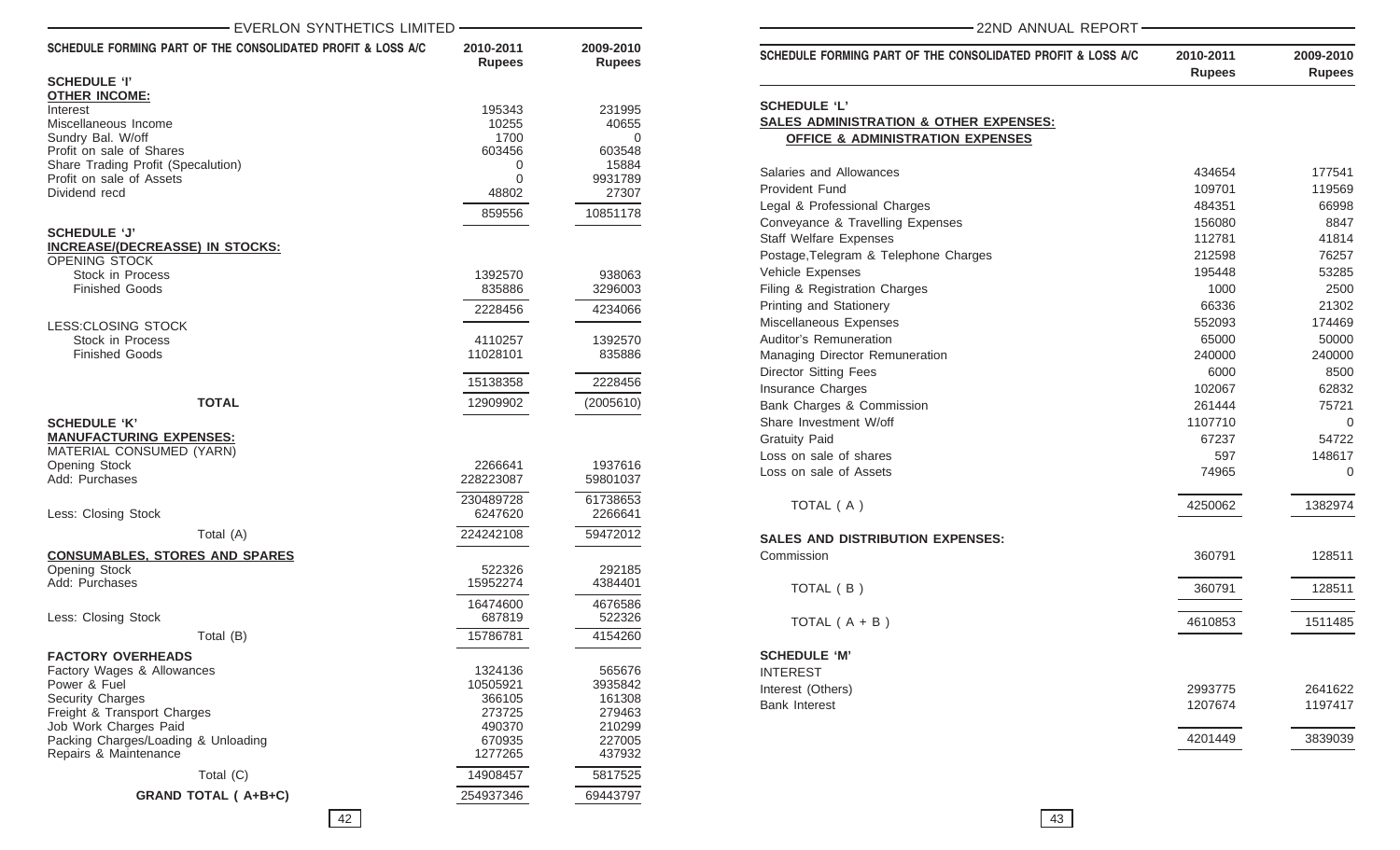# **SCHEDULE 'N'**

### NOTES FORMING PART OF THE CONSOLIDATED ACCOUNTS AND ACCOUNTING POLICIES: **01. ACCOUNTING POLICIES :**

## a) **Basis of Preparation**

The consolidated financial statements of Everlon Synthetics Ltd and its subsidiary company have been prepared to comply in all material respects with the notified Accounting Standards issued by the Companies (Accounting Standards) Rules, 2006 (as amended) and the relevant provisions of the Companies Act, 1956. The Financial statements have been prepared under the historical cost convention on an accrual basis. The accounting policies have been consistently applied by Company and are consistent with those used in the previous year.

# b) **Principles of Consolidation**

- i) The consolidated financial statements of the group have been prepared in accordance with the Accounting Standard 21 'Consolidated Financial Statements' notified under by the Companies (Accounting Standards) Rules, 2006 (as amended)
- ii) The Financial Statements of the Company and its subsidiary have been combined on a line-byline basis by adding together the book values of like items of assets, liabilities, income and expenses after eliminating all intra group transactions, balances and unrealized surpluses and deficits on transaction.
- iii) The company considered in the consolidated financial statements is as below:-

| Sr. No. | Name of Company<br>(Subsidiary) | Proportion of ownership interest either directly or<br>indirectly |                        |
|---------|---------------------------------|-------------------------------------------------------------------|------------------------|
|         |                                 | As on 31st March, 2011                                            | As on 31st March, 2010 |
|         | Everlon Power Ltd.              | 100%                                                              | N.A.                   |

# **c) Recognition of Income & Expenditure**

The Accounts are prepared on an accrual basis.

# **d) Fixed Assets and Depreciation :**

i) Fixed Assets includes all expenditure of Capital nature and are stated at cost of acquisition, installation and commissioning less depreciation. Fixed Assets are stated at historical cost.

ii) Depreciation on Fixed Assets other than Land is provided as per written down value method of Income Tax Act, 1961 which is not lower than minimum rates prescribed under schedule XIV of Companies Act in case of following Assets:-

| 1. Computer                                                        | 60% |
|--------------------------------------------------------------------|-----|
| and in case of following assets, depreciation rates are lower than |     |
| minimum prescribed rates:-                                         |     |
| 1. Furniture                                                       | 10% |
| 2. Vehicles                                                        | 15% |
| 3. Plant & Machinery                                               | 15% |
| 4. Electrical Installation                                         | 10% |
| 5. Air Conditioning                                                | 15% |
| 6. Testing Equipment                                               | 15% |
| 7. Office Equipment                                                | 15% |
|                                                                    |     |

iii) No Depreciation has been provided on assets sold/discarded during the year.

#### iv) Investments .

Investments are valued at cost inclusive of expenses incidental to their acquisition. Investments meant for long term are carried at cost and any diminution in value of permanent nature is provided for in accounts.

# **f) Valuation of Inventories**

| 1) | Raw Materials, Consumables |                | At Cost and other expenditure incurred<br>Inclusive of excise duty to bring the<br>Inventories to its present location and<br>Conditions.<br>Cost is determined on FIFO basis. |
|----|----------------------------|----------------|--------------------------------------------------------------------------------------------------------------------------------------------------------------------------------|
| 2) | Work-in-Progress           | ٠<br>$\lambda$ | At Cost of material and labour together<br>with relevant factory overheads.                                                                                                    |
| 3) | <b>Finished Goods</b>      |                | At Cost of material and labour together<br>with relevant factory overheads<br>(inclusive of excise duty) or net<br>realisable value whichever is lower                         |
| 4  | Shares<br>Stock of         |                | At cost                                                                                                                                                                        |

# **g) Impairment of Assets:**

If internal/external indications suggest that an asset of the company may be impaired, the recoverable amount of asset/cash generating unit is determined on the Balance Sheet date and if it less than its carrying amount, the carrying amount of the asset/cash generating unit is reduced to the said recoverable amount. The recoverable amount is measured as the higher of net selling price and value in use of such assets/cash generating unit, which is determined by the present value of the estimated future cash flows.

#### **h) Provision for Retirement Benefits:**

Provision for gratuity is made in accounts assuming that all the employee retire at the end of the year. However, actual valuation not carried out by the company.

i) Contingent Liabilities

Contingent liabilities are not provided for in the accounts and are disclosed separately in Notes on Accounts.

**[50]**

#### 02. **Segment Results**

.

During the year Company has only one reportable segment, i.e. manufacturing of Polyester Texturised & Twisted Yarn. Hence separate segment report as required under accounting standard 17 is not presented.

#### 03. **Related Party Disclosures (As identified by the Management)**

1. Related Party Relationship

| (a) Where control exists                 | Everest Yarn Agency Pvt.Ltd. |
|------------------------------------------|------------------------------|
| (b) 100% Subsidiary                      | Everlon Power Ltd            |
| (c) Key Management Personnel             | Mr. Jitendra K. Vakharia     |
| (d) Relative of Key Management Personnel | Mrs. Varsha J. Vakharia      |
| (e) Other related Parties                | Nil                          |
|                                          |                              |

44 45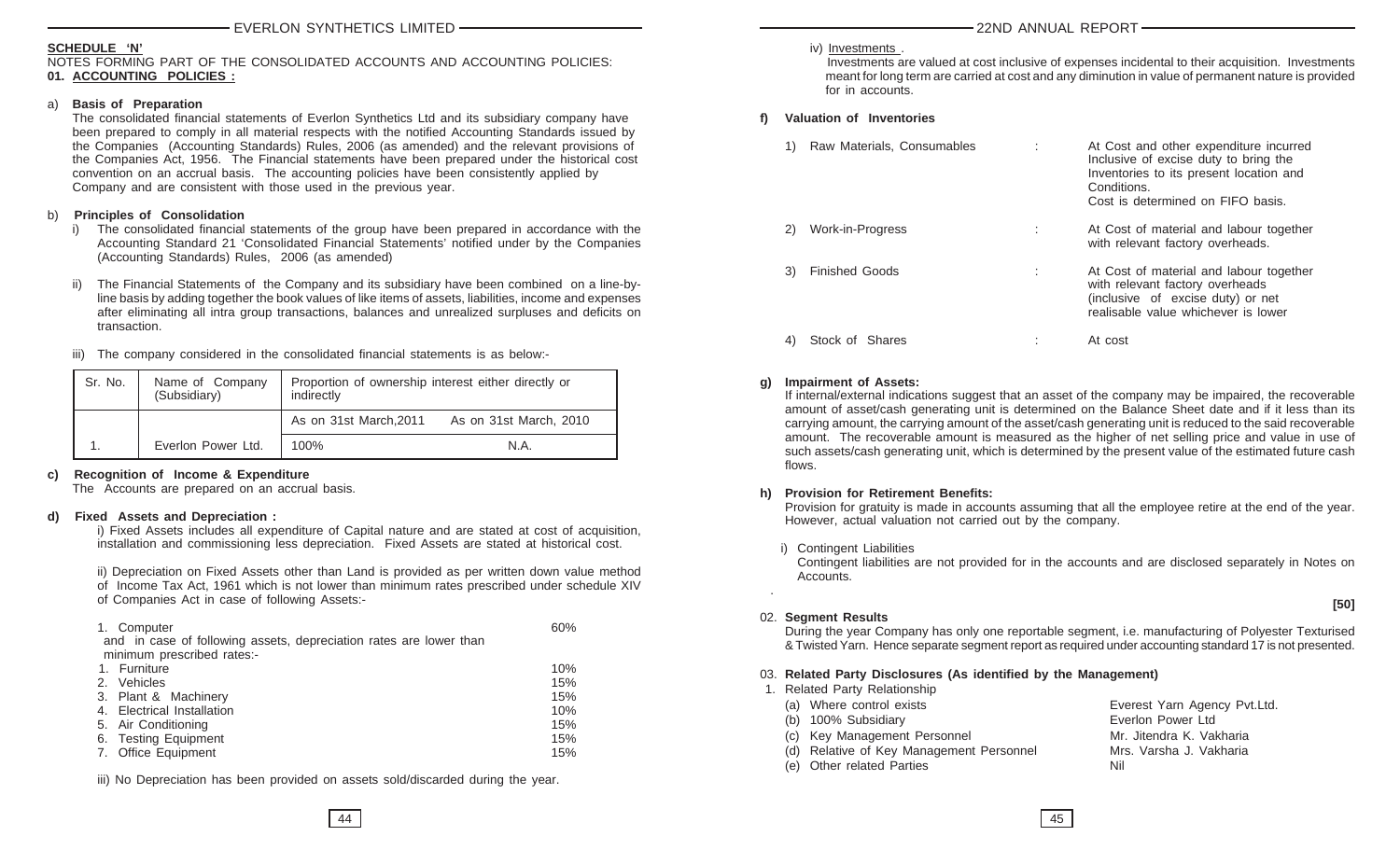2. Transactions with Related Parties (Rs. in Lacs)

**Year Ended Year Ended**

| Type of            | Description of the nature                   | Volume    | 2010-11     |         | Volume    | 2009-10     |         |
|--------------------|---------------------------------------------|-----------|-------------|---------|-----------|-------------|---------|
| Parties            | of the transaction                          | of Trans. | Outstanding |         | of Trans. | Outstanding |         |
|                    |                                             | 2010-11   | Receivable  | Payable | 2009-10   | Receivable  | Payable |
| Where<br>Control   | Loans                                       | 240.25    |             | 254.10  | 118.17    |             | 159.80  |
| Exists             | Director's Remuneration<br>and Sitting Fees | 2.46      |             |         | 2.48      |             |         |
| 100%<br>Subsidiary | Investment in Share<br>Capital              | 5.00      |             |         |           |             |         |

#### **04. Earning per share**

|                                                                        | <b>March 2011</b> | .<br><b>March 2010</b> |
|------------------------------------------------------------------------|-------------------|------------------------|
| Profit / (Loss) attributable to the equity shareholders (Rs.in Lacs)   | 57.16             | 98.56                  |
| Number of Equity Shares Outstanding during the year.                   | 5045600           | 5045600                |
| Nominal value of Equity Shares                                         | 10                | 10                     |
| Basic/diluted earnings per share (Rs.)<br>(with exceptional Income)    | 1.13              | 1.95                   |
| Basic/diluted earnings per share (Rs.)<br>(without exceptional Income) | 1.13              | 1.95                   |

- 05. The Company has not recognised "Deferred Tax Assets" as required by Accounting Standard 22. Accounting for Taxes on Income" issued by Institute of Chartered Accountants of India as Company is not certain that sufficient taxable income will be available against which such "Deferred Tax Assets" can be realised.
- 06. Information (required) in terms of paragraph 4 (ix) (b) of the Companies (Auditors' Report) Order 2003 issued by the Central Government of India in terms of sub-section (4A) of Section 227 of The Companies Act, 1956 of India in respect of disputed Excise Duty, Service Tax and Income Tax not deposited as on 31st March 2011 are as follows :

| Sr.<br>No. | Nature of Dues &<br>Name of the Status         | Forum where Disputed                             | Amount<br>(Rs.in Lacs) |
|------------|------------------------------------------------|--------------------------------------------------|------------------------|
| 1.         | <b>Central Excise</b><br>(Central Excise 1944) | Commissioner (adju.) of<br>Central Excise        | 0.95                   |
| 2.         | Central Excise<br>(Central Excise 1944)        | Commissioner of Central<br>Excise (adjudication) | 444.45                 |

| 07. Break up of Repairs and Maintenance:                                                          | 31/03/2011     | 31/03/2010              |
|---------------------------------------------------------------------------------------------------|----------------|-------------------------|
| For Plant and Machineries                                                                         | 823832         | 307896                  |
| For Others                                                                                        | 453433         | 130036                  |
|                                                                                                   | 1277265        | 437932                  |
| 08. Auditors Remuneration is Rs.95000/-<br>(Previous year Rs.70000/-) included in Profit and Loss | 31/03/2011     | 31/03/2010              |
| Account is made up of:<br>Audit Fees<br><b>Tax Audit Fees</b>                                     | 65000<br>10000 | 40000<br>10000<br>10000 |
| Certification Work<br><b>Taxation Matters</b>                                                     | 10000<br>10000 | 10000                   |

09. In the opinion of the Board, Current Assets, Loans and Advances are approximately of the same value as stated in the Balance Sheet if realised in the ordinary course of business.

10. Contingent Liabilities: -

Excise Duty claim not acknowledged as Debt Rs. 445.40 Lacs (Previous Year Rs.445.40 Lacs)

11. There are no Micro, Small and Medium Enterprises, as defined in Micro, Small, Medium Enterprises Development Act, 2006 to whom the Company owes on account of principal amount together with interest and accordingly no additional disclosures have been made.

The above information regarding Micro, Small and Medium Enterprises has been determined to the extentsuch parties have been identified on the basis of information available with the Company. This has been relied upon by the auditors.

12. The information required under paragraph 3 & 4 of part II of Schedule VI of Company's Act 1956 (As certified by the management) to the extent applicable are as under.

| For and on behalf of the Board of Directors<br>$-$ Sd $-$ | As per our report of even date<br>$-$ Sd $-$ |
|-----------------------------------------------------------|----------------------------------------------|
| (JITENDRA K. VAKHARIA)                                    | For POLAIDA & CO.                            |
| <b>DIRECTOR</b>                                           | (CHARTERED ACCOUNTANTS)                      |
|                                                           | (FIRM REGN NO.128274W)                       |
| $-$ Sd $-$                                                | $-$ Sd $-$                                   |
| (VARSHA J. VAKHARIA)                                      | <b>P.T. POLADIA</b>                          |
| <b>DIRECTOR</b>                                           | (PROPRIETOR)                                 |
|                                                           | M., NO.38757                                 |
| : Mumbai<br>Place                                         |                                              |
| Dated: 30/05/2011                                         |                                              |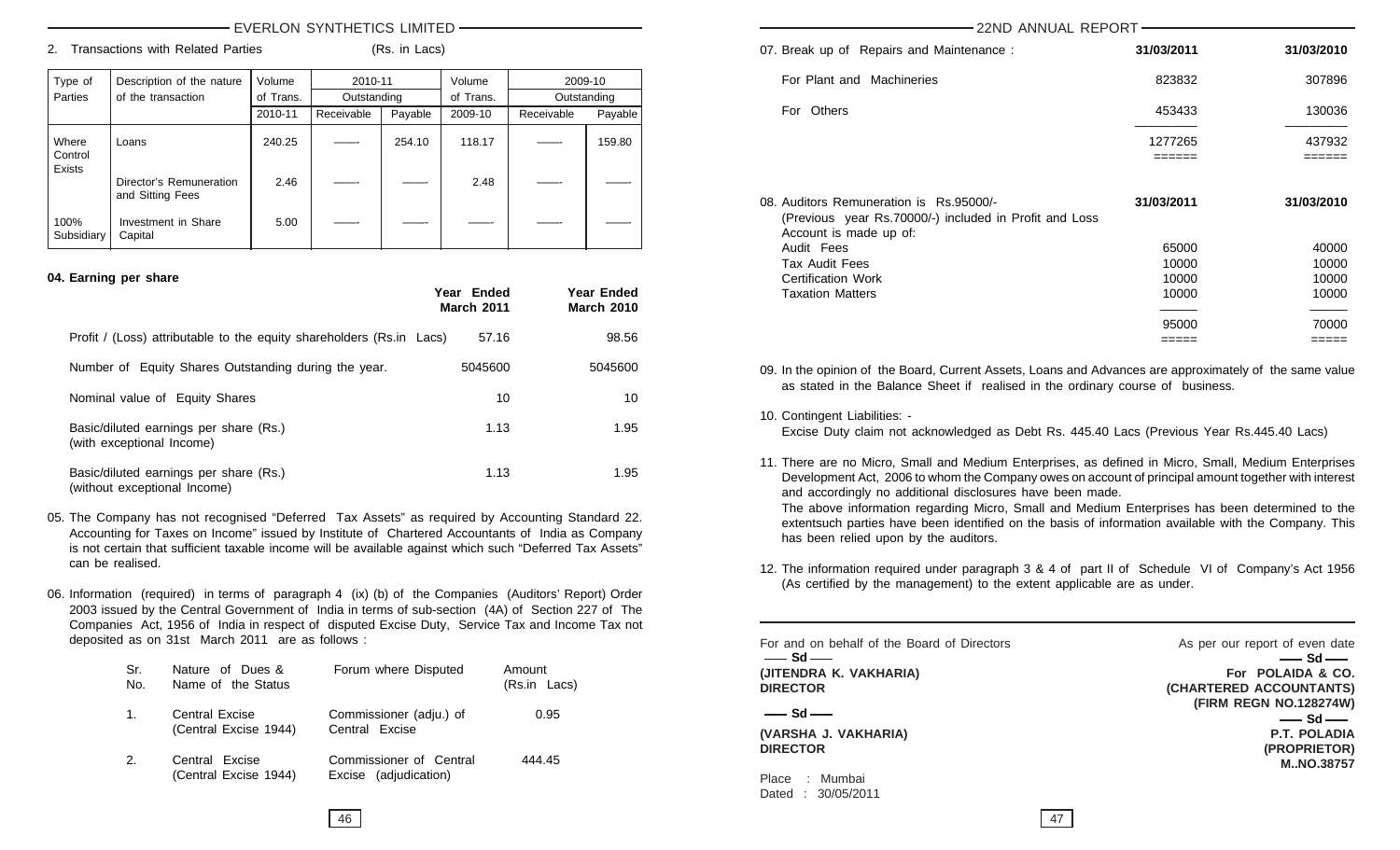Statement pursuant to Section 212 of the Companies Act, 1956, Related to Subsidiary Companies as at 31st March, 2011

|                                                                                                                         | <b>Everlon Power Limited</b><br>$(In$ INR $)$                                                                                 |
|-------------------------------------------------------------------------------------------------------------------------|-------------------------------------------------------------------------------------------------------------------------------|
| <b>The Financial Year</b><br><b>Ending of the Subsidiary</b><br><b>Companies</b>                                        | 31st March<br>2011                                                                                                            |
| Shares of the Subsidiary<br>Company held by Company<br>on the above date:<br>(a) Number                                 | 50,000                                                                                                                        |
| Face Value                                                                                                              | Equity shares of<br>Rupee 10 each<br>(Six equity shares of Rs.10/-<br>each are held by Authorised<br>nominees of the Company. |
| b) Extent of holding                                                                                                    | 100%                                                                                                                          |
| The net aggregate of Profits<br>/Loss of the Subsidiary<br>Companies so far as it<br>concerns the members of<br>Company |                                                                                                                               |
| Not dealt with in<br>a)<br>accounts of the<br>Company (in Rupee)                                                        |                                                                                                                               |
| i)<br>for the subsidiary's<br>financial year ended<br>31.03.2011                                                        | NIL                                                                                                                           |
| ii)<br>for the previous<br>financial years of<br>subsidiary since it became<br>a subsidiary.                            | N.A.                                                                                                                          |
| dealt with in the<br>b)<br>accounts of the<br>Company                                                                   |                                                                                                                               |
| for the subsidiary's<br>i)<br>financial year ended<br>31.03.2011.                                                       | <b>NIL</b>                                                                                                                    |
| ii)<br>for the previous<br>financial years of<br>subsidiary since it became<br>a subsidiary.                            | N.A.                                                                                                                          |

**For and on behalf of the Board of Directors Jitendra K. Vakharia Managing Director**  $-$  Sd $\frac{S_d}{S_d}$ 

# **AUDITOR'S REPORT**

#### To **The Members of EVERLON POWER LTD.**

We have audited the attached Balance Sheet of **EVERLON POWER LTD** as at 31st March, 2011 and the Profit & Loss Account for the year ended on that date annexed there to. These financial statements are the responsibility of the Company's management. Our responsibility is to express an opinion on these financial statements based on our audit.

We conduct our audit in accordance with auditing standards generally accepted in India. Those standards require that we plan and perform the audit to obtain a reasonable assurance about whether the financial statements are free of material misstatement. An audit includes examining, on a test basis, evidence supporting the amounts and disclosures in the financial statements. An audit also includes assessing the accounting principles used and significant estimates made by the management, as well as evaluating the overall financial presentation. We believe that our audit provides a reasonable basis of our opinion in conformity with the accounting principles generally accepted in India.

- 1. As required by Companies (Auditors' Report) Order, 2003 issued by the Central Government in terms of Section 227 (4A) of Companies Act, 1956, we give in the Annexure statement on matters specified in Paragraph 4 and 5 of the said order.
- 2. Further to our comments in the Annexure referred to in paragraph 1 above we state that:
	- a) We have obtained all the information and explanations which to the best of our knowledge and belief were necessary for the purpose of our audit.
	- b) In our opinion, proper books of account as required by law have been kept by the Company, so far as appears from our examination of such books.
	- c) The Balance Sheet and Profit & Loss Account (not prepared in view of no operation during the year under the audit) referred to in this report are in agreement with the books of accounts.
	- d) In our opinion, the Profit & Loss Account (not prepared in view of no operation during the year under the audit) and the Balance Sheet comply with the Accounting Standards referred to in section 211(3C) of the Companies Act, 1956 .
	- e) In our opinion and as per information and according to the explanations given to us no Director is disqualified from being appointed as Director under clause (9) of Sub section (1) of Section 274.
	- f) In our opinion and to the best of our information and according to the explanations given to us, the said Balance Sheet and the Profit and Loss Account (not prepared in view of no operation during the year under audit) read together the notes thereon and give the information required by the Companies Act, 1956 in the manner so required and give a true and fair view.
	- i) In so far as it relates to the Balance Sheet of the state of affairs of the Company as at 31st March, 2011 and
	- ii) In so far as it relates to the Profit & Loss Account of the Profit / Loss (not determined in view of no operation during the year under audit) the Company for the year ended on that date.

Dated: 30/05/2011

Place : Mumbai **For POLADIA & CO. Chartered Accountants (FIRM REGN NO.128274W) P.T. Poladia Proprietor M.No.38757**  $\equiv$  Sd $\equiv$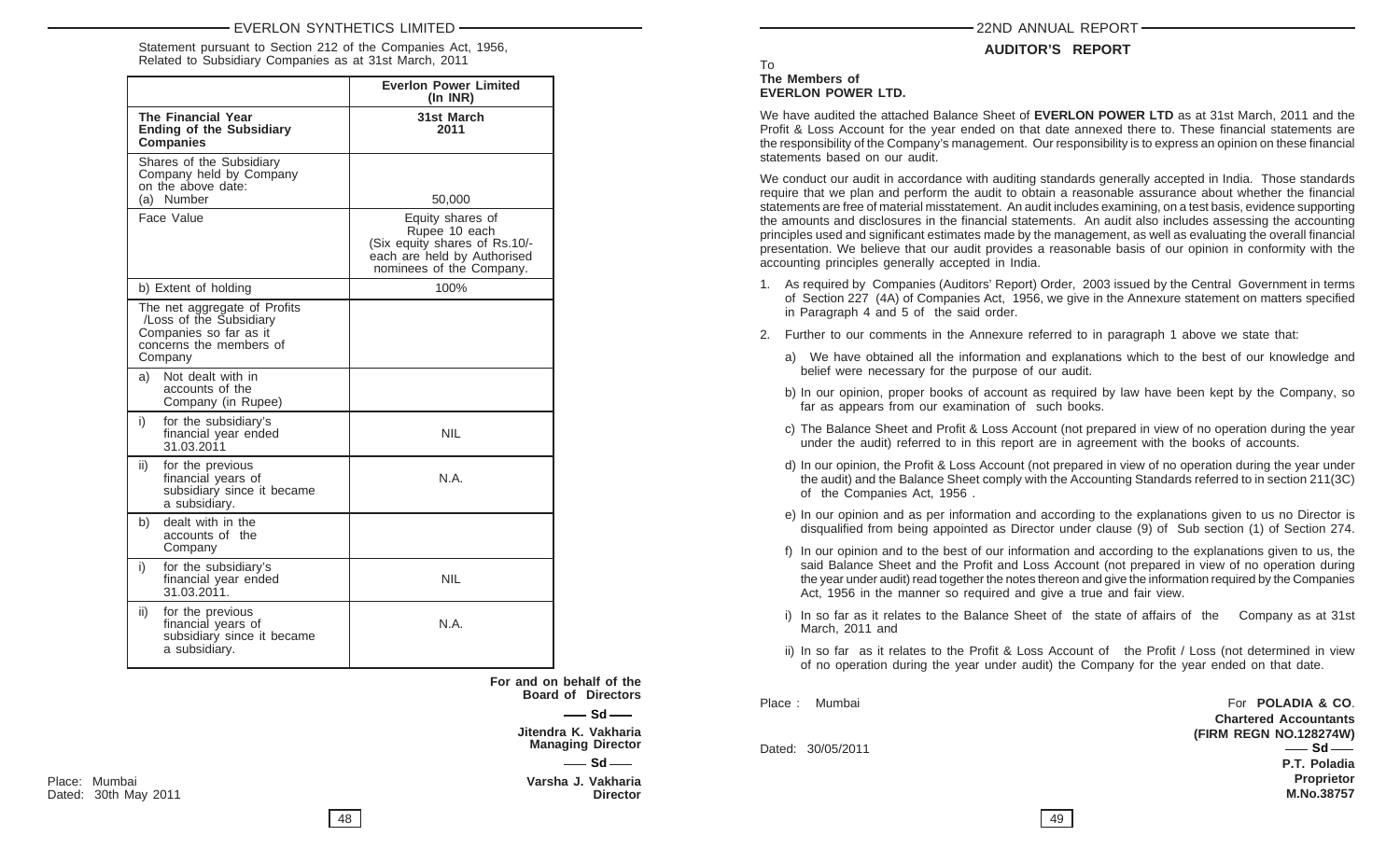#### **EVERLON POWER LTD.**

#### ACCOUNTING YEAR ENDED 31ST MARCH, 2011

#### **ANNEXURE TO THE AUDITOR'S REPORT: REFERRED TO IN PARAGRAPH 3 OF OUR REPORT OF EVEN DATE:**

- i) The Company has not taken loan from any company covered in register maintained under 301 of the Companies Act.1956.The company has not given any loans during the year to parties covered in the register maintained u/s.301 of the Companies Act, 1956.
- ii) In our opinion and according to the information and explanations provided to us there are adequate internal control procedures commensurate with the size of the Company and the nature of its business. During the course of our audit, no major weakness has been noticed in the internal control.
- According to the information and explanations given to us, there are no transactions that need to be entered into the register maintained in pursuance of Section 301 of the Companies Act, 1956. Accordingly, paragraph 4 (v) (b) of the Order is not applicable during the year under Audit.
- iv) The Company has not accepted any deposits from public.
- v) a) According to the records and as per information and explanations provided to us, the Company is regular in depositing with appropriate authorities undisputed amount of statutory dues applicable to it.
	- b) According to the information and explanations given to us, no undisputed amounts payable in respect of income-tax, wealth tax, sales tax, custom duty, excise duty and cess were in arrears, as at 31st March 2011, for a period of more than six months from the date they became payable.
	- c) According to the information and explanations given to us, there are no dues of income tax, wealth tax, sales tax, customs duty, excise duty and cess which have not been deposited on account of any dispute.
	- vi) The Company has not defaulted in repayment of dues to bank or financial institution.
	- vii) In our opinion and according to the information and explanations given to us, no loans and advances have been granted by the Company on the basis of security by way of pledge of shares, debentures and other Securities.
	- viii) On the basis of the information and explanations given to us, the company has not given any guarantee for Loans taken by others from bank or financial institutions.
	- ix) According to the information and explanation given to us the Company has not raised any term loan from banks.
	- x) According to the information and explanations given to us and on an overall examination of the balance sheet and other records of the company, we are of the opinion that funds, raised on short-term basis have not, prima facie, been used for long term investment and vice-versa.
	- xi) During the year, the Company has not made preferential allotment of shares to a party covered in the Register maintained under section 301 of the companies Act, 1956.
	- xii) The Company did not have any outstanding debentures during the year.
	- xiii) The Company has not raised any money by public issues during the year.
	- xiv) Based on the audit procedures performed and information and explanations given to us by the management, we report that no fraud on or by the Company has been noticed or reported during the course of our audit.
	- xv) In our opinion and according to information and explanation given to us Clauses (i) (ii), (vii) & (viii) (x) (xiii) and (xiv) of the Para 4 of the Order are not applicable to the Company for the year under Audit.

For **POLADIA & CO CHARTERED ACCOUNTANTS ( FIRM REGN.NO. 128274W )**

Place: Mumbai. Date : 30/05/2011

| ๛๛๛๛๛<br>VO. 128274W)                     |  |
|-------------------------------------------|--|
| $-$ Sd $-$                                |  |
| <b>P.T. POLADIA</b><br><b>BBABBIETAB\</b> |  |

**(PROPRIETOR) M.NO.38757**

# **EVERLON POWER LIMITED BALANCE SHEET AS ON 31ST MARCH, 2011**

| <b>PARTICULARS</b>                                      | <b>SCHEDULES</b> | AS AT<br>31/03/2011<br>(Rupees) | <b>AS AT</b><br>31/03/2010<br>(Rupees) |
|---------------------------------------------------------|------------------|---------------------------------|----------------------------------------|
| <b>LIABILITIES</b><br>1. Share Capital                  | A                | 500000.00                       | 0.00                                   |
| 2. Current Liabilities & Provisions                     | в                | 0.00                            | 0.00                                   |
| <b>Total Rupees</b>                                     |                  | 500000.00                       | 0.00                                   |
| <b>ASSETS</b><br>Current Assets, Loans & Advances<br>1. | C                | 32215.00                        | 0.00                                   |
| Preliminary & Preoperation Expenses<br>2                |                  | 467785.00                       | 0.00                                   |
| <b>Total Rupees</b>                                     |                  | 500000.00                       | 0.00                                   |
| Notes on Accounts & Accounting Policies                 | D                |                                 |                                        |

Board of Directors

For and on behalf of the Assessment of the Assessment of even date

 $-$ **Sd** 

 $-$  Sd  $-$ 

**(VARSHA J. VAKHARIA) P.T.POLADIA DIRECTOR ( PROPRIETOR)**

Place : Mumbai. Dated : 30/05/2011

(**JITENDRA K. VAKHARIA)** For **POLADIA & CO. DIRECTOR (CHARTERED ACCOUNTANTS)** (**FIRM REGN NO.128274W)**

 $\frac{S_d}{S_d}$ 

**M.NO. 38757**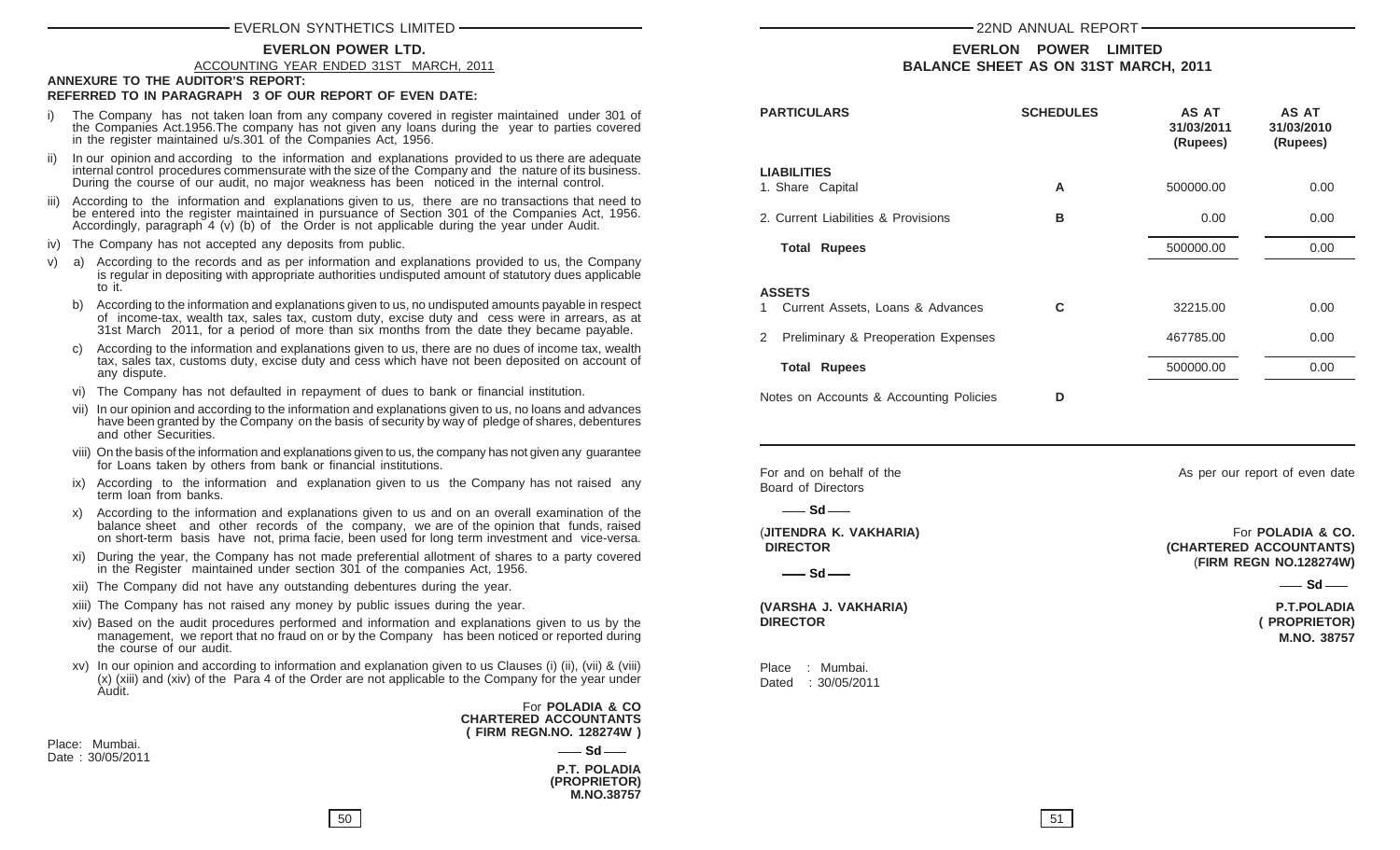#### EVERLON SYNTHETICS LIMITED 22ND ANNUAL REPORT 22ND ANNUAL REPORT

**EVERLON POWER LIMITED ACCOUNTING YEAR ENDED 31ST MARCH, 2011.**

| <b>Schedule Forming Part of Balance Sheet</b>            | 31/03/2011<br>(Rupees) | 31/03/2010<br>(Rupees) |
|----------------------------------------------------------|------------------------|------------------------|
| <b>SCHEDULE "A" : SHARE CAPITAL</b>                      |                        |                        |
| <b>AUTHORISED:</b>                                       |                        |                        |
| 1000000 Equity Shares of Rs 10/-each                     | 10000000.00            | 0.00                   |
|                                                          | 10000000.00            | 0.00                   |
| <b>ISSUED SUBSCRIBED &amp; PAID UP:</b>                  |                        |                        |
| 50000 Equity Shares of Rs.10 each fully paid up          | 500000.00              | 0.00                   |
|                                                          | 500000.00              | 0.00                   |
| <b>SCHEDULE "B" CURRENT LIABILITIES &amp; PROVISIONS</b> |                        |                        |
| Sundry Creditors for expenses                            | 0.00                   | 0.00                   |
|                                                          | 0.00                   | 0.00                   |
| SCHEDULE "C" CURRENT ASSETS & LOANS & ADVANCES           |                        |                        |
| Cash and Bank Balances                                   |                        |                        |
| Cash on Hand                                             | 8105.00                | 0.00                   |
| Balance with Bank in Current Accounts                    | 24110.00               | 0.00                   |
|                                                          | 32215.00               | 0.00                   |

# **EVERLON POWER LIMITED**

#### **SCHEDULE 'D'**

#### **Notes on Accounts and Accounting Policies**

- 1) This being first year of operation of Accounts, previous year figures are not applicable.
- 2) Since there is no operation during the year, Profit & Loss Account is not prepared.
- 3) Information pursuant to Part of schedule VI of Companies Act, 1956 are not given in view of no operation during the year.

### 4) i) **Recognition of Income and Expenditure** Accounts are recognized on an accrual basis.

- ii) **Gratuity:** No provision has made since there are no employee during the year
- iii) **Deferred Tax Assets / Liabilities** :

The Company has not recognized "Deferred Tax Assets / Liabilities" as required by Accounting Standards 22 "Accounting for Taxes on Income" issued by Institute of Chartered Accountants of India.

\_\_\_\_\_\_\_\_\_\_\_\_\_\_\_\_\_\_\_\_\_\_\_\_\_\_\_\_\_\_\_\_\_\_\_\_\_\_\_\_\_\_\_\_\_\_\_\_\_\_\_\_\_\_\_\_\_\_\_\_\_\_\_\_\_\_\_\_\_\_\_\_\_\_\_\_\_\_\_\_\_\_\_\_\_\_\_\_

Board of Directors

 $-$  Sd  $-$ 

**(VARSHA J. VAKHARIA) P.T.POLADIA DIRECTOR ( PROPRIETOR)**

Place : Mumbai. Dated : 30/05/2011

For and on behalf of the As per our report of even date

(**JITENDRA K. VAKHARIA)** For **POLADIA & CO. DIRECTOR COUNTANTS) CHARTERED ACCOUNTANTS** (**FIRM REGN NO.128274W)**

**Sd Sd**

**M.NO. 38757**